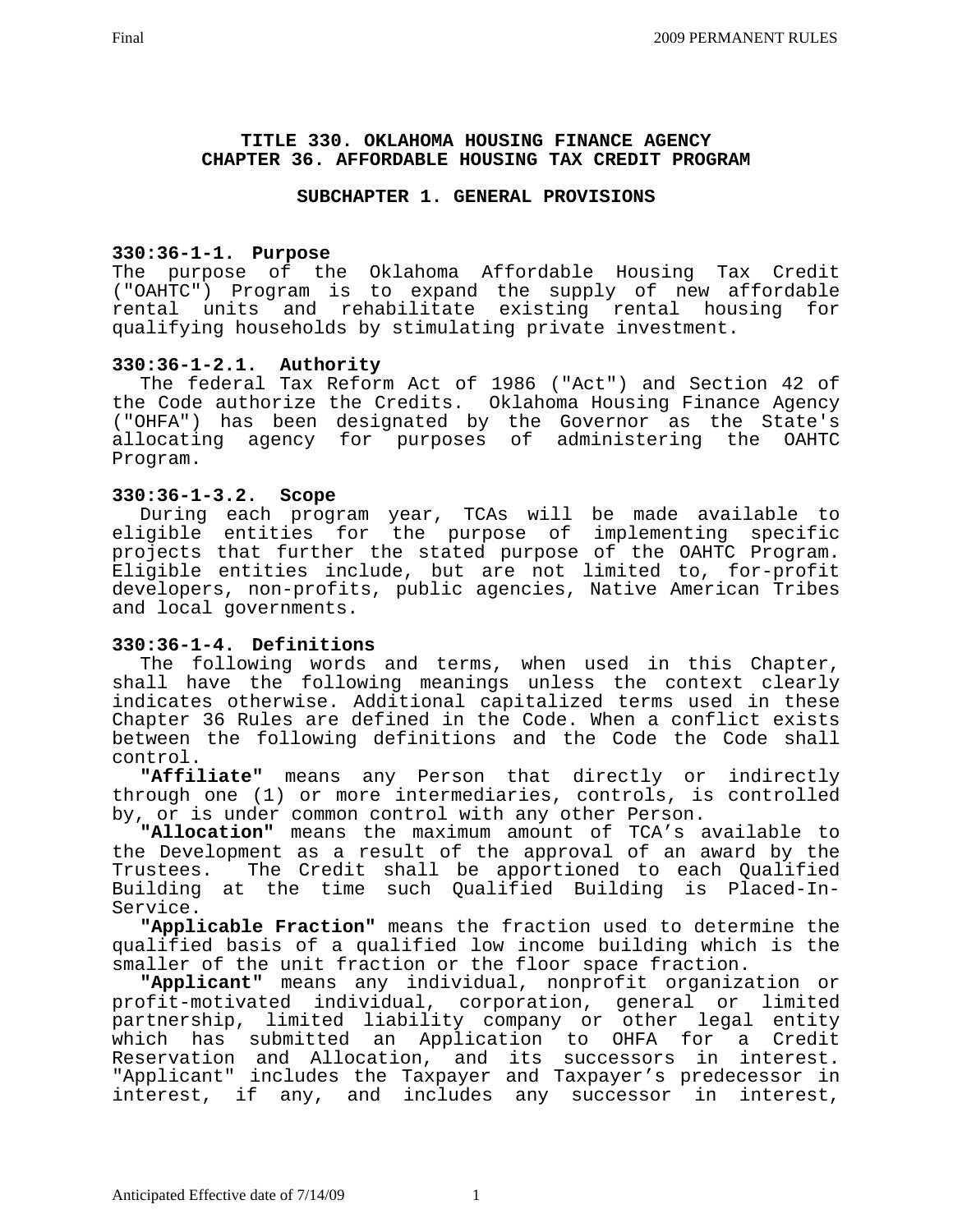Transferee, of all or any portion of the Development, and the heirs, executors, administrators, devisees, successors and assigns of any purchaser, grantee, Transferee, Taxpayer or lessee (other than a Resident) of all or any portion of the Development, and any other person or entity having any right, title, or interest in the Development.

 **"Application"** means an application in the form prescribed by OHFA, from time to time, in the AP, including all exhibits and other materials filed by an Applicant with OHFA in support of or in connection with the formal request by the Applicant requesting a TCA.

 **"Application Packet"** (referred to in these Rules as the "AP") means the Application in the form prescribed by OHFA from time to time, together with instructions and such other materials provided by OHFA to any Person requesting the same for the purpose of seeking to obtain from OHFA a TCA. OHFA will solicit public input on the Application Packet, and provide explanation of any significant changes. The AP may include definitive statements of what shall constitute Threshold Criteria, Selection Criteria, priorities, preferences, and compliance and monitoring requirements as may be authorized by or provided for in the Code and these Rules, and may include the necessary forms, instructions and requirements for Applications, environmental assessments, market studies, commitments, extensions, Carryover<br>Allocations, Agreements, Elections, Set-asides, OHFA staff Allocations, Agreements, Elections, Set-asides, OHFA evaluation criteria for Threshold Criteria and Selection Credit amounts, tax exempt bond financed projects, compliance monitoring, and other matters deemed by OHFA Trustees, in their complete discretion, to be relevant to the process of evaluation of Applications and the Applicants in connection with the award or denial of TCAs.

 **"Area Median Gross Income"** means the median gross Income adjusted for household size, for the county or counties where each Building in a Development is located as determined and published annually by HUD.

 **"Building"** means a Residential Rental Property containing residential Housing Units located on the land and included in the Development. For purposes of the Credit Program, each Building is identified by its Building Identification Number assigned by OHFA BIN and its street address assigned by the United States Postal Service. In case of any inconsistency, the BIN shall control. In the event more than one Building is located on the In the event more than one Building is located on the land, each Building must be identified in the manner required by Code Section 42(g) to be treated as part of the Development. Any Allocation of Credit shall be effective only for the Building(s) identified in a Carryover Allocation Agreement, if applicable, or in Exhibit "A" to the Regulatory Agreement.<br>"Capital Needs Assessment" (CNA)

**Assessment"** (CNA) means a qualified professional's opinion of a property's current physical condition determined after a physical inspection of the interior and exterior of the units and structures. The physical inspection should include an interview with the on-site manager and maintenance personnel. This assessment should identify deferred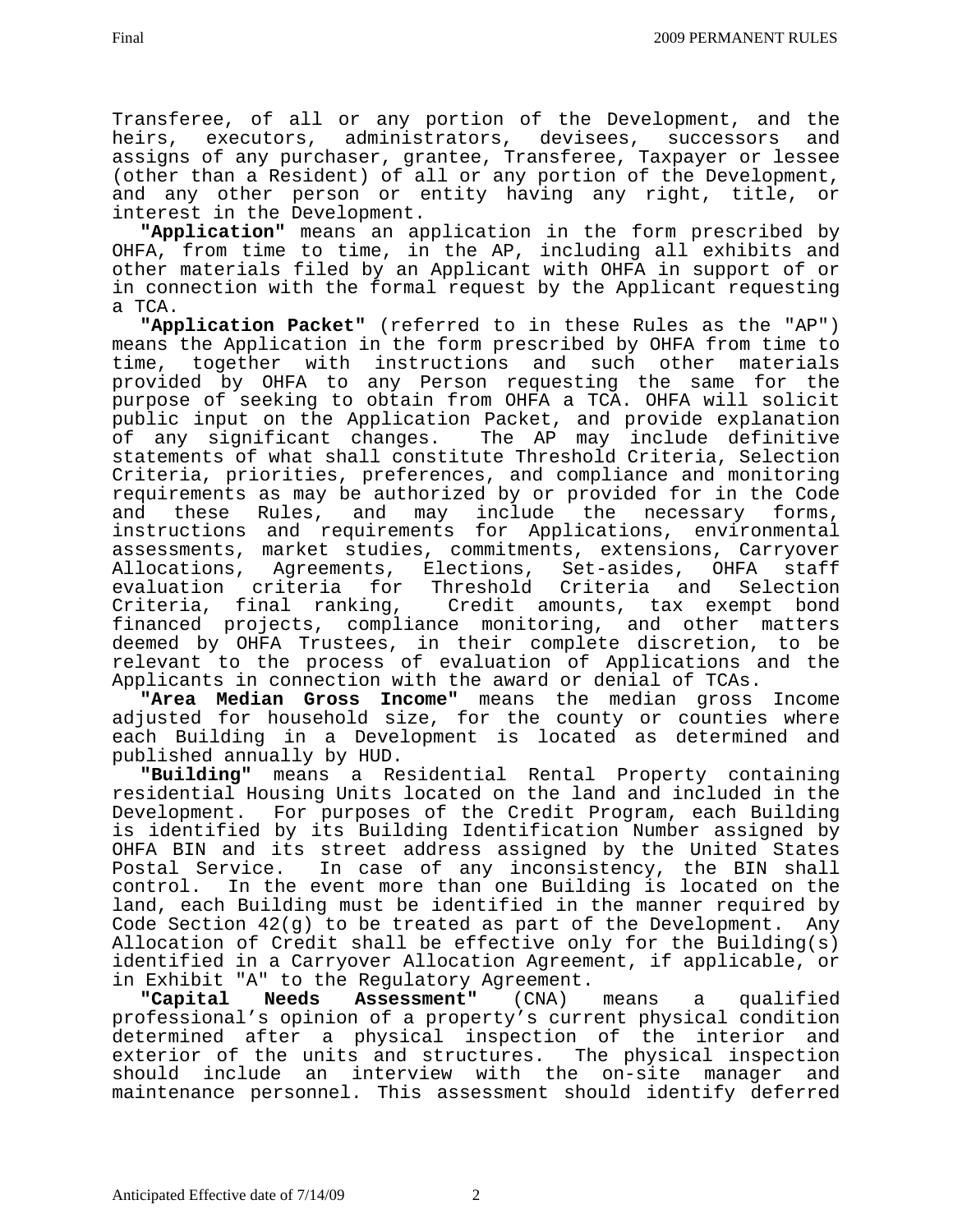maintenance, physical needs, remaining useful life of key components, building material deficiencies and material building code violations that affect the property use, structural and mechanical integrity, and the future physical and financial needs. The assessment must include the cost of labor and materials identified in detail and the extent of future expenditures contemplated to ensure the costs will be addressed through operating and replacement reserves. Components which should be examined and analyzed in this assessment include but are not limited to:

 (A) site, including topography, drainage, pavement, curbing, sidewalks, parking, landscaping, amenities, water, sewer, storm drainage, gas and electric utility lines;

 (B) structural systems, both substructure and superstructure, including exterior walls and balconies, exterior doors and windows, roofing system and drainage;

 (C) interiors, including unit and common area finishes (carpeting, vinyl or tile flooring, plaster walls, paint condition, etc.), unit kitchen finishes, cabinets and appliances, unit bathroom finishes and fixtures, and common area lobbies and corridors ; and

 (D) mechanical systems, including plumbing and domestic hot water, HVAC, electrical, lighting fixtures, fire protection and elevators.

 **"Carryover Allocation"** means, an Allocation which is made with respect to a Building or Development pursuant to Code Section  $42(h)(1)(E)$  and/or Code Section  $42(h)(1)(F)$ , as the case may be, and in conformance with IRS Notice 89-1 and Treasury Regulation Section 1.42-6.

 **"Carryover Allocation Agreement"** means the contract between Taxpayer and OHFA, authorized and approved by the Trustees, wherein subject to the satisfaction by Taxpayer of the terms, conditions, obligations and restrictions contained therein or in any Resolution of the Trustees, a Carryover Allocation is made pursuant to Code Section 42(h)(1)(E) and/or Code Section 42(h)(1)(F), IRS Notice 89-1 and Treasury Regulation Section

1.42-6.<br>"Certifications" means the representations made under penalties of perjury by the Applicant, Taxpayer, each Developer, each partner or general partner, party to a joint venture, and/or Resident, as applicable, including but not limited to those representations and certifications set forth in the Applications and the Regulatory Agreement and Exhibits. Certifications also mean any and all representations made under penalties of perjury with respect to the Development at any time from the date of submission of the Application and throughout the Development Compliance Period.

 **"Code"** means the Internal Revenue Code of 1986, as amended, and in effect at the date of the Regulatory Agreement, together with applicable rules and regulations, revenue rulings, guidelines, releases, pronouncements, notices or procedures promulgated thereunder or referred to therein or in the applicable rules and regulations.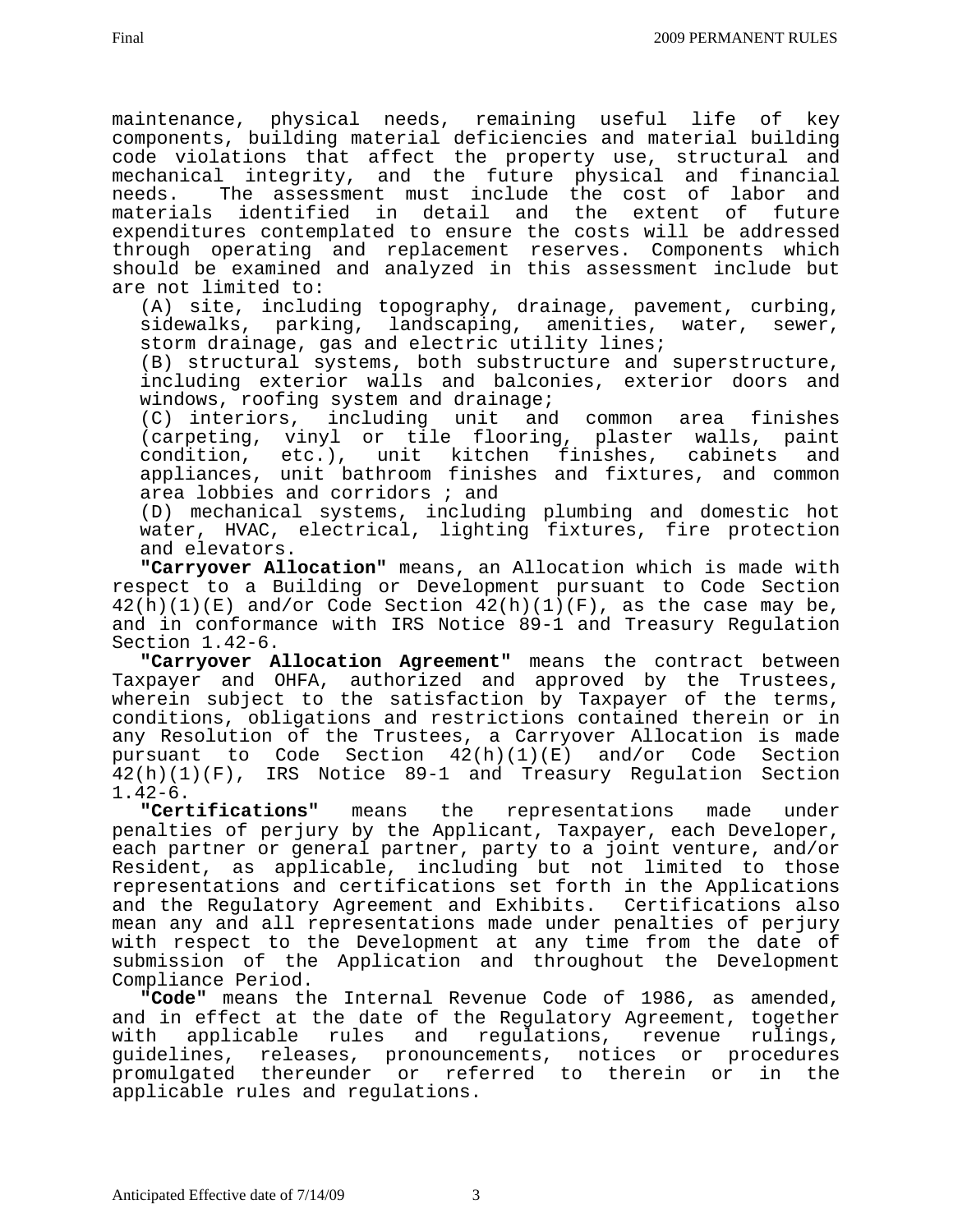**"Commitment"** means a representation or agreement of the Taxpayer/Applicant contained in the Application, or otherwise, which in all cases shall be irrevocable and binding upon Taxpayer and its Transferees and successors in interest throughout the Development Compliance Period, unless otherwise noted in the Regulatory Agreement, these Rules, the Application, or any other agreements entered into by Taxpayer with OHFA in connection with the Credit Program.

 **"Compliance Period"** means with respect to any Qualified Building, the continuous fifteen (15) year period over which the Qualified Building must satisfy all requirements of the Code and the Credit Program. The Compliance Period begins with the first year of the Credit Period.

**"Consultant"** means any person (which is not an Affiliate of an owner of the Development) that provides professional or expert services relating to an Application, a Development, or any activities pertaining to the filing of an Application, the award of a TCA, the Carryover Allocation, or cost certification documents filings with OHFA.

 **"Control"** (including the terms "controls", "controlling", "controlled by", and/or "under common control with") means the possession, directly or indirectly, of the power to direct or cause the direction or the management and policies or any other Person, whether through an ownership interest in the other Person, by contract, agreement, understanding, designation, office or position held in or with the other Person or in or with any other Person, or by coercion, or otherwise.

 **"Credit"** means the low-income housing tax Credit available for federal income tax purposes under Code Section 42 for a Qualified Building.

 **"Credit Period"** means the ten (10) year period over which the Credit may be claimed for a Building. The Credit Period begins when the Building is placed in service, for Credit purposes, or if the Taxpayer makes an election under Section 42(f)(1)(B) of the Code, the next year; but only if the Building is a qualified low-income building within the meaning of Code Section  $42(c)(2)$ , by the end of the first year of that period. For an existing Building with Rehabilitation Expenditures, the Credit Period shall not begin before the year that the rehabilitation Credit is allowed under Code Section  $42(f)(5)$ .

 **"Credit Program"** means OHFA's program for approving includes, without limitation, adopting the Qualified Allocation Plan and OHFA's Credit Program Rules, the AP, and all things contemplated therein or appurtenant thereto, including without limitations, monitoring Developments throughout the Extended Use Period and notifying the IRS of the Building's or a Development's failure to comply with Code requirements.

 **"Credit Reservation"** means the reservation of a maximum amount available for Allocation to such Development and apportioned to each Qualified Building therein upon meeting the requirements of the Credit Program and Code Section 42.

 **"Developer"** means the person or entity with the responsibility of ensuring the effective construction or rehabilitation of the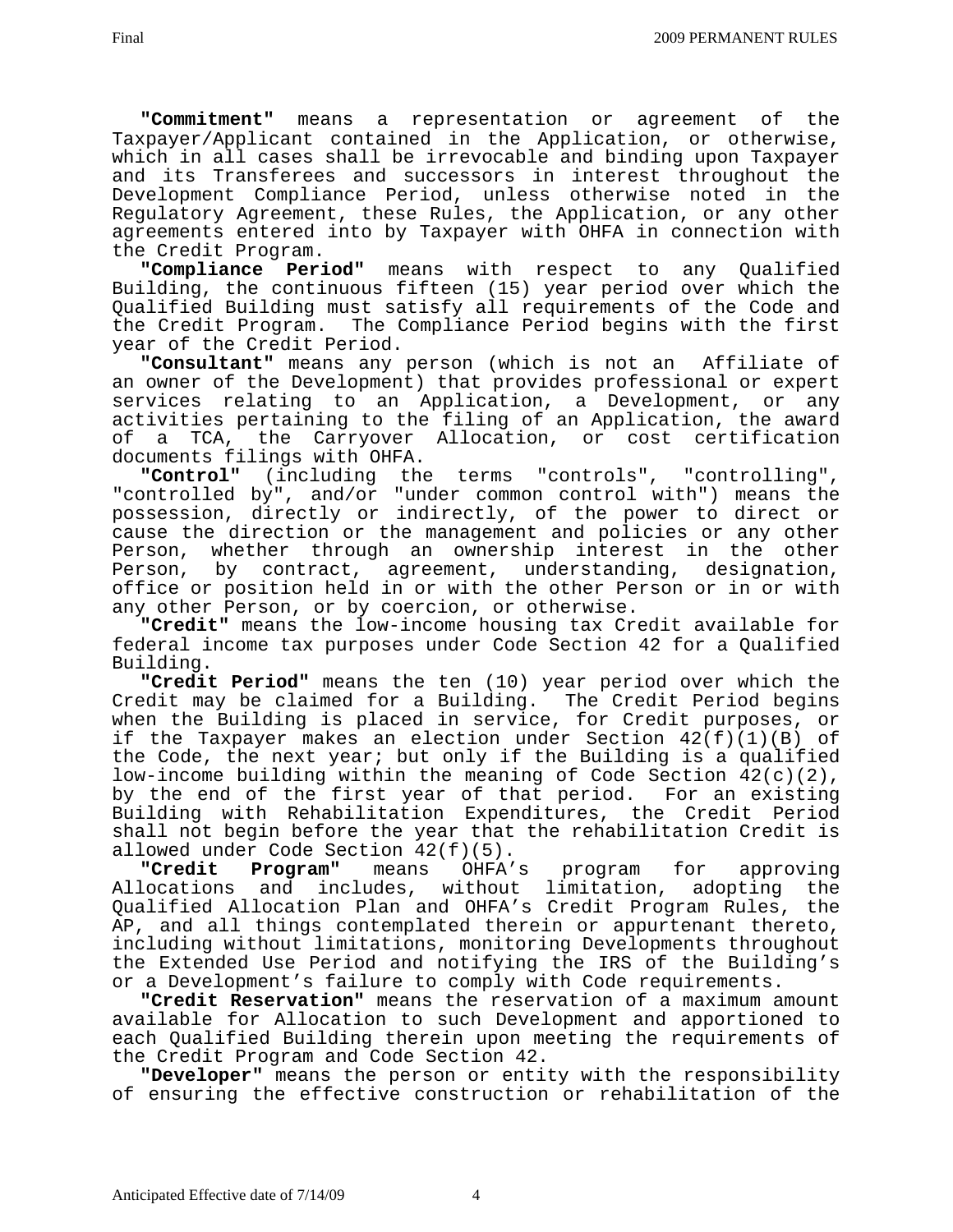Development, including any and all responsibilities as outlined in the Development Agreement, which may also be the Applicant and/or Taxpayer of the Development. Developer also includes any other person or organization affiliated with, Controlled by, In Control Of or A Related Party to, the Developer, as determined by OHFA.

 **"Development"** means the Land and one (1) or more Buildings, structures, or other improvements now or hereafter constructed or located upon the Land. If more than one (1) Building is to be part of the Development, each Building must be financed under a common plan and identified in the manner required under Code Section 42(g).

 **"Development Compliance Period"** means the period beginning with the first day the first Building of the Development is Placed-In-Service and continuing thereafter until the latest to end of the following periods for each Building in the Development: (i) the Compliance Period; (ii) the Extended Use Period; or (iii) the "Three Year Period."

 **"Development Team"** means the Applicant, architect, attorney, consultant, developer, general contractor, market analyst and/or appraiser, property management company, tax professional, Taxpayer, and the principals of each.

 **"Drug"** for purposes of these OAHTC Program Rules, means "a controlled substance" as that term is defined in Section 102 of the Controlled Substances Act, 21 U.S.C., Section 802.<br>"Drug-Related Criminal Activity" means the

**"Drug-Related Criminal Activity"** means the illegal manufacture, sale, distribution, or use of a drug, or the possession of a drug with intent to manufacture, sell, distribute or use the drug.

 **"Due Date"** if a due date for submission of documents or fees falls on a weekend or a designated Federal holiday, then the due date becomes the next business day.

 **"Elderly"** means a person sixty-two (62) years of age or older. This definition is for consideration for the Elderly set-aside and for points in which one hundred percent (100%) of units are for Elderly.

**"Eligible Basis"** means generally the depreciable basis in the property.

**"Extended Use Period"** means the continuous period, a minimum of fifteen (15) years, following the close of the Compliance Period during which a Qualifying Building must satisfy all requirements of the Code and the Credit Program. The Extended Use Period for the Development is set forth on Exhibit "A" to the Regulatory Agreement and may not be revoked or terminated prior to said date except as provided in the Code, these Chapter 36 Rules or in the Regulatory Agreement.

**"Gross Rent"** means the rent received for a Low-Income Housing Unit, including utility allowances but excluding (i) any payments under Section 8 or any comparable rental assistance program; (ii) any fees or supportive services (within the meaning of Code Section 42(g)(2)(B); (iii) paid to Taxpayer (on the basis of the low-income status of the Qualified Resident of the Low-Income Unit) by a governmental assistance program or an organization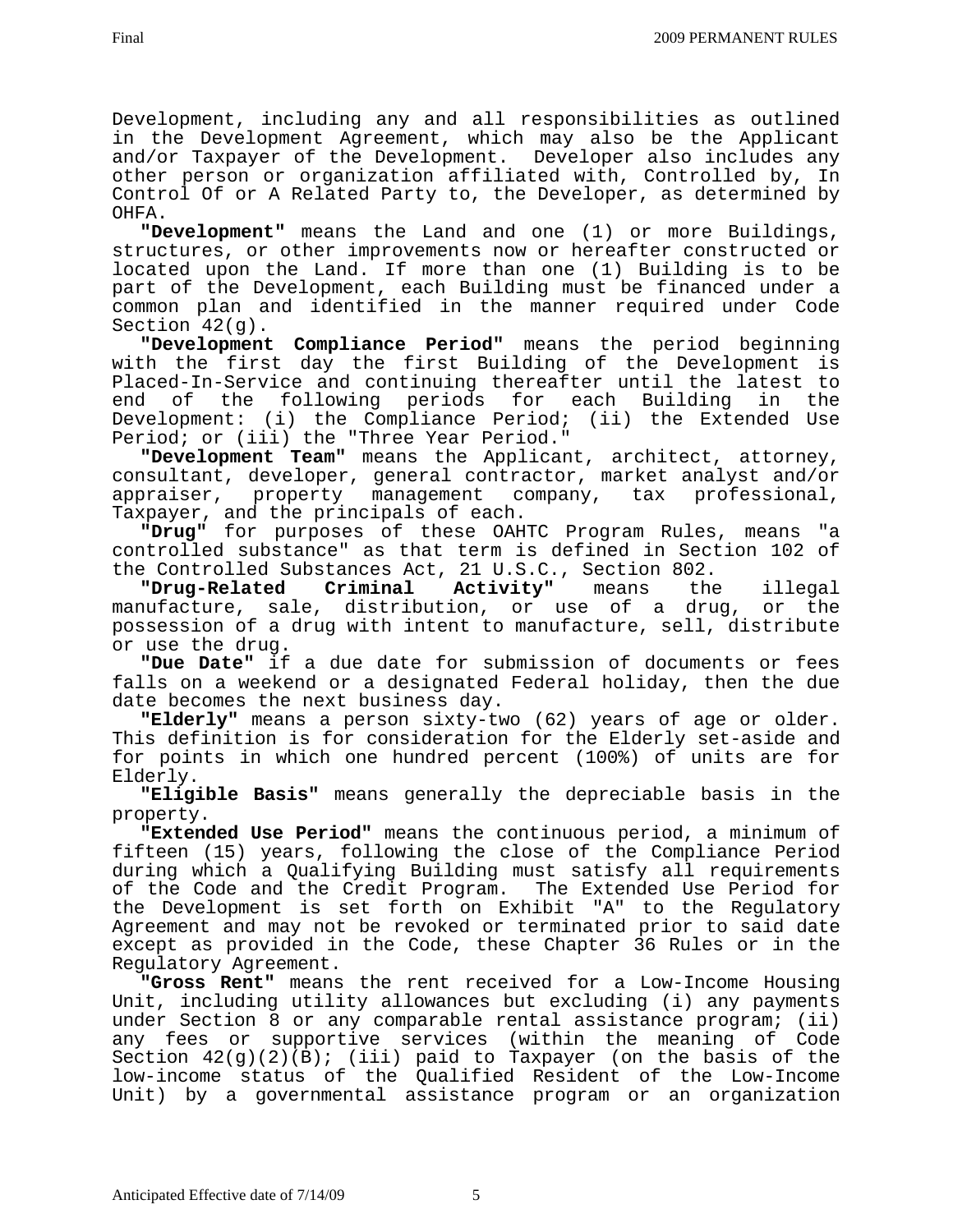exempt from federal income tax under Code Section 501(c)(3), if such program or organization provides assistance for rent and the amount of assistance provided for rent is not separable from the amount of assistance provided for supportive services; and (iv) rental payments to Taxpayer to the extent an equivalent amount is paid to the RHS under Section 515 of the Housing Act of 1949. Gross Rent includes the minimum amounts paid toward purchase of a Housing Unit as described in Code Section  $42(g)(6)$ . The amount of Gross Rent is determined annually based upon the Area Median Gross Income for the locality in which the Development is located. The annual amount may decrease but such amount will not be reduced below the amount of Gross Rent established in the first Year of the Credit Period.

**"Hard Construction Costs"** means the following types of activities, but not limited to, earthwork/site work, on-site utilities, roads and walks, concrete, masonry, metals, carpentry (rough and finish), moisture protection, doors/windows/glass, insulation, roofing, sheet metal, drywall, tile work, acoustical, flooring, electrical, plumbing, elevators, blinds and shades, appliances, lawns & planting, fence, cabinets, carpets, and heat & ventilation. For calculations of contractor fees, a reasonable contingency can be included.

 **"Homeless"** means (1) lacking a fixed, regular and adequate nighttime residence; and has a primary nighttime residence that is a supervised public or private shelter providing temporary accommodations or a public or private place not ordinarily used as sleeping accommodations for human beings, OR (2) displaced as a result of fleeing violence in the home; and has a temporary residence that is a supervised public or private shelter OR (3) certified by an agency involved in regularly determining homeless status. Homeless individuals are considered homeless for a period of twenty-four (24) months from the date of move-in, according to Section 103 of the Stewart B. McKinney Homeless Assistance Act and  $42(i)(3)(B)(iii)(I)$  of the Code.

 **"Housing Unit"** means a Low-Income Unit and/or Market Rate Unit located in a Building which is available for rent or is rented by Residents. Common Area Units are not included.<br>"HUD" means the U.S. Department of Ho

means the U.S. Department of Housing and Urban Development.

 **"Income"** means the income of one or more Qualified Residents, as determined in a manner consistent with the methods under HUD's Section 8 Program.

 **"IRS"** means the Internal Revenue Service of the Treasury.

 **"IRS Form 8609"** means the IRS Form entitled "Low Income Housing Credit Certification" issued by OHFA no later than the end of the calendar year that such Building is Placed-In-Service or to be issued. The IRS Form 8609 establishes the maximum Credit for a Building.

 **"IRS Form 8823"** means the IRS form entitled "Low-Income Housing Credit Agencies Report of Noncompliance or Building Disposition" issued or to be issued by OHFA with respect to issues of noncompliance with the laws of the IRS and/or the sale or disposition of the Development.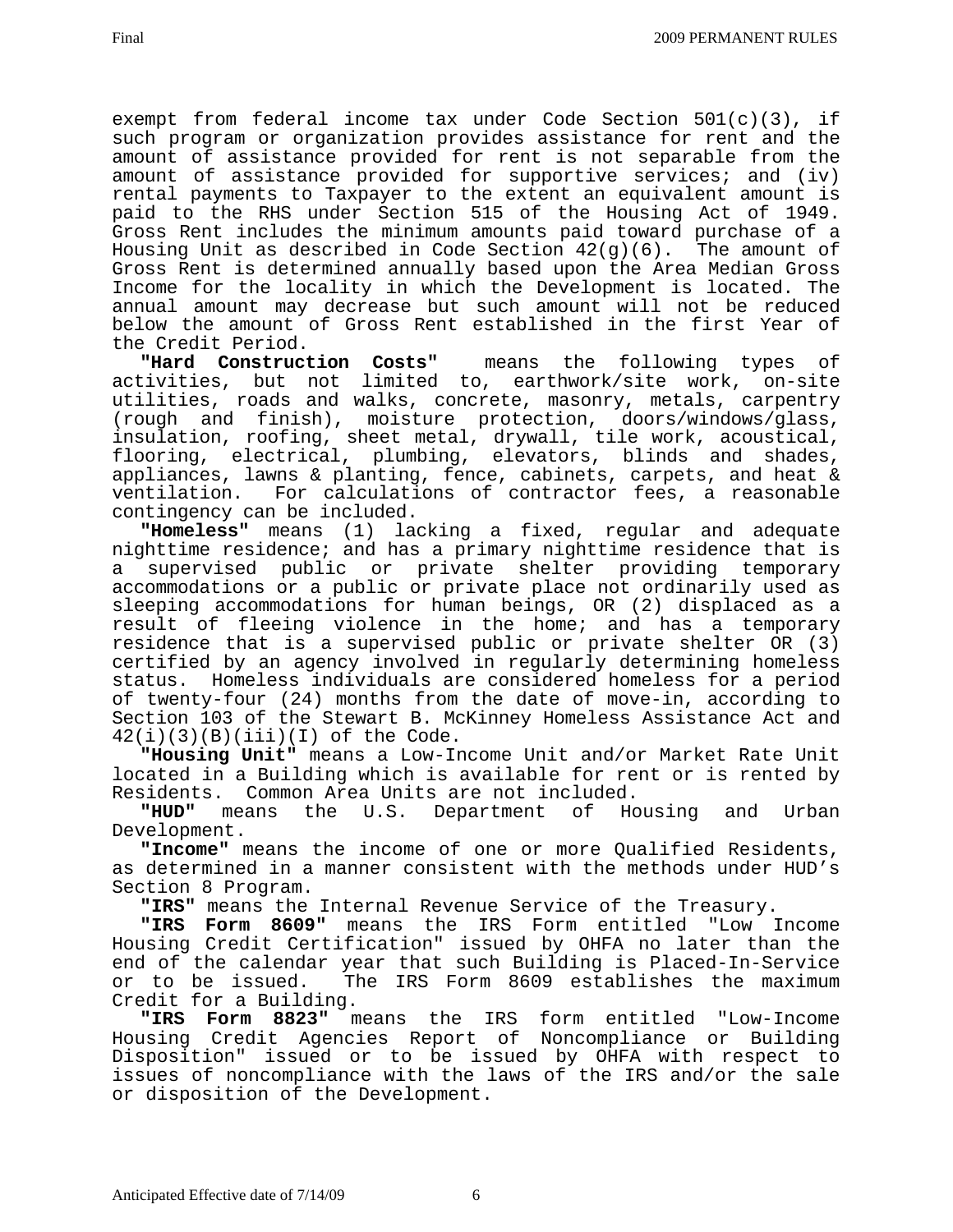**"Land"** means the site(s) for each Building in the Development and having the legal description set forth described in the Carryover Allocation Agreement and Exhibit "A" to the Regulatory Agreement.

 **"Large Development"** means a Development with more than sixty (60) units.

 **"LIHTC Program"** means the Credit Program. "LIHTC Program" may be used interchangeably with the term "Credit Program" or "OAHTC Program".

 **"Low-Income Unit"** means a Housing Unit that is both Rent-Restricted and occupied by Qualified Residents, provided that: (i) Housing Unit shall constitute a Low-Income Unit only if it is suitable for occupancy taking into account local health, safety and building codes and it is used other than on a transient basis except in the case of transitional housing, all as determined under Code Section 42(i)(3); and (ii) Housing Unit in any Building which has four (4) or fewer Total Housing Units shall not constitute a Low-Income Unit if any Housing Unit in the Building is occupied by an Owner or a related person [within the meaning of Code Section 42(i)(3)(C)] unless such Building is described in Code Section  $42(i)(3)(E)$ .

 **"Market Rate Unit"** means a Housing Unit that does not meet the definition of a Low-Income Unit.

**"Minimum Low-Income Housing Set-Aside"** means the minimum percent required under Code Section 42(g) of Housing Units in the Development to be both Rent-Restricted and occupied by Qualified Residents, i.e., Residents whose Income is at or below a certain percentage of Area Median Gross Income. For purposes of Code Section 42(g), Taxpayer must have selected either: (i) twenty percent (20%) or more of the Total Housing Units to be Rent-Restricted and occupied by Residents whose Income is at or below fifty percent (50%) percent of the Area Median Gross Income; or (ii) forty percent (40%) or more of the Total Housing Units to be Rent-Restricted and occupied by Residents whose Income is at or below sixty percent (60%) of the Area Median Gross Income as the Minimum Low-Income Housing Set-Aside. The Applicant may, however, have made a Commitment to provide greater percentages of Housing Units that are both Rent-Restricted and occupied by Residents meeting the above Income limitations and/or making Housing Units available to Residents with Income below the above limitations, i.e., an Additional Low-Income Housing Set-Aside. Taxpayer and all Transferees, and successors in interest shall be bound by all Commitments, including the Minimum Low-Income Housing Set-Aside, or Additional Low-Income Housing Set-Aside made in the Regulatory Agreement, or included in the Carryover Agreement or any of the Resolutions of the Trustees respecting the Application, the Development, or Taxpayer**.** 

 **"National Non-Metro Area Median Income"** means as determined and published annually by HUD.

 **"Nonprofit"** means a private nonprofit organization that is organized under State or local laws; has no part of its net earnings inuring to the benefit of any member, founder, contributor, or individual; is neither controlled by, nor under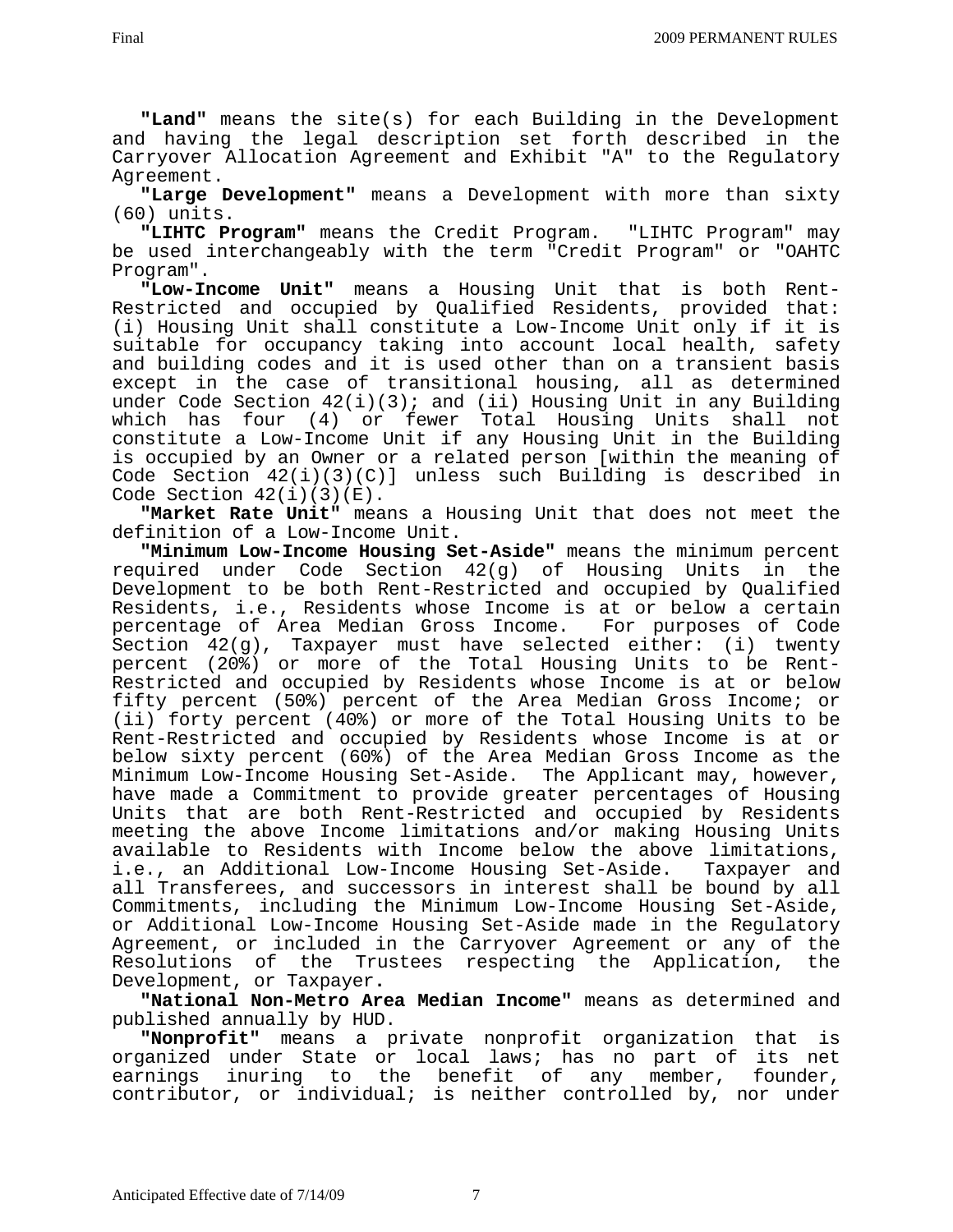the direction of, individuals or entities seeking to derive profit or gain from the organization; has a tax exemption from the Internal Revenue Service under section 501(c) (3) or (4) of the Internal Revenue Code of 1986; does not include a public body; has among its purposes the provision of decent housing that is affordable to low income persons, as evidenced in its charter, articles of incorporation, resolutions or by-laws; and, has at least a one year history of providing affordable housing at the local level, and is duly qualified to do business within the State.

 **"Nonprofit Sponsored Development"** means and refers to a proposed Development that has or will have a Nonprofit that has a Controlling interest by reason of an ownership interest in a Person that is or will be the owner of the subject Development, and has materially participated, or will materially participate (within the meaning of the Code) in the Development and operation of the Development throughout the Compliance Period.

 **"OAHTC Program"** means the Credit Program. "OAHTC Program" may be used interchangeably with the term "LIHTC Program" or "Credit Program".

 **"OHFA"** means Oklahoma Housing Finance Agency a State-beneficiary public trust. OHFA is the allocating agency for the State for purposes of the Credit Program.

 **"One Year Period (1YP)"** means period commencing on the date on which OHFA and the owner agree to the Qualified Contract price in writing and lasting twelve (12) calendar months.

 **"Owner"** means the legal Owner of record of the Development, as set forth on page one of the Regulatory Agreement, and any and all successor(s) in interest of Owner, including any and all Transferees, Assignees, purchasers, grantees, owners or lessees (other than a Resident) of all or any portion of the Development, and the heirs, executors, administrators, devisees, successors and assigns of any Transferee, purchaser, assignee, grantee, owner or lessee (other than a Resident) of all or any portion of the Development, and any other person or entity having or acquiring any right, title, or interest in the Development. Owner is also the Taxpayer, Applicant or the Applicant's successor in interest.

 **"Partnership"** means any syndicate, group, pool or other unincorporated organization, through or by means of which any business, financial operation, or venture is carried on, and which is treated for federal income tax purposes as a partnership and is not considered within the meaning of the Code, a trust or estate or a corporation. A Partnership may be a general Partnership or a limited Partnership and must have partners and an objective to carry on business and divide the gains therefrom.

 **"Person"** means, without limitation, any natural person, corporation, partnership, limited partnership, joint venture, limited liability company, limited liability partnership, trust, estate, association, cooperative, government, political subdivision, agency or instrumentality, Community Housing Development Organization (CHDO), interlocal cooperative, or other organization of any nature whatsoever, and shall include any two or more Persons acting in concert toward a common goal.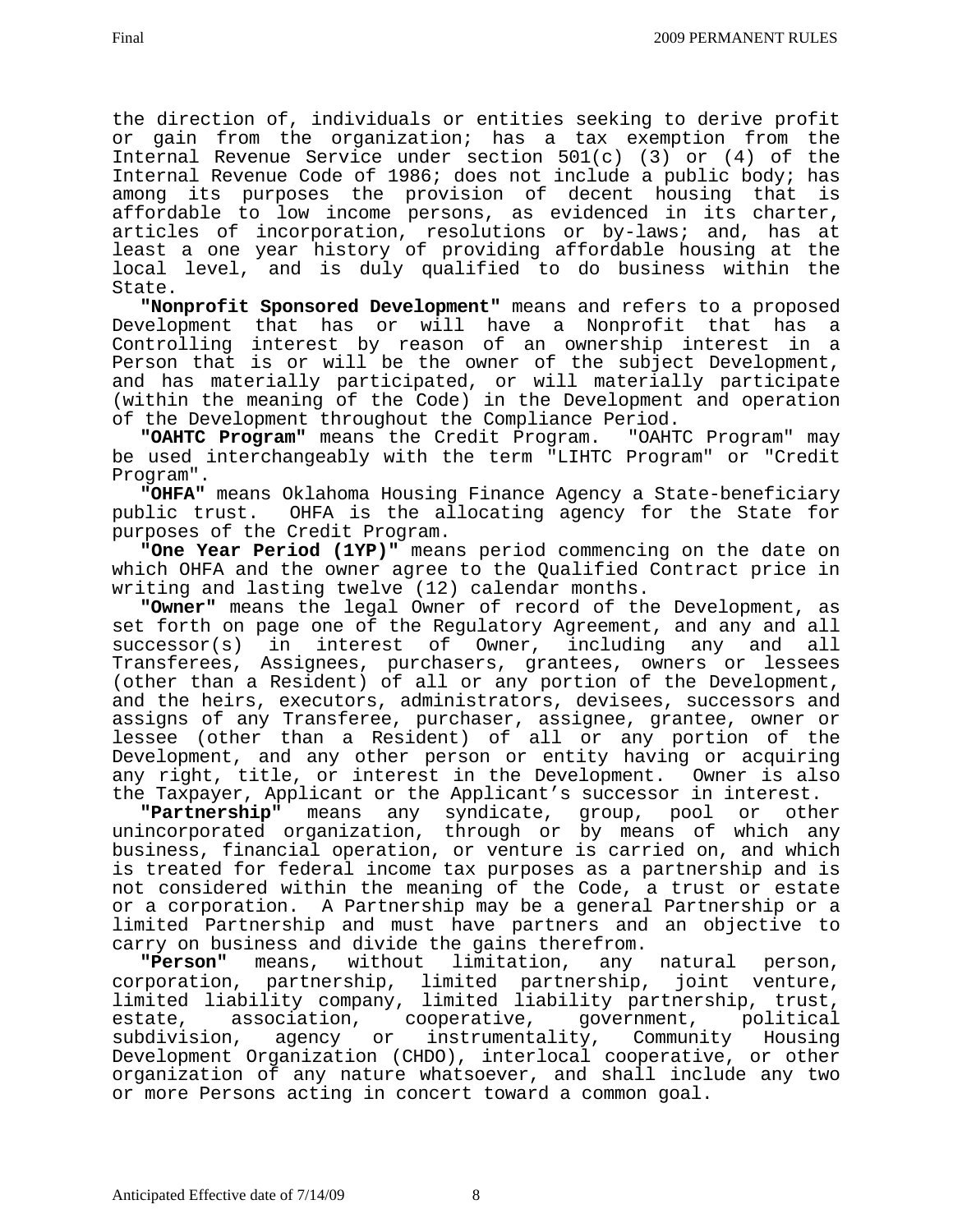**"Placed-In-Service" means:** (i) the date on which a new Building or existing Building used as residential rental property is ready and available for its specifically assigned function as evidenced by a certificate of occupancy or the equivalent; or (ii) for rehabilitation expenditures that are treated as a separate new Building, any twenty-four (24) month period over which such Rehabilitation Expenditures are aggregated.

 **"Preliminary Application (QCPA)"** means a request containing all information and items necessary for OHFA to determine the eligibility of an Owner to submit a request for a qualified contract.

 **"Program Rules"** means the various written criteria, requirement, rules, and policies adopted from time to time by the Trustees as the State's Qualified Allocation Plan to administer the Credit Program and to provide for Allocations. The Program Rules must be followed by any participant in the Program. The Program Rules may include requirements that are more stringent than those under Code Section 42.

 **"Qualified Allocation Plan (QAP)"** means these Chapter 36 Rules plus the Application Packet (AP) as defined and other materials provided by OHFA. The deadline for all informal input sessions and the formal public hearing will be published by OHFA Staff.

 **"Qualified Building"** means a Building which meets the terms, conditions, obligations, and restrictions of the Program Rules, Carryover Allocation Agreement, Regulatory Agreement, Resolutions of the Trustees respecting Taxpayer or the Development, and Code Section  $42(c)(2)$  for an Allocation and the issuance by OHFA of IRS Form 8609.

 **"Qualified Contract"** means a bona fide contract to acquire the portion of a Building which is not Rent-Restricted for fair market value and the portion of the Building which is Rent-Restricted for an amount not less than the Applicable Fraction for the Building or the sum of: (i) the portion of outstanding indebtedness secured by, or with respect to the Building which is allocable to such Building; (ii) adjusted investor equity in the Building; and (iii) other capital contributions invested in the Building but not reflected in the amounts described in (i) or (ii) above; reduced by cash distributed from the Development or available for distribution from the Development; provided that in all cases, the purchase price for the Building required for a contract to be a Qualified Contract shall be determined in a manner consistent with the requirements of Code Section  $42(h)(6)(F)$ , or such other regulations as prescribed by the Code to carry out this section.

 **"Qualified Contract Application (QCA)"** means an application containing all information and items required by the OHFA to process a request for a Qualified Contract.

 **"Qualified Contract Price (QCP)"** means calculated purchase price of the development as defined within §42(h) (6) (F) of the Code and as further delineated in Chapter 36 Rules.

 **"Qualified Development"** means a Development or Residential Rental Property where an Applicable Percentage or more of the Housing Units are both Rent-Restricted and occupied by Residents whose Income is at or below the level selected as the Minimum Low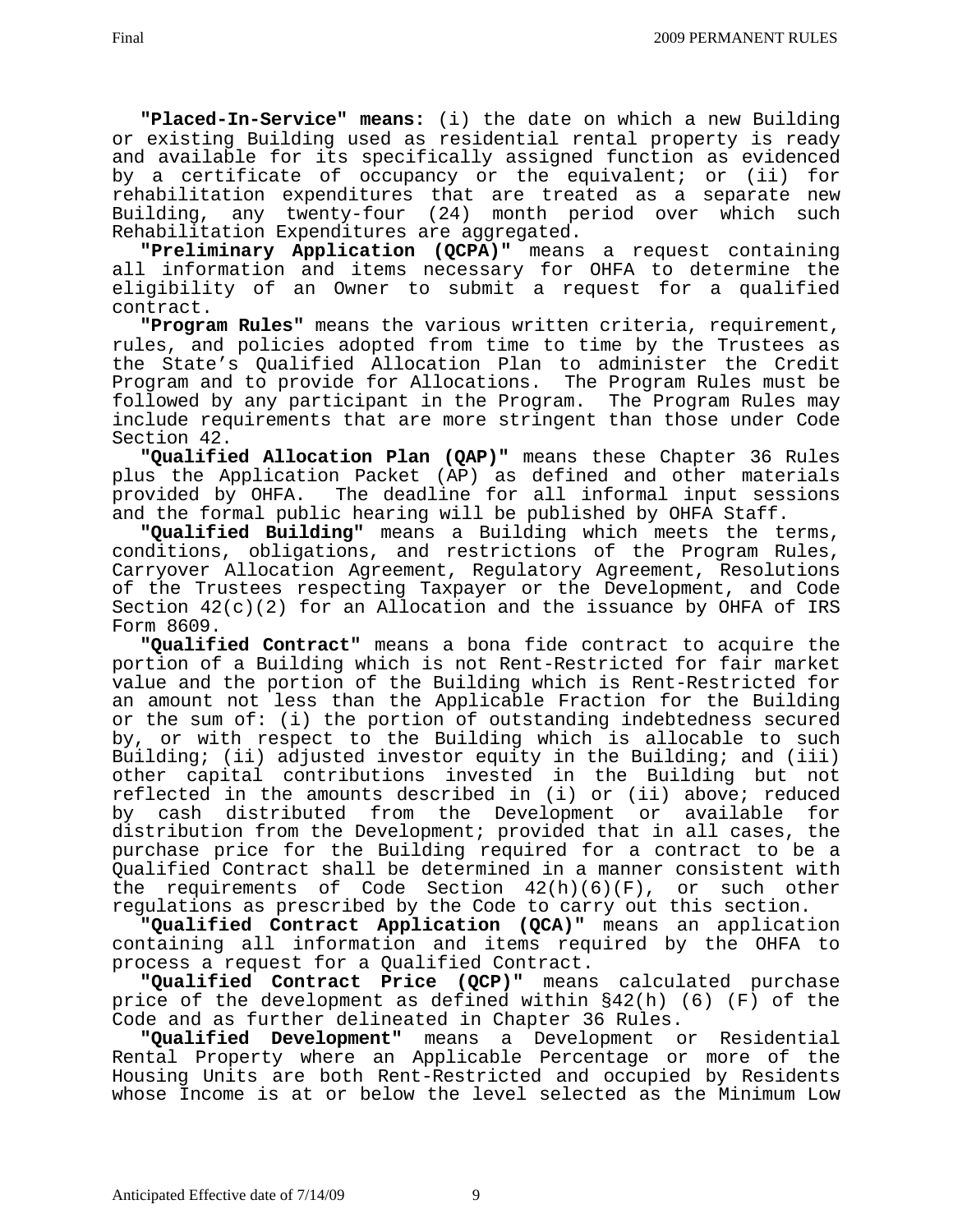Income Housing Set Aside.

 **"Qualifying Households"** means households whose annual incomes do not exceed the chosen set-aside (which is either 50% or 60%) of the median family income for the area.

 **"Regulatory Agreement"** means the written and recorded agreement between a recipient of a TCA and the allocating agency, OHFA, placing restrictive covenants upon the Development and the underlying land for a term of not less than thirty years (30) years, or such other term as may be required from time to time by provisions of the AP, these OAHTC Rules and Section 42 of the Code and the federal rules and regulations promulgated thereunder and containing other restrictions, covenants, warranties and agreements required by state, federal or local law and these OAHTC Rules.

 **"Rehabilitation Expenditures"** means amounts that are capitalized and incurred for the addition to or improvement of an Existing Building of a character subject to the allowance for depreciation under Section 167 of the Code. However, it does not include the costs of acquiring a Building or an interest in it, for example, any Developer Fee properly allocated in acquiring a Building or any other soft costs or any amount not permitted to be taken into account under Section  $42(d)(3)$  or Section  $42(d)(4)$  of the Code.

 **"Rent-Restricted"** means that the Gross Rent with respect to a Low-Income Unit does not exceed thirty percent (30%) of the income limitations for Qualified Residents adjusted by the Imputed Household Size, subject to the exception set forth in Code Section 42(g)(2)(E) (relating to certain Housing Units for which federal rental assistance decreases as Resident Income increases).

 **"Resident"** means an individual or group of individuals (other

than an Owner) residing in a Housing Unit. **"Resolution"** means an official action of the Trustees and includes all Resolutions adopted by the Trustees with respect to a Development.

 **"Review Report"** means the Threshold Criteria Review and Selection Criteria Review containing the results of OHFA's review of the Application and scoring of the Application. There are preliminary and final versions of the review report for each Application.

 **"Rural Area"** means any city, town, village, area or place generally considered rural by the Secretary of Agriculture (RHS) for rural housing programs. Verification will be obtained by contacting the Stillwater USDA-RD office.

 **"Rural Development"** means a Development that is, or will be located within a Rural Area. RHS 538 projects are not eligible for the Rural 515 set-aside, but may qualify under other setasides.

 **"Section 8"** means Section 8(c)(2)(A) of the United States Housing Act of 1937, as amended.

 **"Selection Criteria"** means the evaluation criteria, over and above the Threshold Criteria, set out in an applicable AP, which shall be established and may be changed by OHFA from time to time in an applicable AP (using the priorities for the State as they are established from time to time under and pursuant to these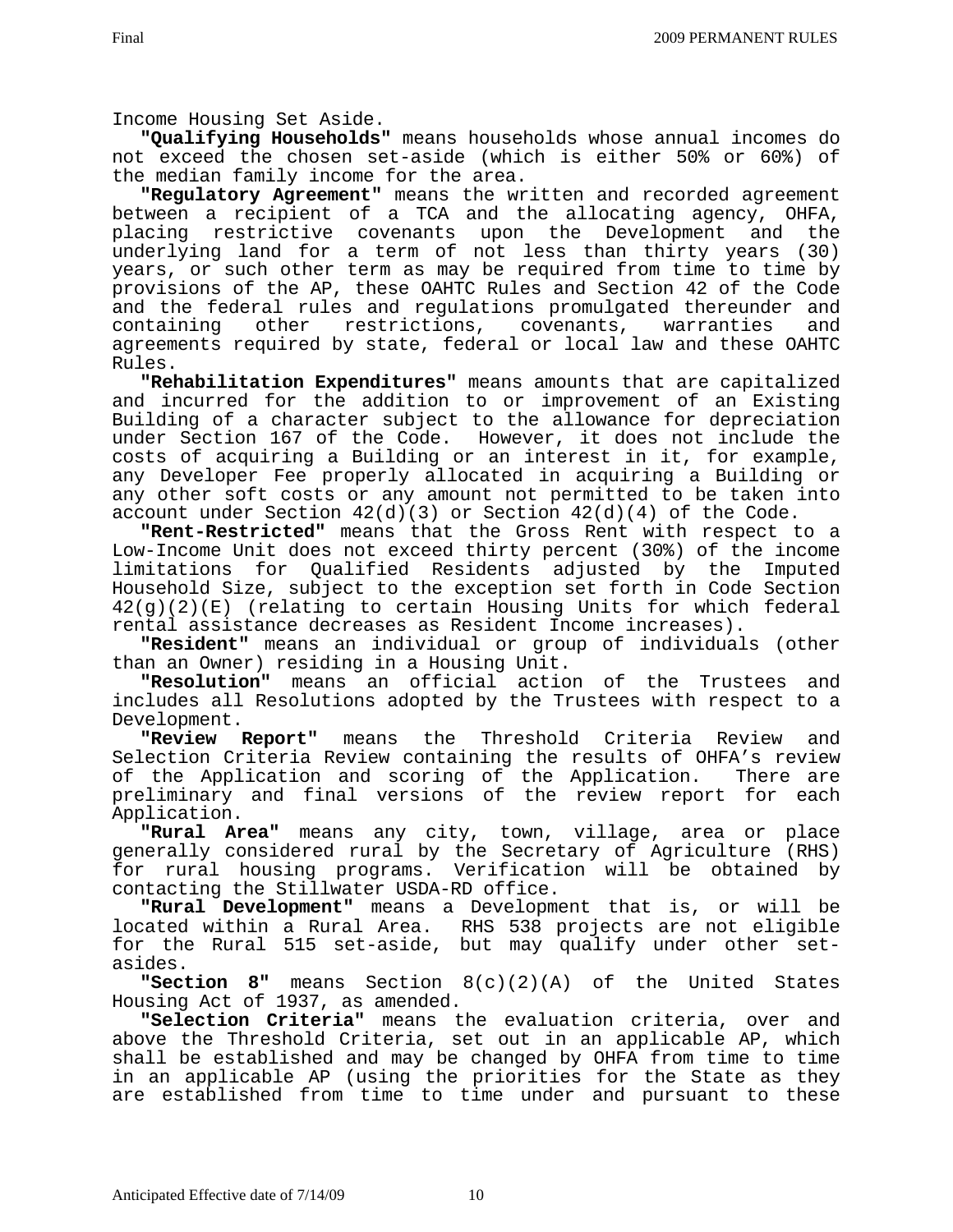Rules and the applicable AP), to determine the Development's qualifications, and which are the basis for ranking Applications and establishing a relative level of acceptability for consideration under the Rules and the applicable AP for the possibility of the award of a TCA by OHFA. Although the Selection Criteria may be given substantial weight by OHFA Trustees in deciding whether or not a particular Application and Applicant shall be awarded a TCA, the OHFA Trustees reserve the right to take into consideration such other factors as they, in their complete discretion, deem appropriate.

 **"Site Control"** means the exercise of dominion or control over the property through the execution of a purchase, sale, or longterm lease agreement (with a lease term that exceeds the extended use period), receipt of a deed or conveyance of the Land where the development will be located, or an option to purchase the property (where the option is not revocable on the part of the seller). OHFA alone will decide if an Applicant or Taxpayer has obtained Site Control.

 **"Special Needs"** means such targeted populations as may be designated from time to time in an Application Packet by official action of OHFA's Board, which designations may include, but are not necessarily limited to, the homeless, the elderly, persons with mental and physical disabilities and/or disabled persons.

 **"State"** means the State of Oklahoma**.** 

 **"TCA"** means a federal low-income tax Credit allocation by OHFA to a Development owner pursuant to Section 42 of the Code, these Rules, QAP, the Act, the applicable AP, the Application, and formal action by the OHFA Board of Trustees.

 **"Three-Year Period"** for a Building means the three (3) year period following: (a) the date of acquisition of such Building by foreclosure or forfeiture under a deed of trust, mortgage or real estate contract or by deed in lieu of foreclosure; or (b) the end of the Extended Use Period, or (c) in the case of the release of the affordability restriction due to the failure of OHFA to present a QC before the expiration of the One Year Period, the recording of a Release of Regulatory Agreement by OHFA. During the Three-Year Period the owner may no evict or terminate a tenancy of an existing tenant of any low-income unit except for good cause. During the Three-Year Period the owner may not increase the gross rent with respect to any low-income unit except as permitted under Section 42 of the Code.

 **"Threshold Criteria"** means the criteria set out herein and in an applicable AP, which shall be established and may be changed by OHFA from time to time in an applicable AP, to determine the qualifications of the Applicant and the Taxpayer and the Proposed Development, presented in each Application that are the minimum level of acceptability for consideration under the Rules and the applicable AP for the possibility of the award of a TCA by OHFA. Failure to satisfy all Threshold Criteria set out in the applicable AP shall result in the disqualification of the Application for further consideration, and shall require no further action by OHFA Staff except to notify the Applicant of the disqualification.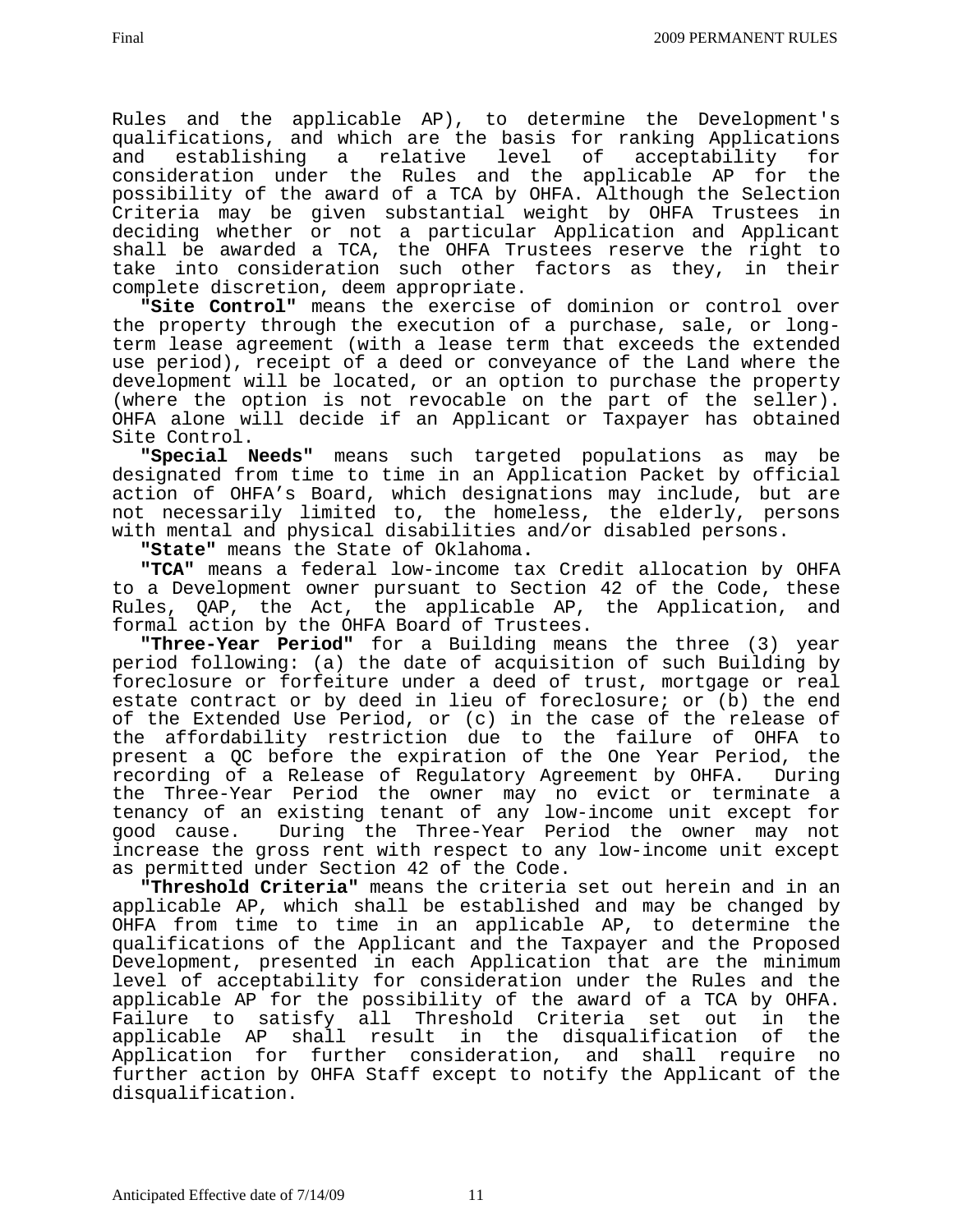**"Total Housing Units"** means all Housing Units in a Building including both Market Rate Units and Low-Income Units.

 **"Total Development Costs"** means the total costs incurred in acquiring and developing the Development as set forth in the proposed budget for the Development included in the Application and in an independent certified public accountant's certification<br>of sources and uses of funds submitted to OHFA.

"Transfer" means any sale, transfer, merger, consolidation, liquidation, contribution, assignment, exchange or other change in all or part of Ownership of the Land and/or Development or any<br>Building which is a part thereof, whether voluntary or is a part thereof, whether voluntary or involuntary, and also includes: a transfer, sale, contribution or assignment by the Applicant, Taxpayer or Developer of all or any part of its rights, title or interest in the Application, Carryover Allocation Agreement, Credit, Land, Building and/or Development to another party; or a withdrawal, change or addition of any partner to a general Partnership, general partner of a limited Partnership, any party to a joint venture or the manager of a limited liability company.

 **"Transferee"** means any and all successor(s) in interest of Taxpayer, including any and all Transferees, Assignees, purchasers, grantees, owners or lessees (other than a Resident) of all or any portion of the Development, and the heirs, executors, administrators, devisees, successors and assigns of any Transferee, purchaser, assignee, grantee, owner or lessee (other than a Resident) of all or any portion of the Development, and any other person or entity having or acquiring any right, title, or<br>interest in the Development. Owner is also the Taxpayer, interest in the Development. Owner is also the Taxpayer, Applicant or the Applicant's successor in interest.

 **"Transitional Housing"** for purposes of these OAHTC Program Rules means transitional housing for the homeless which meets the requirements of Code Section  $42(i)(3)(B)(iii)$ 

 **"Treasury"** means the United States Department of the Treasury.  **"Trustees"** means the Board of Trustees of OHFA.

 "**Unit Fraction**" means the fraction of a Building devoted to lowincome housing, the numerator of which is the number of Low-Income Housing Units in the Building, and the denominator of which is the number of Total Housing Units, whether or not occupied, in the Building.

 **"Violent Criminal Activity"** means any criminal activity that has as one of its elements the use, attempted use, or threatened use of physical force substantial enough to cause, or be reasonably likely to cause, serious bodily injury or property damage.

## **330:36-1-7. National standards incorporated by reference**

(a) The national standards for Development of the OAHTC Program are hereby incorporated by reference, including Code Section 42 and all federal regulations, promulgated thereunder, including, but not limited to, 26 CFR Sections 1.42-5, 1.42-6, 1.42-11, 1.42- 13 and 1.42-17.

(b) Copies of Code Section 42 and applicable federal regulations may be obtained from OHFA, during regular business hours Monday through Friday 8:00 a.m. to 4:45 p.m., excluding legal holidays.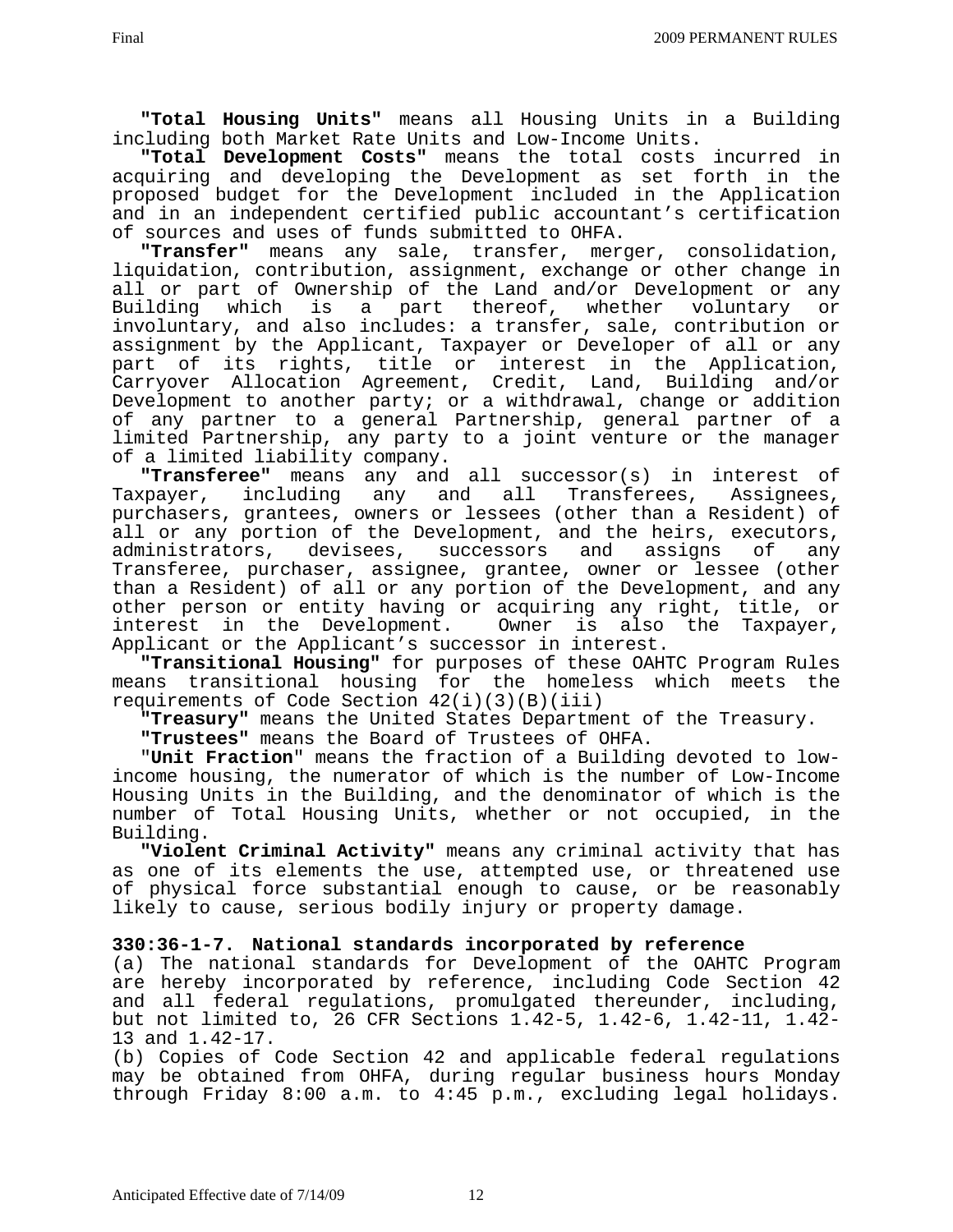They can also be accessed at www.ohfa.org.

### **330:36-1-9. Regulatory Agreement/Compliance Manual/Compliance with Applicable Laws**

(a) **Regulatory Agreement.** TCA recipients (taxpayers) must enter into a written Regulatory Agreement with OHFA. Requirements, procedures, and processes provided in the applicable Regulatory Agreement and amendments to it shall apply to Developments and the owner(s) thereof selected to receive a TCA.

(b) **Compliance Manual.** OHFA shall provide each owner upon request with a Compliance Manual at a cost sufficient to defray the cost of production. The Compliance Manual will also be available on OHFA's website at www.ohfa.org.

(c) **Compliance with Applicable Laws.** The Taxpayer, Applicant, the Development, the Owner(s) of the Development, the Development Team and the Affiliates of each must comply with all applicable federal, state and local laws, rules, regulations and ordinances, including but not limited to, Code Section 42, and regulations promulgated thereunder, the Oklahoma Landlord Tenant Act, the Titles VI and VII of the Civil Rights Act of 1964, as amended and Title VIII of the Civil Rights Act of 1968, as amended. Neither the Applicant, the owner(s) of a Development, the Development Team nor the Affiliates of each shall discriminate on the basis of race, creed, religion, national origin, ethnic background, age, sex, familial status or disability in the lease, use or occupancy of the Development or in connection with the employment or application for employment of persons for the operation and/or management of any Development. The owner(s) of a Development will be required to covenant and agree in the Regulatory Agreement to comply fully with the requirements of the Fair Housing Act as it may from time to time be amended, for the time period as promised in the application.

## **330:36-1-11. Technical assistance**

 OHFA will, from time to time, designate staff members who shall be available to provide OAHTC Program technical assistance regarding the Code, these Rules, the AP and their implementation and proposed Development concepts. The names of staff members designated from time to time to provide technical assistance may be obtained by contacting OHFA's Housing Development Team. Interested parties are strongly encouraged to make appointments for technical assistance sessions.

#### **SUBCHAPTER 2. ALLOCATION PROCEDURES**

## **330:36-2-1. TCAs distribution**

(a) OAHTCs allocated annually to the State by the IRS shall be awarded to Applicants selected through a formal application process governed by the Qualified Allocation Plan (QAP).

(b) TCAs will be awarded according to the Act, Code, these Chapter 36 Rules, the applicable AP, and at the discretion of the OHFA Trustees, by their formal action, giving consideration to Staff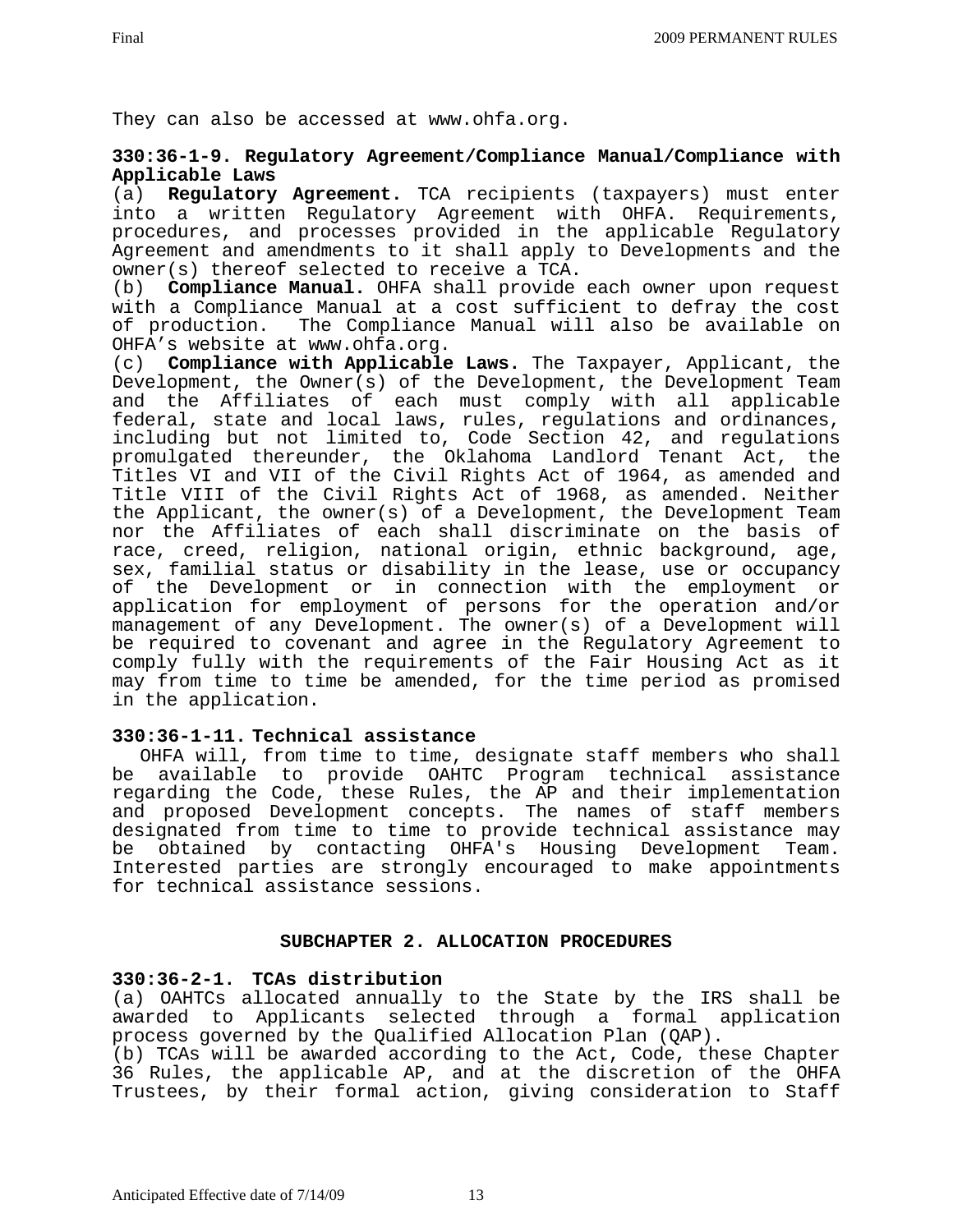recommendation following a thorough review and financial feasibility analysis.

(c) The Trustees reserve the right, to consider allocations of TCAs outside the established reservation cycles for a given calendar year. The Trustees, in their sole discretion, reserve the right to approve such an allocation of TCAs, provided the facts presented to them demonstrate a special circumstance or need and said allocation promotes the development of residential use housing within the State. Provided however, the Trustees also reserve the right to deny any request for an allocation of TCAs made outside the established reservation cycles for a given calendar year. Consideration of all allocations of TCAs shall be made at a regularly scheduled or special meeting of the Trustees and shall be made by formal action, giving consideration to Staff review and recommendations.

(d) The AP shall be made available to parties considering the filing of an Application and interested parties upon request. Requests for the AP should be directed to the OHFA Housing Development Team or the AP can be accessed at OHFA's website, www.ohfa.org.

### **330:36-2-2. Additional Credits**

(a) Guidelines for Applications for additional credits will be established in the annual AP. Limitations may be placed on types of developments, amount of additional credits, or type of applications.

(b) The timing of acceptance of applications for additional credits will also be established in the annual AP.

#### **330:36-2-3. Set-aside categories for TCAs**

(a) The annual allocation of OAHTC Program tax Credits made available to the State shall be divided into various set-aside categories, including but not necessarily limited to, specific set-aside categories of non-profits (as identified by a written determination letter from the IRS), Rural 515, Other Rural, Elderly, and such other categories as OHFA Trustees, in their complete discretion, may adopt from time to time for inclusion in an applicable AP. Non-profits competing in the nonprofit set aside must be, at a minimum, a fifty-one percent (51%) Controlling general partner, managing member, or other such entity.

(b) Specific set-aside categories and amounts for each category may be determined from time to time by formal action of OHFA Trustees and shall be set out in the applicable AP. OHFA Trustees may, in their sole discretion, modify the amount of the State's annual allocation of Credits devoted to any set-aside, if they determine that the housing needs of the State so warrant, except for the maximum ninety percent (90%) allocation limitation to those other than non-profits as required by the Code.

#### **330:36-2-5. Geographic allocation of TCAs**

 OHFA's jurisdiction for location of Developments shall be the entire State of Oklahoma, and, subject to the priorities established from time to time in the applicable AP, OHFA may make awards of TCAs throughout the State.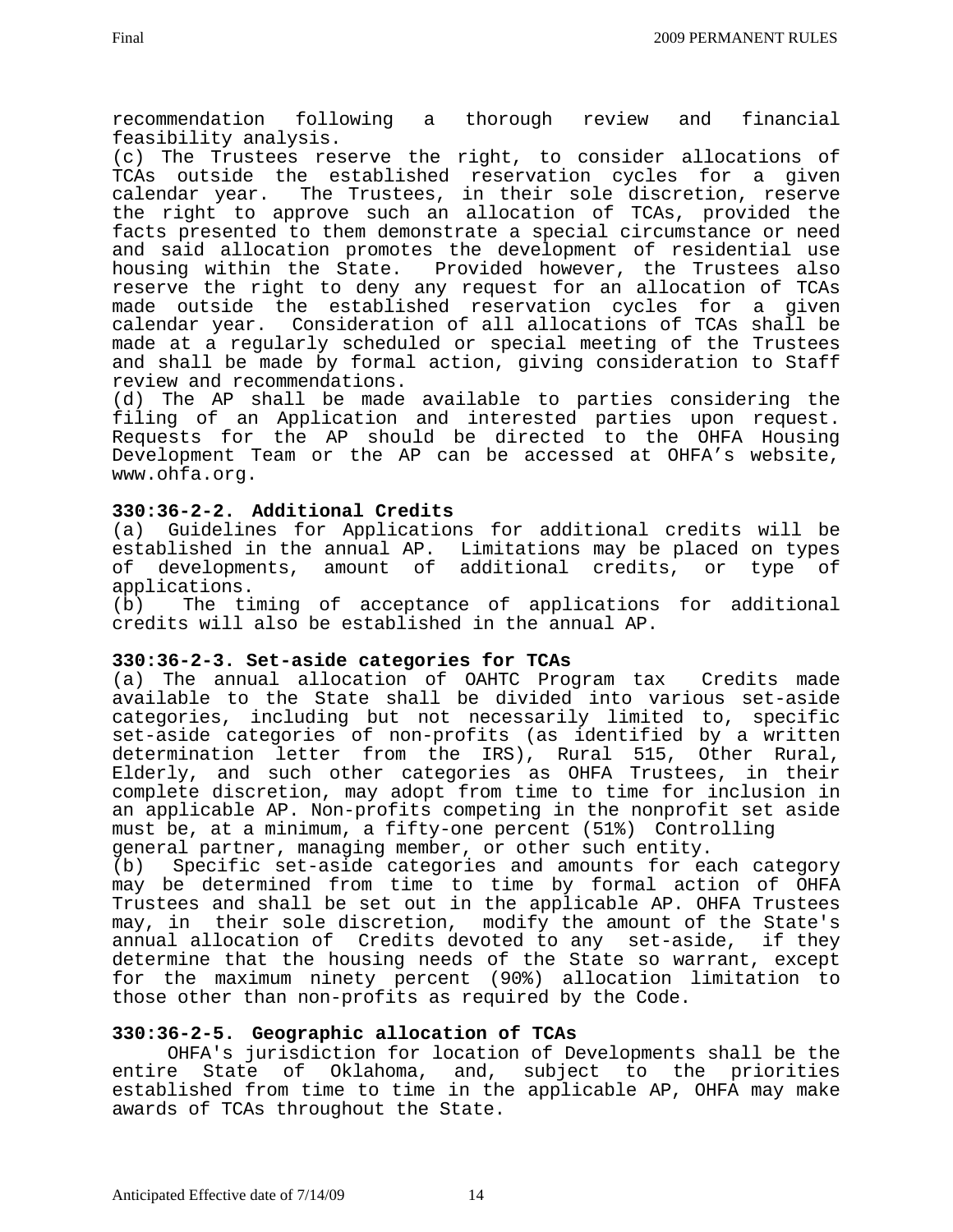### **330:36-2-7. Award amounts**

(a) The maximum TCA for any one Development proposal shall not exceed \$550,000 or \$600,000 with any boost.

(b) TCAs for amounts less than applied for based upon OHFA's financial and feasibility analyses. In order to make the most efficient, equitable and practicable utilization of the State's tax Credit allocation, the Trustees of OHFA may approve, giving consideration to the recommendations of OHFA's staff, the utilization of funding from other housing programs administered by OHFA which may also result in a decrease in the amount of the TCA approved.

## **330:36-2-9. Reallocation of additional tax Credits**

(a) Annually, additional tax Credits may become available for the award of TCAs as the result of:

- (1) Development cancellations;
- (2) Developments completed under original cost estimates;
- (3) Credits allocated but not utilized; or,
- (4) Other circumstances.

(b) In keeping with the applicable AP, OHFA may award TCAs based on the amount of Credits available, in the calendar year any such Credits first become available. For the calendar year in which such additional Credits become available they may be prorated among all the remaining cycles for which awards have not been made by formal action by OHFA.

(c) OHFA reserves the right, in its complete discretion, to make any adjustments in the amount of TCAs that may be awarded in any cycle of a given calendar year, by increasing or decreasing the amount of TCAs made available in a given cycle.

(d) All Credits not awarded in any calendar year shall be carried over for use in the next calendar year, in accordance with the provisions of the Code, these Rules, the applicable AP and/or the formal action of OHFA Trustees.

#### **330:36-2-11. OHFA Development notification**

(a) OHFA shall, within fifteen (15) business days of receipt of an Application, and not less than thirty (30) calendar days prior to OHFA Trustee consideration thereof, notify, in writing, by certified mail or other form of traceable delivery system to provide proof of transmission and receipt, the Chief Executive Officer of each Local Governing Body of the jurisdiction within which the proposed Development is located at the time of application and the legislators who are entitled to such Notice, regarding the characteristics of the proposed Development located within their jurisdiction/district. All comments received from said Chief Executive Officer and/or legislator(s) during this thirty (30) day comment period will be presented to the Trustees for their consideration when reviewing a request for an allocation of Credits.

(b) If the application is considered at a different Board meeting than in the notice, this notification requirement is considered to be met.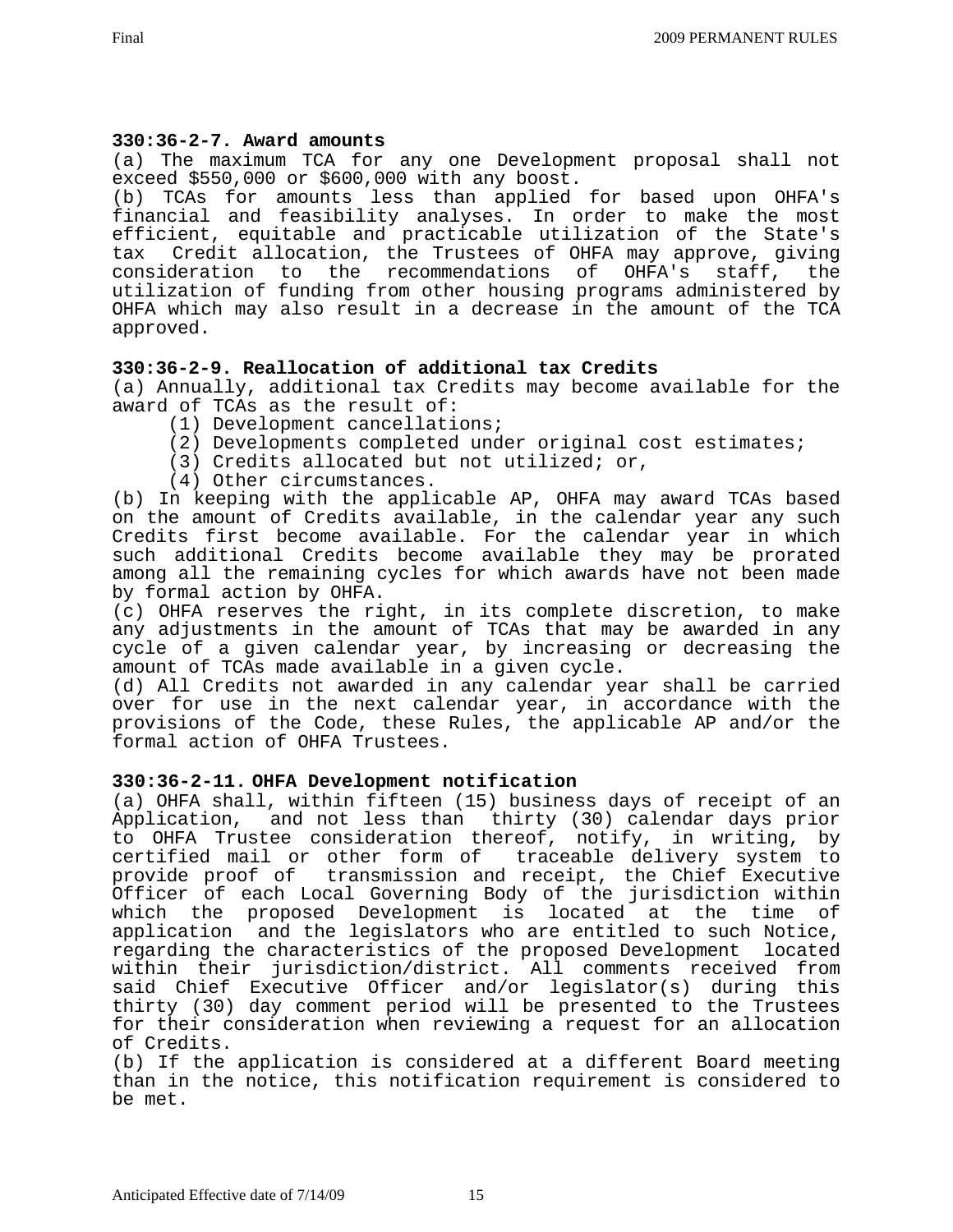**330:36-2-12. Communications with OHFA during Application Review**  (a) **Communications with OHFA Employees.** Following submission of an Application, neither the Applicant nor any representative or affiliate of the Applicant shall contact any OHFA employee, concerning the Application or any other Applications filed in the same cycle. OHFA reserves the right, in OHFA's sole discretion, to contact the contact person(s) identified by the Applicant for the purpose of clarifying any matter.

(b) **No Ex Parte Communications with the Board of Trustees of OHFA.** Neither an Applicant nor members of the public shall communicate, directly or indirectly, with the Board of Trustees regarding an Application under consideration by OHFA except upon notice and opportunity for all parties to participate. Applicants and others who wish to communicate with the Board of Trustees must follow the specific steps as set forth in 330:36-2- 13.1.

(c) **Preliminary Review Report.** Following the release of the preliminary Review Report, the Applicant may submit questions or request clarification concerning the preliminary Review Report. All such questions or inquiries must be in writing, addressed to the Staff member designated in the cover letter accompanying the preliminary Review Report. These questions may be submitted electronically. OHFA reserves the right to grant or deny requests for meetings with the Staff of OHFA at any time during<br>the Application process. Any and all requests must be in Any and all requests must be in writing.<br>(d) Final Review Report.

(d) **Final Review Report.** Upon issuance of the final Review Report by OHFA, communications with OHFA shall be made in the manner and time set forth in 330:36-2-13.

(e) **Noncompliance.** Failure to comply with this subsection 330:36-2-12 may result in termination of the review process and denial of the Application.

#### **330:36-2-13. Preliminary Review Reports**

(a) Upon completion of its review of all applications, OHFA will forward OHFA's preliminary Review Report to the contact person identified by the Applicant in the Application. OHFA will mail the Review Report by certified mail with return receipt requested or other form of traceable delivery system to provide proof of transmission and receipt.

(b) The Applicant must provide OHFA with any information requested by OHFA in the preliminary Review Report or other clarifying information by the deadline given in the cover letter accompanying the preliminary Review Report. Neither the Staff nor the Trustees will be required to consider a late response to the preliminary Review Report.

(c) In the event the Applicant disputes any matter contained in the preliminary Review Report, including without limitation any finding, determination, recommendation or scoring by OHFA, the Applicant's response to the Review Report must identify with specificity the disputed matter, finding, determination, recommendation, scoring, etc, and the Applicant's reason for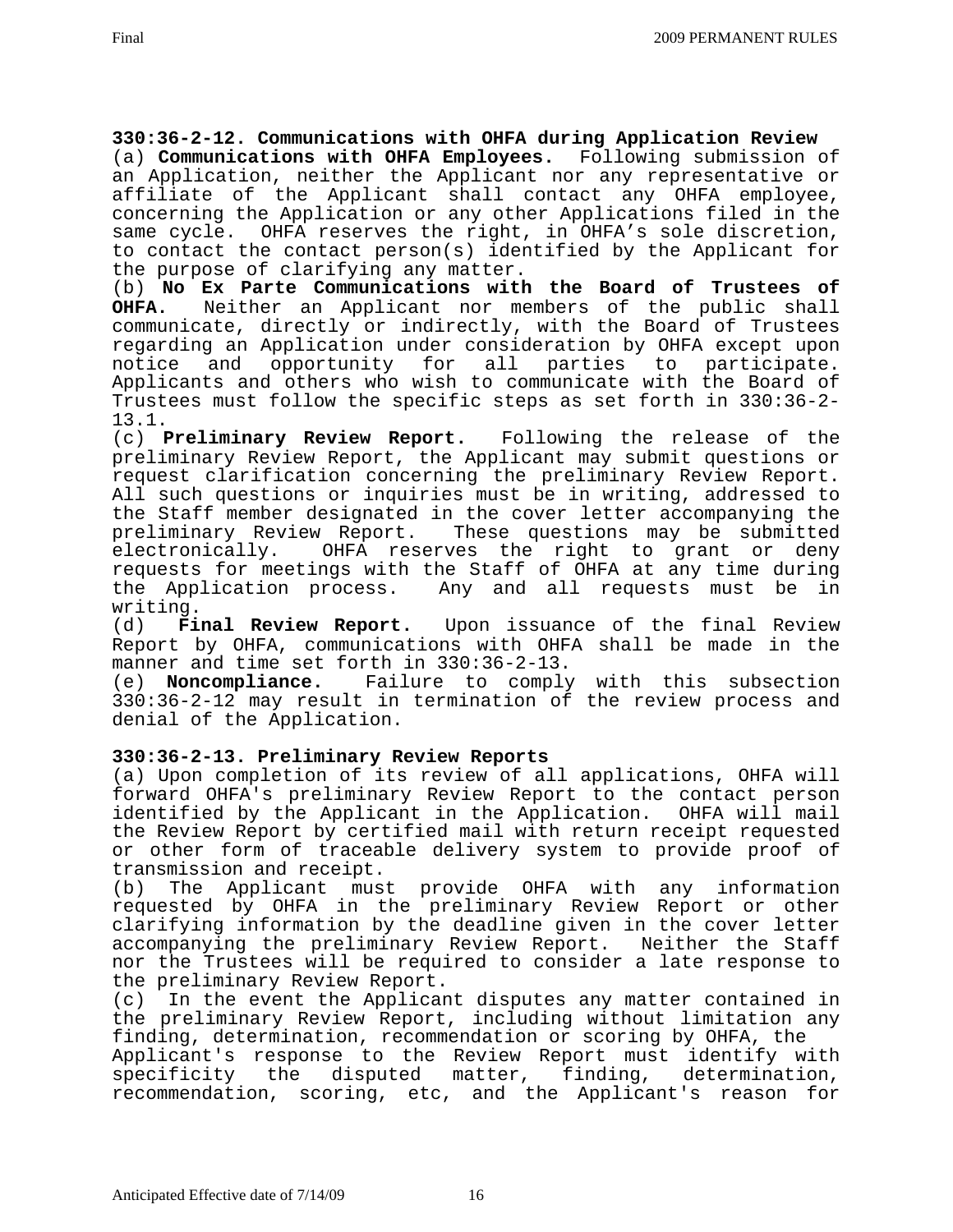disputing same, including any evidence which controverts the Review Report. Any applicable statutes, rules, regulations or ordinances should be cited. Documentary evidence should be attached.

(d) Failure to respond or dispute a finding or determination in the preliminary Review Report shall be deemed the acceptance of the finding or determination by the Applicant.

(e) The Applicant's response to the preliminary Review Report must be in writing. Electronically transmitted responses, including fax and e-mail transmissions, are not permitted and will not be reviewed. Applicants are encouraged to use certified mail, Federal Express or another carrier providing proof of timely delivery to OHFA.

## **330:36-2-13.1 Final Review Report.**

(a) The Staff of OHFA will consider the Applicant's response to the preliminary Review Report prior to issuing the final Review Report and making its recommendations to the Trustees. The Applicant will be informed of Staff's recommendations prior to the meeting of the Trustees where the Application is being considered. OHFA will mail a copy of the final Review Report and Staff's recommendations by certified mail with return receipt requested or other form of traceable delivery system to provide proof of transmission and receipt.

(b) In the event the Applicant disputes any matter contained in the final Review Report, Applicants must file ten (10) copies of any response(s) to the final Review Report or other information they wish the Trustees to consider not less than forty-eight (48) hours prior to the commencement of the meeting where the Application will be considered.

(c) Failure to respond to Staff's final Review Report in a timely manner may result in the adoption of the final Review Report by the Trustees, including Staff's recommendations and exclusion of any additional documentation proffered by the Applicant for consideration of the Application by the Trustees.

(d) The Applicant's response to the final Review Report must be in writing. Electronically transmitted responses, including fax and e-mail transmissions, are not permitted and will not be accepted or considered by the Staff or the Trustees.

## **330:36-2-16. Carryover Allocations**

(a) **Code reference.** Code Section 42(h)(1)(E) provides that an Allocation may be made to a Qualified Building, as defined by Section  $42(h)(1)(E)(ii)$ , which has not yet been placed in service, provided the Qualified Building is placed in service not later than the close of the second calendar year following the calendar year of the Allocation.

(b) **Carryover Allocation requests.** An eligible Applicant must request in writing the approval of a carryover of an Allocation of the applicable calendar year, at a date specified in the AP. The Taxpayer must satisfy all requirements of the Code and this section and file proof of same with OHFA, except the verifications required by 330:36-2-16(d) of the calendar year in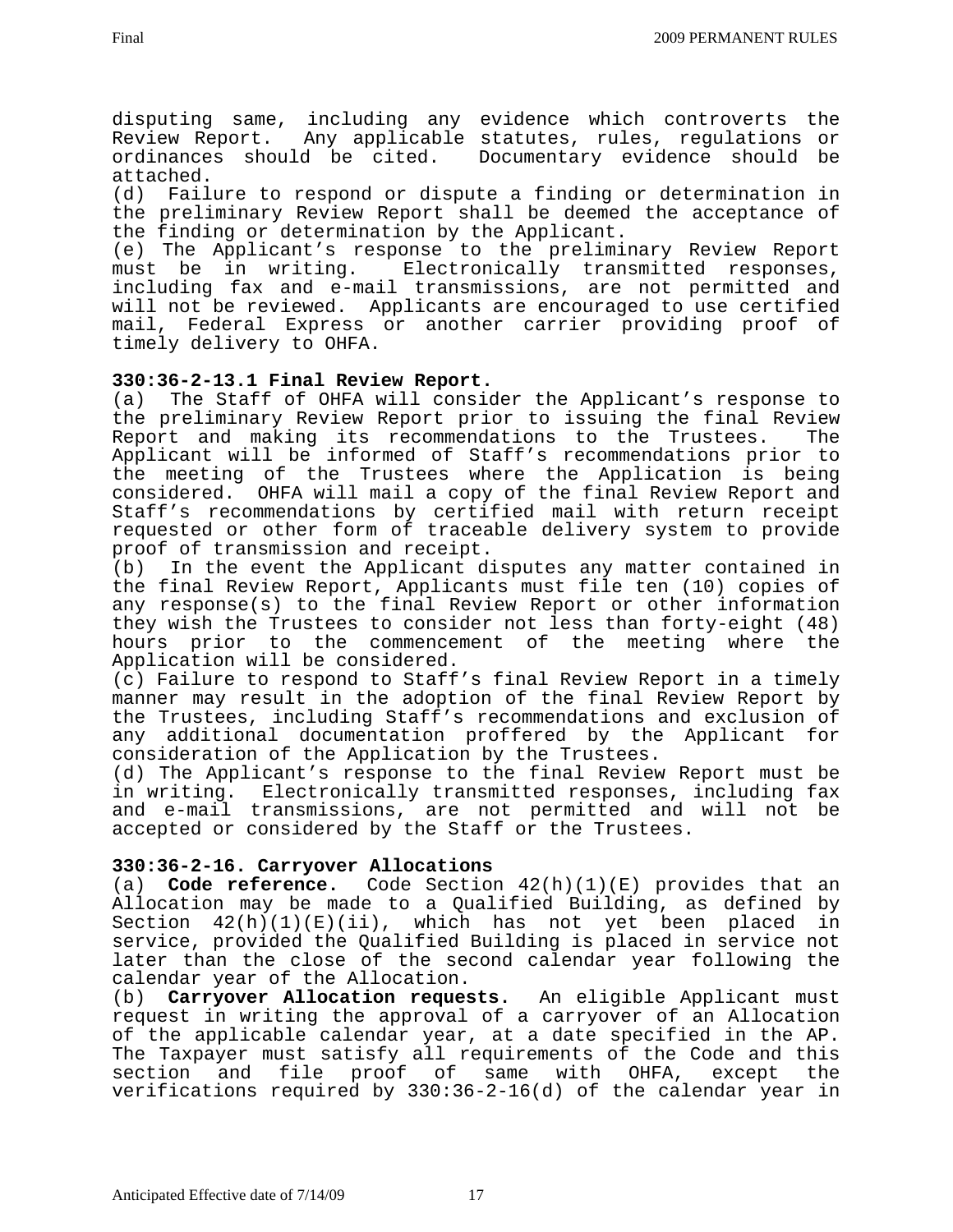which a Carryover Allocation is sought. The certifications and opinions required by 330:36-2-16(d) must be received by OHFA one (1) calendar year after the date that the allocation was made. All documents requested by OHFA must be provided by the Taxpayer. (c) **Carryover Allocation basis.** To qualify for a Carryover Allocation, the Taxpayer must demonstrate that the Taxpayer's basis in the Development, at one (1) calendar year after the date of allocation, is more than ten percent (10%) of the Taxpayer's reasonably expected basis in the Development. Developments that fail to meet the ten percent (10%) Test will not have a valid carryover allocation.

(d) **Verification of basis.** The Code requires OHFA to verify that the Owner has, by one (1) calendar year after the date of<br>allocation, incurred more than ten percent (10%) of the allocation, incurred more than ten percent (10%) of the reasonably expected basis in the Development (land and depreciable basis). The Taxpayer must file with OHFA a written certification, under penalty of perjury and in the form prescribed by OHFA, certifying that more than ten percent (10%) has been expended, in one (1) calendar year. The certification must be accompanied by a written opinion of the Taxpayer's certified public accountant, in a form acceptable to OHFA. It must state that said certified public accountant has examined all eligible costs incurred with respect to the Development and that, based upon this examination, it is the certified public accountant's belief that the taxpayer has incurred more than ten percent (10%) of its reasonably expected basis in the Development by one (1) calendar year as determined in conformity with the Code and Treasury Regulations. OHFA's determination as to the satisfaction of the ten percent (10%) requirement is not binding upon the IRS and does not constitute a representation by OHFA to the Taxpayer or any other party to that effect.

(e) **Carryover Allocation Agreement.** The Taxpayer must submit to OHFA an executed Carryover Allocation Agreement, in a form approved by the Trustees of OHFA, in the year in which the Carryover Allocation is requested.

(f) **Notification of placed in service date.** Applicant must notify OHFA within thirty (30) calendar days of the date the Development is placed in service or be subject to loss of any Allocation. Notice will consist of submission of copies of the Certificates of Occupancy for each building and completion of any and all forms as may be required in the AP.

(g) **Development based Allocation.** An Allocation pursuant to Code Section 42(h)(1)(F) must meet the requirements of Code Section 42(h)(1)(F), all applicable Treasury Regulations, and these Chapter 36 Rules.

## **330:36-2-17. Final Allocations**

(a) **Prior approval.** Applicants must have previously been approved for a Reservation, either in a prior year or during one of the Reservation cycles for the calendar year in which the request is made.

(b) **Deadline for filing.** Owner's request for approval of the Final Allocation must be received by OHFA on or before November 1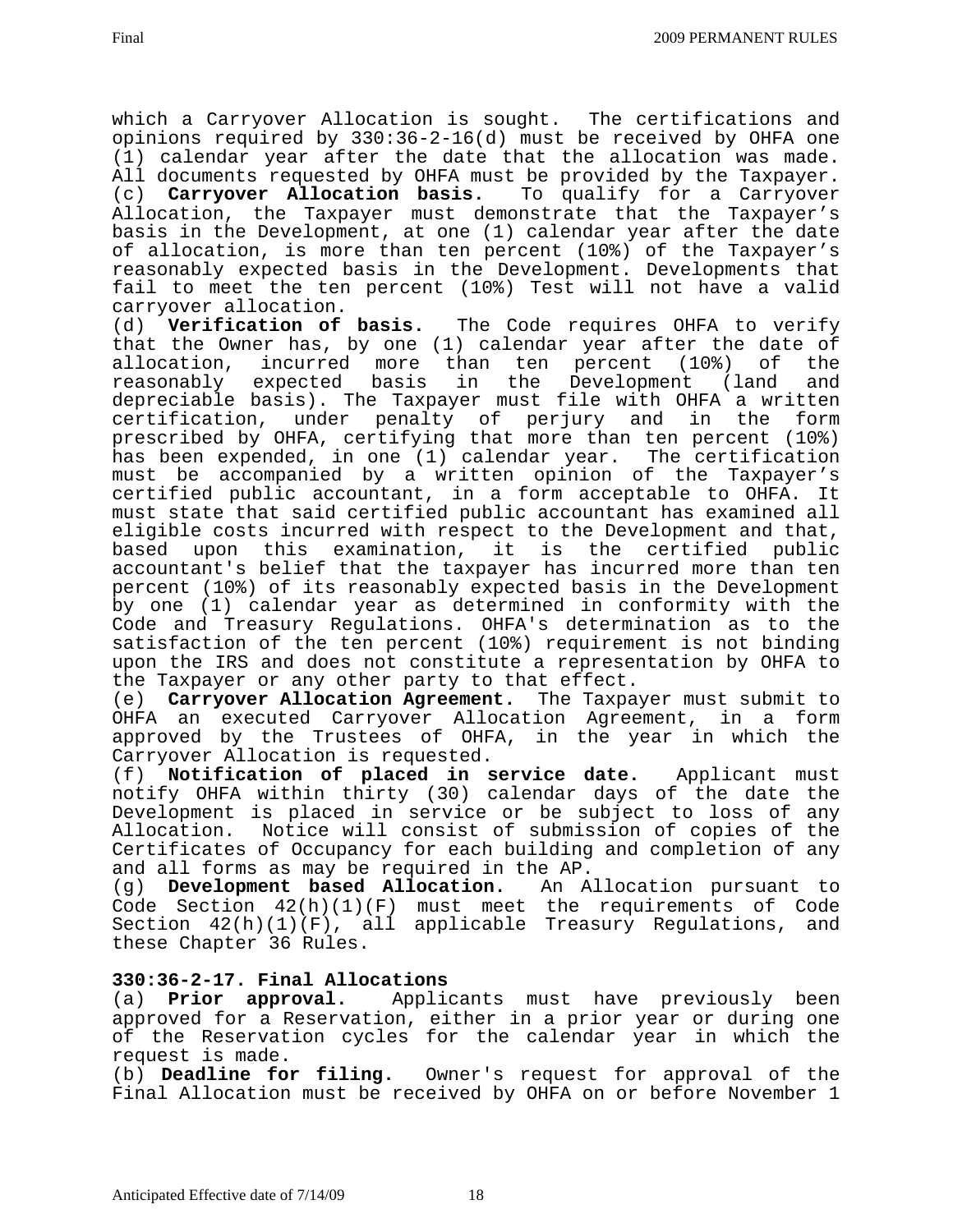of the year in which the Owner has elected as the first taxable year of the Credit, or at such later date as OHFA may specify in writing to the Owner. Failure to file a timely Final Allocation accompanied by all required documentation may result in the denial of the Final Allocation and a determination by the Trustees that the Credits have been returned by the Applicant.

(c) **Complete filing.** The Final Allocation must be accompanied by all evidence or documentation required by the Program Rules then in effect, and such other information or documentation which may be requested by OHFA, in its sole discretion, to verify compliance with the Code, the Program Rules and the Resolutions, and to verify the amount of the Final Allocation. A complete and executed Regulatory Agreement in the form provided by OHFA and ready for filing, together with the appropriate fees, including without limitation applicable filing fees and compliance monitoring fees, must be filed with the Final Allocation. The Regulatory Agreement shall contain provisions for regulation and enforcement by OHFA and such additional provisions as may be necessary to assure compliance with Section 42 of the Code or to give effect to the requirements of OHFA.

(d) **Additional requirements.** In addition to the opinions and certifications of professionals which may be required to be filed with OHFA pursuant to 330:36-2-16 in connection with a request for a Carryover Allocation, prior to making a final Allocation, OHFA will require:

 (1) An audited certification of the total Development costs, and the eligible basis and qualified basis of each Building in the Development and the sources and uses of funds for the Development prepared from an independent certified public accountant.

 (2) All opinions must be in a form satisfactory to OHFA and must indicate that the professional has made an independent inquiry into the matters contained therein.

(e) **Approval.** Upon receipt of a completed Final Allocation, OHFA will conduct a final feasibility analysis. Approval of the Final Allocation is subject to Owner's continued compliance with the Code, the Program Rules, the Resolutions, all terms and conditions of this Agreement, Owner's payment of all fees required by the Program Rule.

(f) **Issuance of Form 8609(s).** Subject to the approval of the Final Allocation by the Trustees, OHFA will, upon notification by Owner that the Development (or any Building therein) has been placed in service, issue IRS Form 8609(s) respecting each such Development (or each Building therein) to the extent required by, and in accordance with, the Code and the Program Rules. No Form 8609(s) shall be issued if OHFA has not received an executed Regulatory Agreement and all Exhibits thereto, together with applicable fees.

## **SUBCHAPTER 4. DEVELOPMENT APPLICATIONS AND SELECTION**

**330:36-4-1. Development Applications**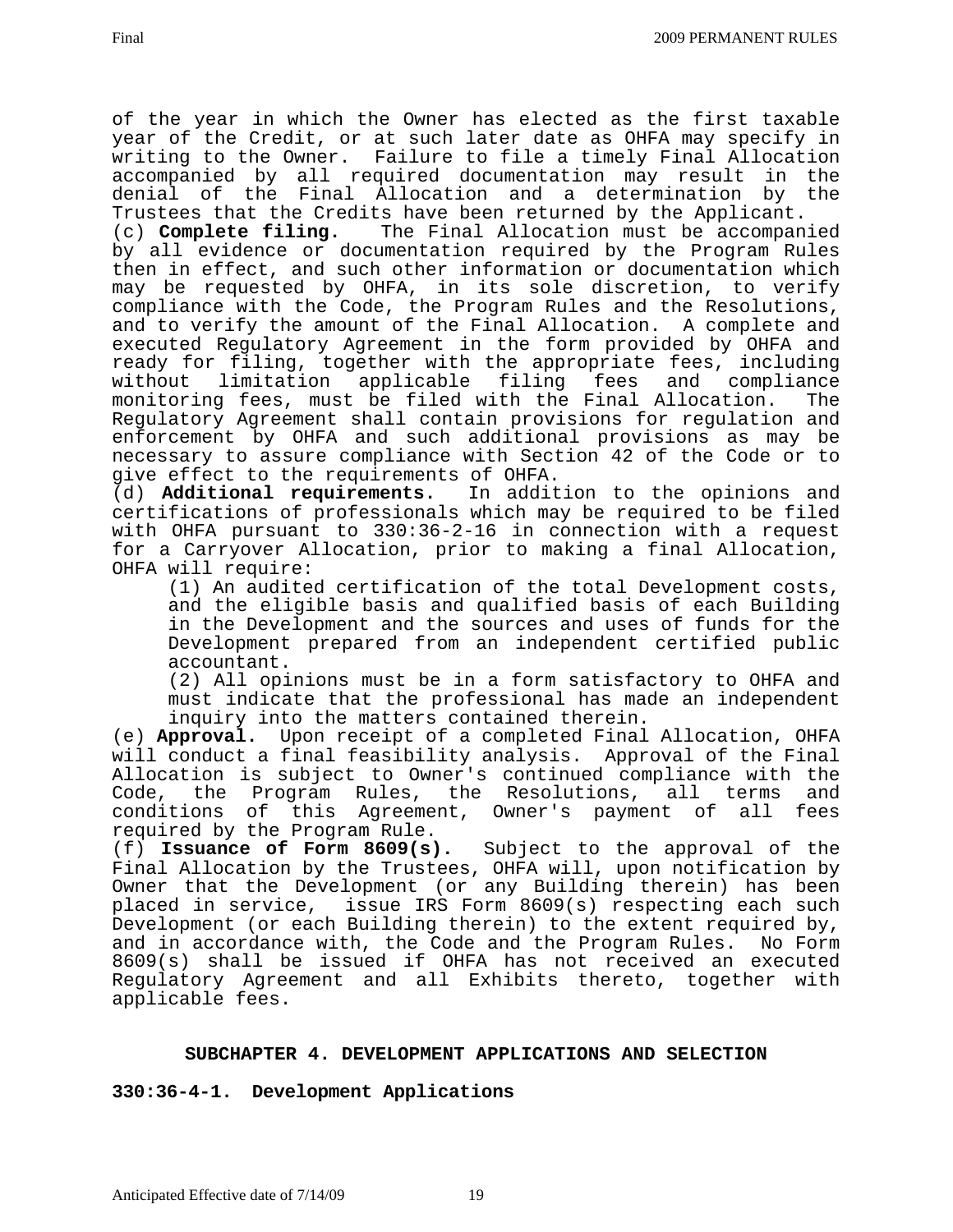For the purpose of selecting Applicants and Developments for awards of TCAs all Applicants must submit an Application in the form prescribed in the applicable AP. The Application shall set forth, in a clear and concise manner, Threshold and Selection Criteria that conform to the Code, these Chapter 36 Rules, QAP, and the applicable AP. All Applications submitted to OHFA must contain sufficient information to permit OHFA staff to:

(1) Make a factual determination as to whether, on its face, the Application satisfies each of the applicable Threshold Criteria, including Underwriting Standards set forth in the applicable AP; and

 (2) Make a factual determination as to whether, on its face, the Application is to be evaluated under any set-aside category established by the AP; and

 (3) Conduct a review, assessment, and evaluation for selection as described in the applicable AP.

## **330:36-4-1.1. Bond financed developments**

(a) Taxable or tax-exempt bond developments financed at least fifty percent (50%) with the proceeds of tax-exempt bonds subject to the private activity bond volume cap are required to comply with all the requirements of these Rules with the exception of the competitive selection process.

(b) Terms of the bond financing must be submitted at time of application for tax credits, and Evidence of the bond financing must be submitted at least ten (10) business days before the board meeting wherein the four percent (4%) tax Credits are to be awarded. Failure to comply with this requirement may result in no tax Credits being allocated.

(c) Code requirements for bond financed developments must be met in addition to the AHTC requirements, i.e., rental units, rents, student exemptions, transfers on site, occupancy changes, verification of assets.

(d) Deadlines for the submission of Applications for bond financed developments will be established in the AP.

## **330:36-4-2. Selection of Applications for award of TCAs**

(a) **General.** For the purpose of selecting Applications for awards of TCAs, OHFA may annually develop Threshold and Selection Criteria that conform to the Code, the OAHTC Program purposes and these Chapter 36 Rules for inclusion in the next year's AP. The number, severity, or value of any one or more of the Threshold Criteria items may be increased by adoption of an AP for a given year that contains such increased Threshold Criteria items. However, each AP must contain, as a minimum standard for approval of any Applications for the award of any TCAs, for any applicable AP, the Threshold Criteria set out herein below in this section.

(b) **Minimum Threshold Criteria.** Failure to meet all Threshold Requirements set forth in the AP upon initial submission of the Application will result in the Application being rejected without further review. The Threshold Criteria shall include, but are not necessarily limited to the following:

(1) **Notice Requirements.** The provisions of this subsection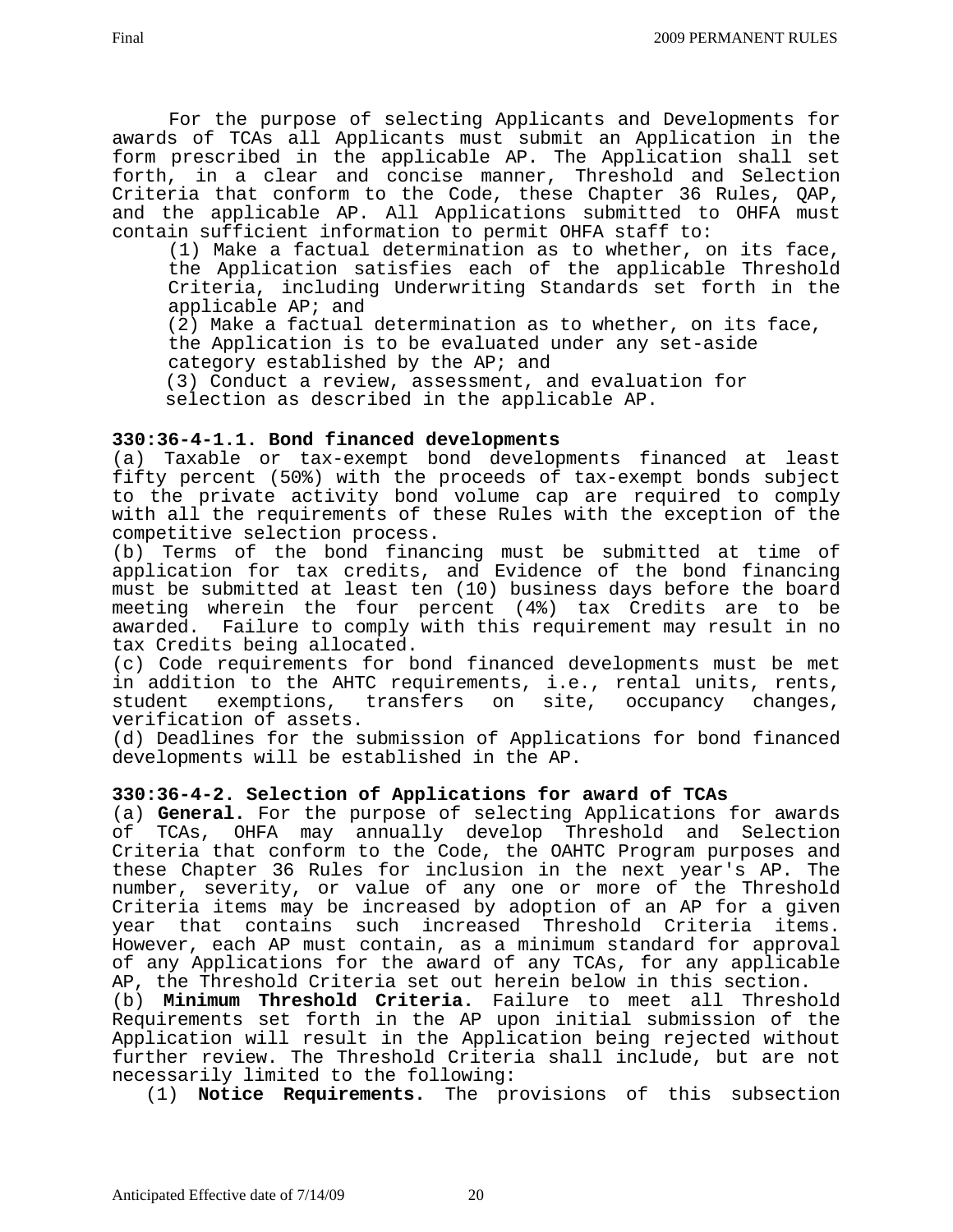apply to all Applicants for a TCA, All notice requirements must be satisfied not less than thirty (30) and no more than ninety (90) calendar days prior to submission of an Application. Each application cycle requires notice. If the application is considered at a different Board meeting than in the notice, this notification requirement is considered to be met.

(A) **Written Notices.** The Applicant must notify, in writing and by certified mail, the local Chief Executive Officer of the local Governing Body, Chairman of the appropriate county commissioners, state legislators (or their successor) within whose district the development is located at the time of application regarding their intent to submit an application. This written notice shall serve to provide a reasonable opportunity to comment on the application. All notice requirements must be satisfied not less than thirty (30) and no more than ninety (90) calendar days prior to submission of an Application. Each application cycle requires notice.

(B) **Additional notice requirements.** If the site for the development is not located within the specific corporate limits of an incorporated town or city, but is within two (2) miles of an incorporated town(s) or city(ies) limits, Applicant must provide the same notice to each such town(s) and city(ies) as if the site was located within the corporate limits of each such town(s) and city(ies). All notice requirements must be satisfied not less than thirty (30) and no more than ninety (90) calendar days prior to submission of an Application. Each application cycle requires notice.

(C) **Publication notice.** Notice of an Applicant's intent to file an Application shall also be published in a newspaper of general circulation in the area wherein the Development will be located. All notice requirements must be satisfied not less than thirty (30) and no more than ninety (90) calendar days prior to submission of an Application. Each application cycle requires notice. At a minimum all such notices must contain the reasonably anticipated information below:<br> $(i)$ 

the name and the legal description or street address of the proposed Development;

(ii) the names, business addresses and telephone numbers of the Applicant and the Applicant's designated contact person in regard to the proposed Development;

(iii) whether the Development is new construction, acquisition and rehabilitation and/or rehabilitation;

(iv) the maximum number of units, the type of development, and percentage of income restricted units;

(v) the month in which the Applicant reasonably expects the Application to be considered by the OHFA Trustees for an award of a TCA;

(vi) the name, business address, telephone number and extension number of the contact person at OHFA to whom all inquiries about the hearing on the Application and the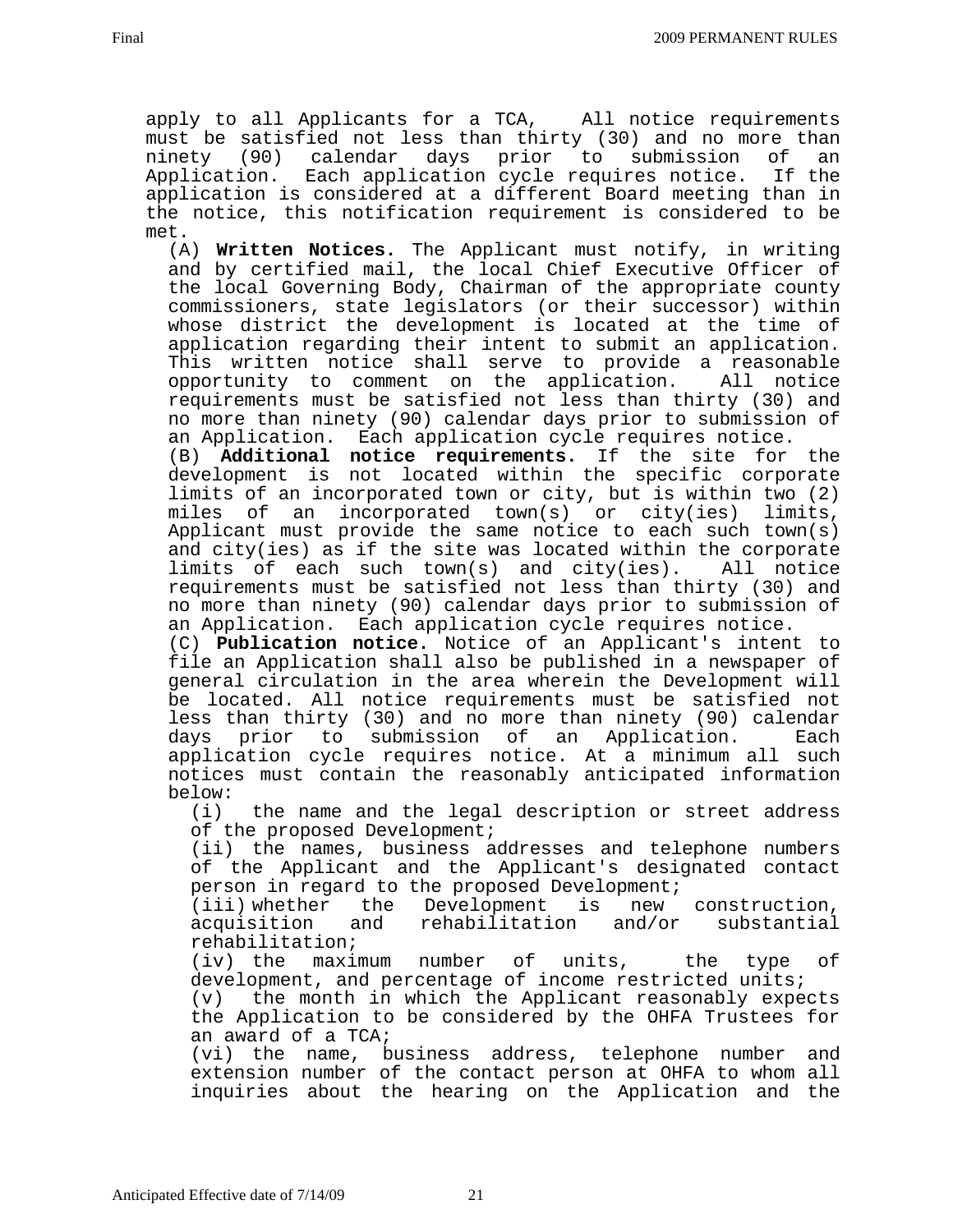proposed Developm ent should be directed.

(2) **Market analysis.** All Applicants must submit third party, independent housing market analyses conforming to the Threshold Criteria set forth in the applicable AP, demonstrating and documenting the status of the market demand for the type and number of housing units proposed to be developed. The market analysis must be prepared no more than twelve (12) months prior to the date Application is filed with OHFA.

(3) **Nonprofit owners.** Applicants proposing Developments under the nonprofit set-aside must demonstrate and document that the Nonprofit owner and/or Nonprofit ownership participant meet the definition of a nonprofit as defined in Section 42h(5)(C) of the Code and these Chapter 36 rules at 330:36-1-4. Applicants<br>for nonprofit set-aside TCAs must demonstrate that the for nonprofit set-aside TCAs must demonstrate that the Nonprofit participant:

(A) will own a minimum of fifty-one percent (51%) ownership<br>interest (directly or through a Partnership) in the (directly or through a Partnership) in the Development;

(B) is at least a co-general partner, co-managing member, or a controlling stockholder, or can otherwise demonstrate ownership of, or the contractual obligation to acquire a controlling interest in the proposed Development by not later than the date the Development is substantially completed and commences business;

(C) will materially participate, on a regular basis, in the planning and construction of the Development, and in the operation and management of the Development throughout the entire compliance period pursuant to 26 CFR § 1.469;

(D) has a Board of Directors and Officers that are independent from any for-profit Development partner;

(E) is duly authorized to do business within the State; and

(F) has at least one year of affordable housing experience in the State.

(4) **Resolution of local support.** Applicants must provide documentation of official local support for the Development by the jurisdiction within which the proposed Development is located at the time of application, i.e. the Local Governing Body. The required documentation must be in the form of a resolution duly adopted by the Local Governing Body, and must be in a form that shall be subject to approval by OHFA. If there are any conditions in the resolution, OHFA may exercise its discretion to contact the governing body to ascertain the potential impact of the conditions.

(5) **Capacity and prior performance.** Each Applicant must demonstrate and document the degree of expertise of Applicant and owner in the use of TCAs and the Development, rehabilitation and/or conversion, management and operation of properties related to the type of the proposed Development. Applicants, Owners, and their Affiliates, including all Development team members, shall be examined in regard to their Placed in Service Developments, and the record of compliance performance within Oklahoma and other states in which the Development team members have developed or are developing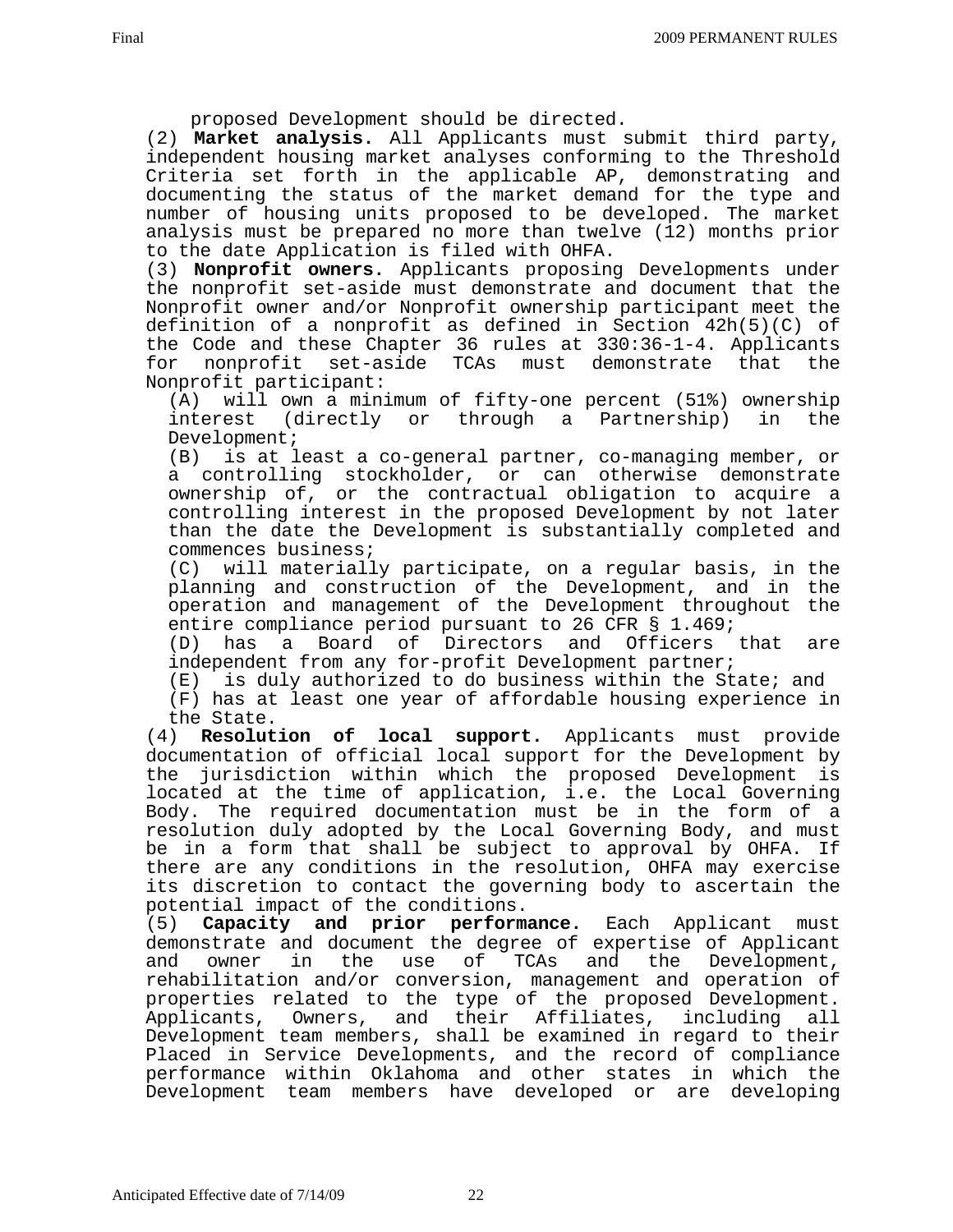affordable housing. The removal as a General Partner may be considered lack of capacity and performance. Applicants with existing Developments may be ineligible for a TCA where OHFA has or receives notice of uncorrected or repeated instance of nonperformance by Applicant, owner, or any of their Affiliates, and may include any of their Development team:

(A) failure to meet and maintain minimum property standards; (B) failure to meet and maintain any material aspect of a Development as represented in a Development Application;

(C) have been involved in uncured financing defaults, foreclosures, or placement on HUD's list of debarred contractors;

(D) events of material uncorrected non-compliance with any Federal or State assisted housing programs within the prior seven (7) years; or

(E) the appointment of a Receiver; conviction on a felony criminal charge; or bankruptcy within the prior seven (7) years.

(6) **Acquisition Credits.** Applicants requesting acquisition Credits must provide an opinion of counsel, in a form satisfactory to OHFA, that the requirements of Code Section 42(d) (2)(B) have been met or a waiver obtained from the IRS. If an existing waiver or waiver to be granted is claimed, copy of the waiver letter or a copy of the letter indicating a waiver will be granted and is forthcoming must be included in the applicant's Development proposal.

(7) **Phase I environmental study**. Applicants must submit a Phase I Environmental Assessment of the Development prepared no more than twelve (12) months prior to the date an Application is filed with OHFA. In lieu of assessment for existing RHSfinanced properties to be acquired and rehabilitated, the Applicant and RHS must certify that there are no adverse environmental concerns. Any remediation requirements should be detailed and costs identified in the budget.

(8) **Financial feasibility and viability**. Applicants must demonstrate with their financing that there are firm commitments to the Development's financial feasibility and viability as a qualified low-income housing Development throughout the extended use period. Projects financed through the RHS programs must submit a Multiple Family Housing Obligation-Fund Analysis, Form FmHA 1944-51, or other evidence of firm commitment. Applicant must demonstrate to OHFA's satisfaction that the Applicant has financing commitments for one hundred percent (100%) of the project's total estimated construction and permanent financing. Commitment letters must include loan amount, interest rate, loan term, debt service coverage ratio (permanent lender), loan amortization period (permanent lender), borrower, loan fees, collateral and conditions precedent to funding. Requirements set out in 36-4- 2.2 (b)(c) and (d) are part of the analysis for financial feasibility.

(9) **Readiness to proceed**. Applicants must demonstrate readiness to proceed in a timely manner should they be awarded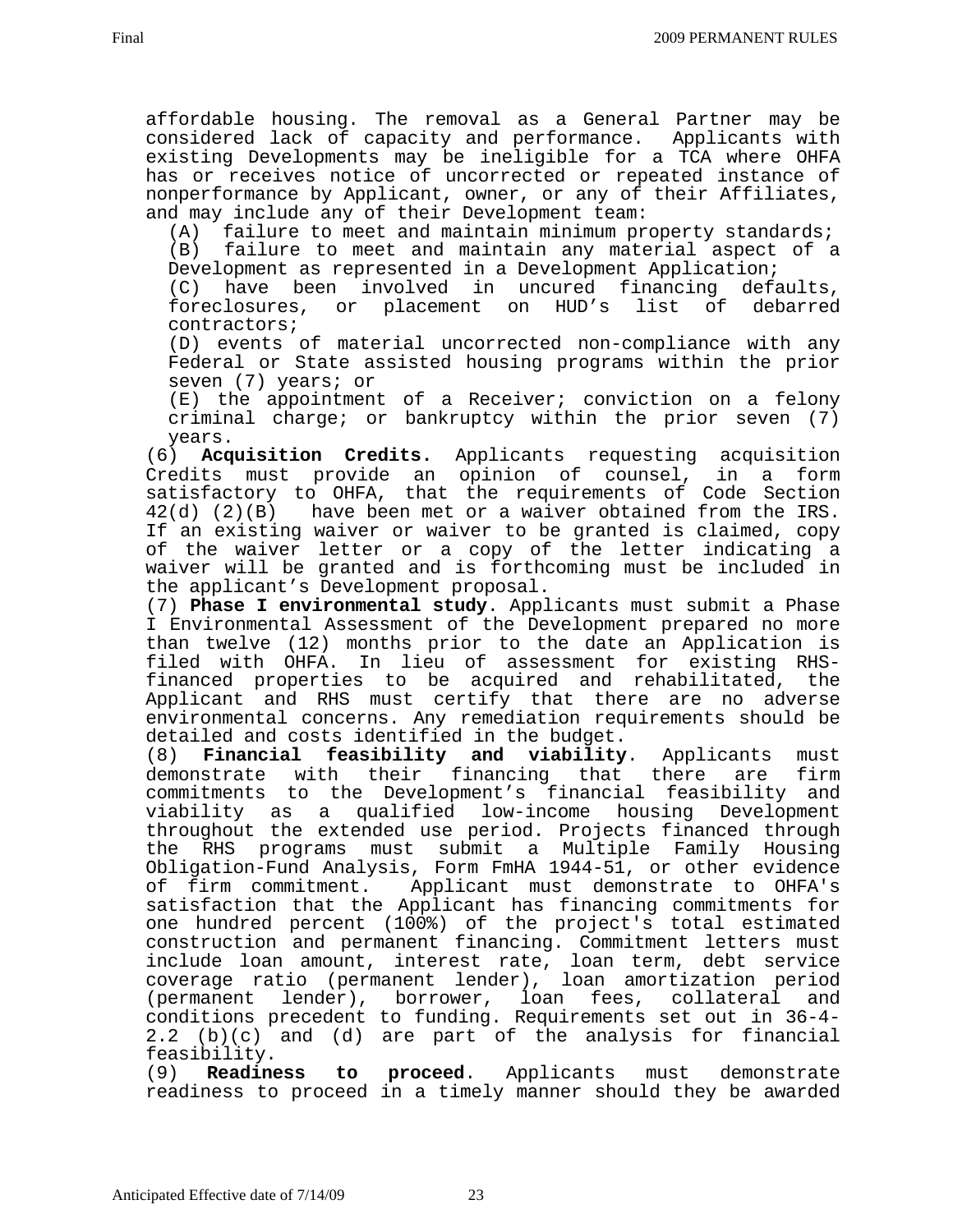a TCA. Factors that may be considered regarding Development readiness shall include but not be limited to:

(A) site control; and

(B) Applicant must provide preliminary plans or

specifications; and

(C) proper zoning for the proposed Development.

(10) **Public Housing Wait Lists**. Each Application will be analyzed and evaluated as to the extent to which it is demonstrated that the local or State public housing authority documents the presence of a client waiting list for affordable housing units in the locale of the proposed development.<br>(11) **Capital needs assessment.** No allocation

(11) **Capital needs assessment.** No allocations for rehabilitation will be made unless preceded by a capital needs assessment performed by a qualified independent third-party (architect, engineer, contractor, Rural Housing Services) which considers the proposed rehabilitation activities to ensure that the proposed improvements plus reserves have a useful life that meets the full term of affordability based on extended use agreements. In addition, all rehab developments must include a complete, detailed tenant income audit that identifies all existing tenants and their income. The audit shall separately identify those tenants whose income exceeds applicable income limits.

(c) **Selection criteria.** The Selection Criteria shall be set forth in the appropriate AP, and shall include, but not necessarily be limited to the following:

(1) **Income targeting.** Each Application will be analyzed and evaluated as to the extent to which it is demonstrated therein a commitment to target lower-income populations. Points will be awarded based on the percentage of total AHTC units targeted to persons at or below fifty percent (50%) AMFI to the total number of AHTC units in the project. A sliding scale for points will be established in the annual AP.

(2) **Term of affordability.** Each Application will be analyzed on its ability and evaluated as to any commitments made therein in regard to serving qualified tenants for a period of time longer than the minimum required by the Code. Points will be awarded for an extension of the term of affordability beyond the minimum required by the Code and established in the annual AP.

(3) **Development location and housing characteristics.** Each Application will be analyzed and evaluated as to the geographic location and prevailing market conditions for the proposed Development. Examples of location and condition variables may include, locating Developments within Difficult Development Areas, Qualified Census Tracts, Presidentially declared disaster areas as identified in the current or preceding year or Empowerment Zones, Enterprise Zones, Enterprise Communities. Points will be established in the annual AP.

(4) **Development Leverage.** Each Application will be analyzed and evaluated as to the extent to which it results in tangible, cost beneficial investments or contributions to the proposed Development. Leverage shall be considered as the proportion or percentage of leverage resources to total eligible basis.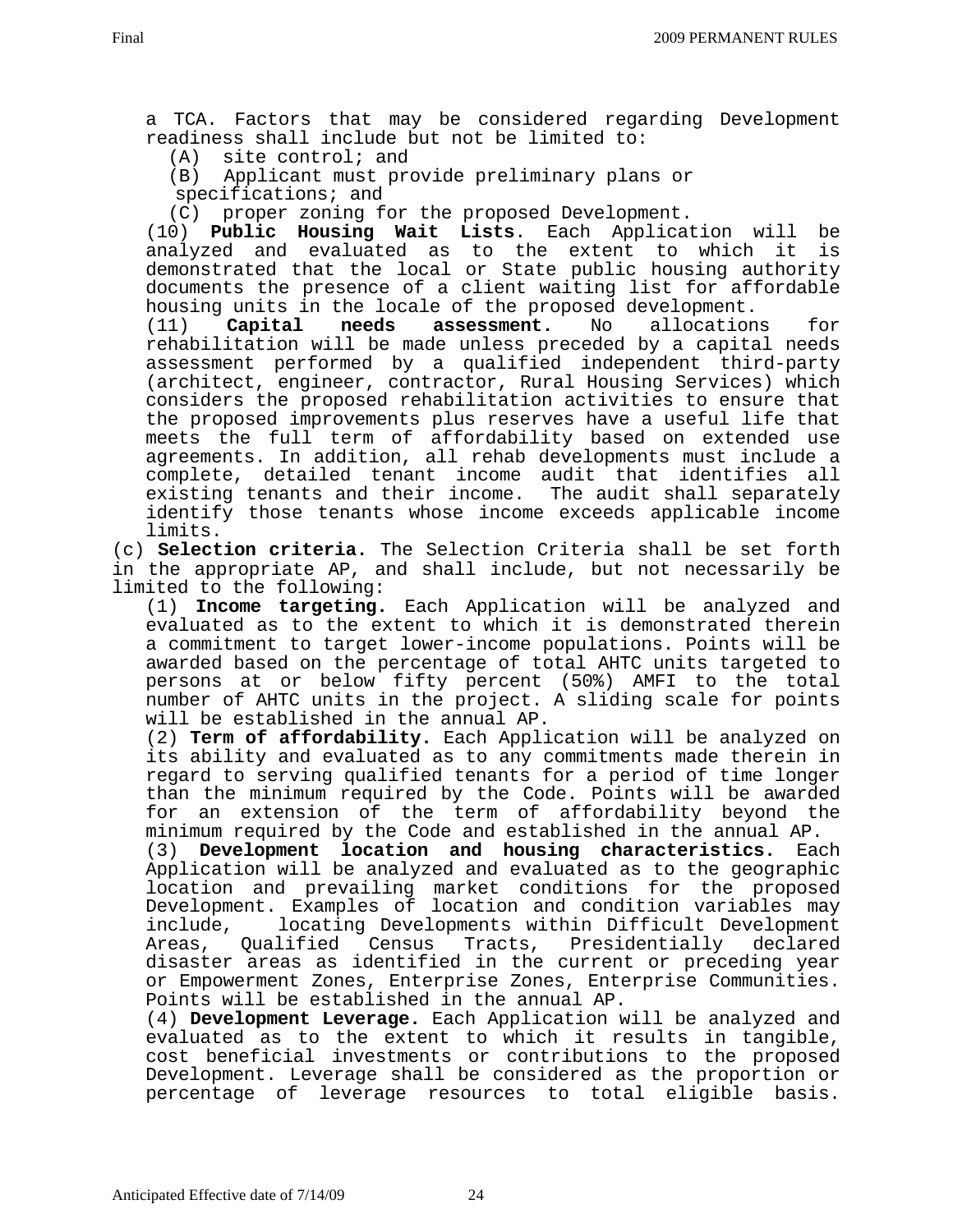Points for this criterion will be established in the annual AP. (5) **Community Support.** The extent to which local governments and other community partners commit support for a proposed development will be analyzed. Examples of community support include, but are not necessarily limited to: fee waivers, tax improvements directly related to a Development, donations of property and/or materials, and other contributions of direct value to the proposed Development. Support must be directly related to the proposed project. Eligible evidence of support and points will be established in the annual AP.

(6) **Development Amenities.** Each Application will be analyzed and evaluated as to commitments made therein for the provision of amenities. Points available under this criterion will be established in the annual AP. Only amenities which exceed the minimum required by applicable laws or building codes will be eligible for points.

(7) **Development Services.** Each Application will be analyzed and evaluated as to commitments made therein for the provision of resident appropriate services. Points available under this<br>criterion for the resident appropriate services will be appropriate services will be established in the annual AP.

(8) **Applicant/Owner Experience.** Each Application will be analyzed and evaluated as to the experience of the Applicant and/or the Development Team in owning and successfully operating Developments in the LIHTC Program. Points available

under this criterion will be established in the annual AP.<br>(9) **Management Experience.** Each Application will be ana (9) **Management Experience.** Each Application will be analyzed and evaluated as to managing or providing management for Developments in the LIHTC Program. Points available under this criterion will be established in the annual AP. This evaluation will be based on the experience of the management team members. Changes in management may not occur after the Reservation without the prior written approval of OHFA.

(10) **Tenant/Special Needs Populations.** Each Application will be analyzed and evaluated as to the extent to which commitments are made therein to serve Special Needs populations. Points available under this criterion will be established in the annual AP and will be based upon a percentage of units dedicated to special needs.

(11) **Tenant populations of individuals with children.** Each Application will be analyzed and evaluated as to the extent to which it is demonstrated that the development will provide amenities and a unit mix conducive to families/individuals with children. Points available under this criterion will be established in the annual AP. To be eligible, the market study must indicate a need for family units.

(12) **Tenant ownership.** Points available to applicants proposing for single family home ownership after the Compliance Period will be established in the annual AP. Applicants must submit a detailed plan which includes projections on maintenance, tenant reserve funds, etc. which will be evaluated for feasibility. (13) **Tie-breaker.** In case there are applications with the same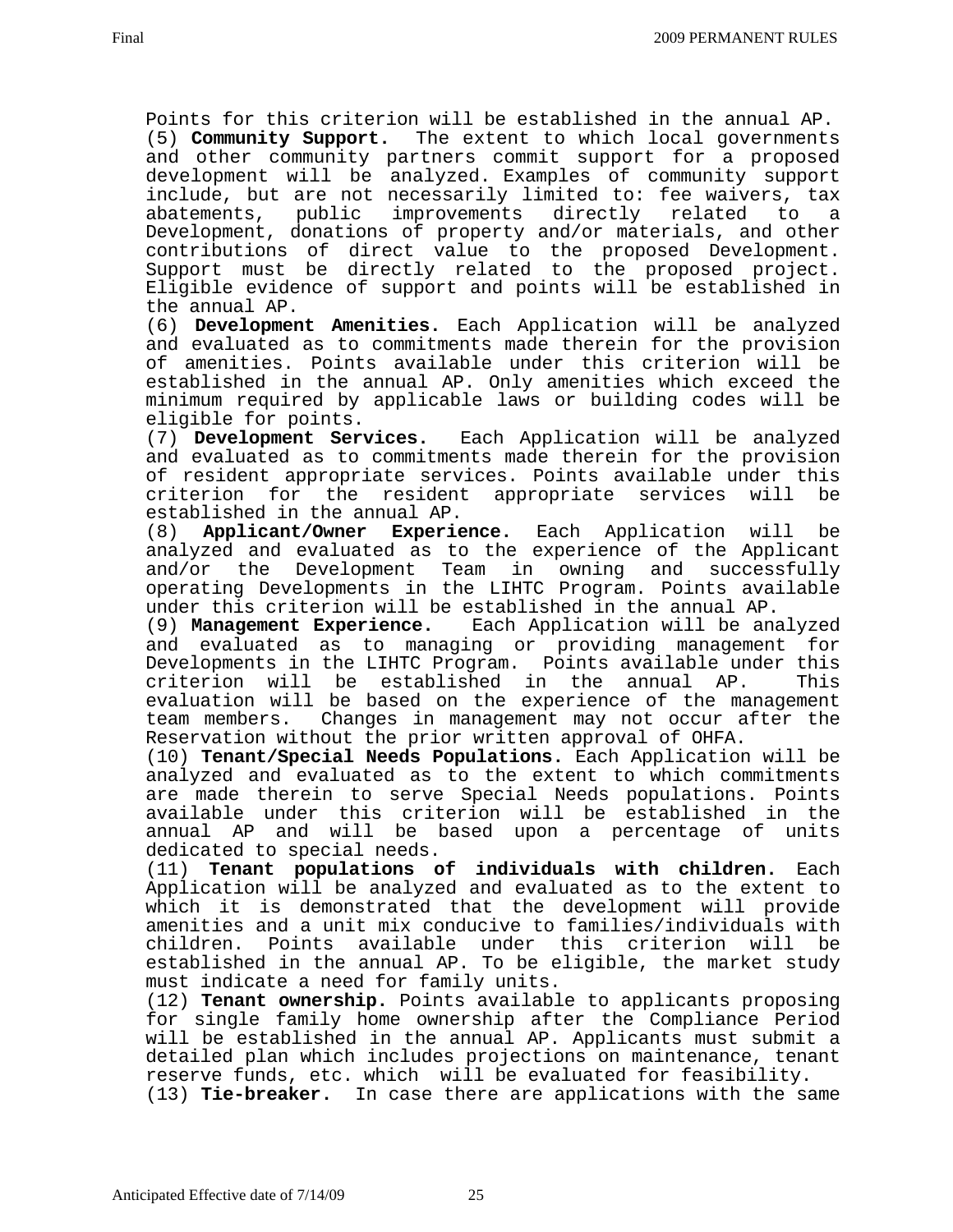final score in any set-aside, a drawing shall occur at the Board of Trustees meeting in which the applications are being considered for funding. All applications with the same score in any set-aside will be entered in the drawing. The first application drawn, will be funded first, the second application drawn, will be funded next, and so forth until such time as the tax credits have been allocated under the set-aside. Applications not drawn under a set-aside will be placed in the next set-aside in which they qualify in rank score order.

(14) **Women/MBE.** Points may be established in the AP for Applicants utilizing Minority Business Enterprises/Women<br>Business Enterprises (M/WBEs) as a participant of the Business Enterprises (M/WBEs) as a participant of the Development Team.

(15) **Preservation of affordable housing units from pre-1990.**  Points may be established in the AP for the preservation of affordable housing.

(16) **Energy Efficiency of a development.** Points will be established in the AP to encourage energy efficiency of developments. This may be a separate point category, or it may

be combined within another threshold or selection category.<br>(17) **Historic Nature of a development.** Points will (17) **Historic Nature of a development.** Points will be established in the AP regarding the historic nature of developments. This may be a separate point category, or it may be combined within another threshold or selection category.

(18) **Negative Points**. OHFA Staff will deduct points for records of poor performance. Point deductions will be established in the AP.

(d) **OHFA discretion.** Not withstanding the point ranking under the Selection Criteria set forth above under  $330:36-4-2.1(c)$ , the OHFA Board of Trustees may in their sole discretion allocate Credits to a project irrespective of its point ranking, if allocation is:

(1) in compliance with Code Section 42;

(2) in furtherance of the housing goals set forth herein, in the AP or any formally adopted resolution of the Trustees; and (3) determined by the Trustees to be in the interests of the citizens of the State.

**330:36-4-2.1. General program requirements and limitations** (a) **General.** 

(b) **Developer Fee limitations.** The amount of allowable Developer Fees shall be limited to:

(1) **Small developments.** Developer Fees may not exceed eighteen percent (18%) of the Eligible Basis, excluding the Developer Fees. (2) **Large Developments.** Developer Fees may not exceed fifteen

percent (15%) of the Eligible Basis, excluding the Developer Fees.

(3) OHFA may, in its sole discretion, increase the Developer Fees allowable in order to create special financing incentives to meet a pressing local affordable housing need. All determinations of allowable Developer Fees shall be made in a manner consistent with the Code, IRS regulations and/or any directives of the Internal Revenue Services at the time of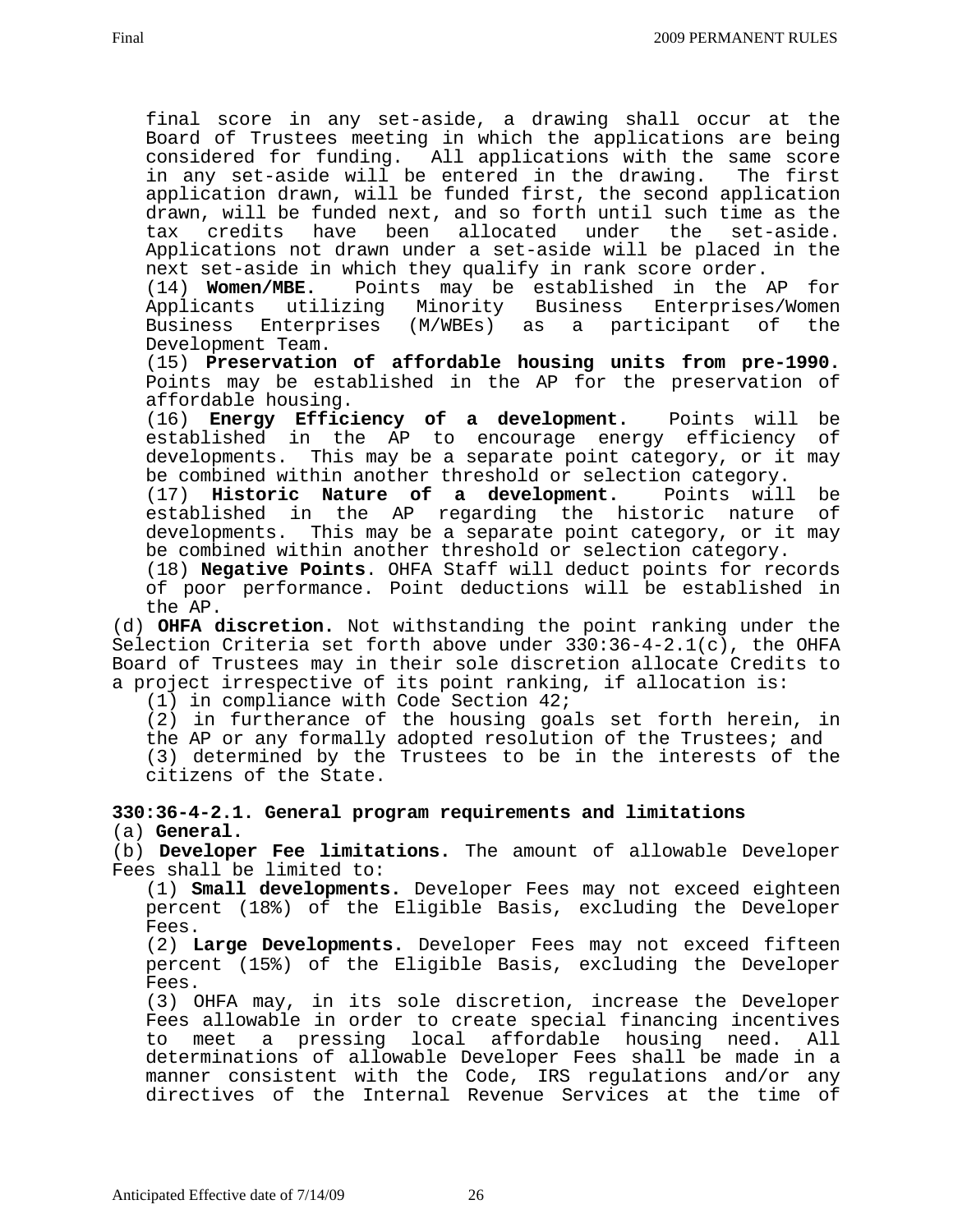Allocation.

(c) **Contractor Fee limitation.** Allowable Contractor Fees shall be limited to:

(1) **Small Developments**. Total allowable Contractor fees may not exceed sixteen percent (16%) of the hard construction costs . Allowable Contractor Fees are further limited as follows:

(A) General requirements may not exceed six percent (6%) of the hard construction costs;

(B) General Overhead may not exceed two percent (2%) of the hard construction costs; and

(C) Builders Profit may not exceed eight percent (8%) of the hard construction costs.

(2) **Large Developments**. Total allowable Contractor fees may not exceed fourteen percent (14%) of the hard construction costs. Allowable Contractor Fees are further limited as follows:

(A) General requirements may not exceed six percent (6%) of the hard construction costs.

(B) General Overhead may not exceed two percent (2%) of the hard construction costs; and

(C) Builders Profit may not exceed six percent (6%) of the hard construction costs.

## (d) **Underwriting standards**.

### (1) **Operating and replacement reserves.**

(A) Minimum operating reserves must equal six months of projected operating expenses plus:

(i) debt service payments and

(ii) annual replacement reserve payments.

(B) Minimum replacement reserves should equal \$250.00 per unit annually for new construction and \$300.00 for rehabilitation developments.

(C) Developer guarantees or letters of Credit may be accepted in lieu of operating reserves, at the discretion of OHFA. The developer must demonstrate financial capacity and liquidity. OHFA will also consider the developer's track record and the number of other guarantees outstanding.

(D) Notwithstanding the foregoing, these underwriting standards shall not apply if the project is being constructed in accordance with another federal program, such as Rural Housing 515 or 538, and such program provides for budgeting for operating and replacement reserves.

#### (2) **Debt service coverage.**

(A) Debt service coverage means the ratio of a property's net operating income to debt service obligations.

 (B) The minimum acceptable debt service coverage ratio will be established in the AP.

(3) **Projections.** All projections and pro-formas must contain realistic operating expense and vacancy rate projections consistent with prevailing market conditions.

(4) **Cost limits.** Costs per unit must be realistic and consistent with prevailing market rates. OHFA encourages cost efficient production, but will not give a preference solely for lowest construction costs.<br>(5) **Minimum hard co** 

(5) **Minimum hard construction costs per unit for**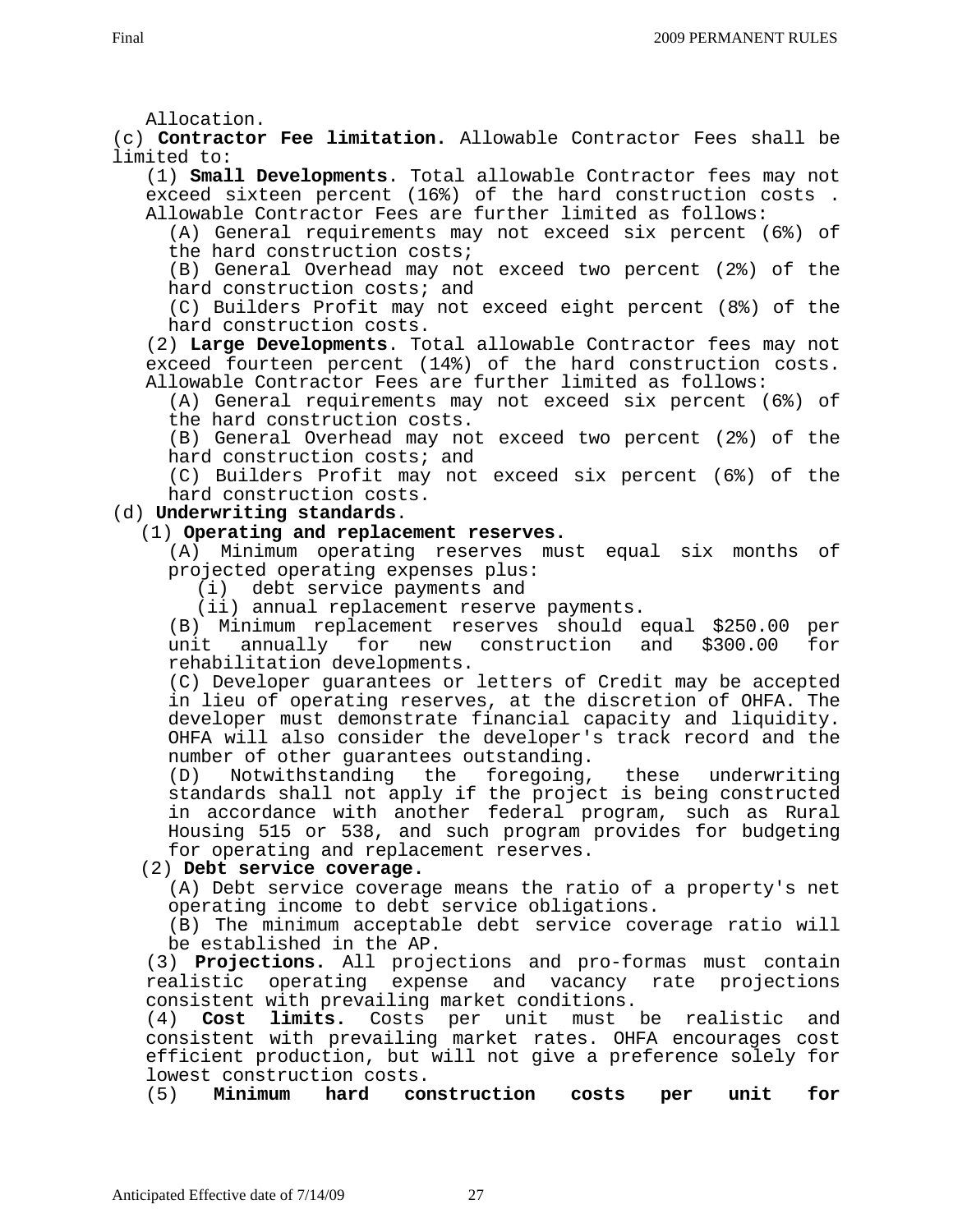**rehabilitations.** No allocations for rehabilitation will be made unless a minimum of \$7,500 in hard construction costs per unit will be expended or at least twenty percent (20%) of eligible basis, whichever is greater.

(6) **Buildings Designated by OHFA to receive increase in credit.**  OHFA will allow up to one hundred thirty percent (130%) boost for reasons determined and identified in the annual AP.

(e) **Progress reports.** Progress reports must be filed by the Applicant/Owner beginning with the calendar quarter following the approval of a reservation of Credits until the IRS Form 8609 is issued for a building. Due dates are January 10, April 10, July 10 and October 10. The report must contain, at a minimum, the status of site preparation and/or construction, including the percentage of completion of each building, and costs incurred to date. The report must address any other requirements set forth in a Resolution of the Trustees and/or the Carryover Agreement. Within thirty (30) calendar days after the Certificate of Occupancy is issued for the last building in the project, the Taxpayer must notify OHFA and submit a copy of the Permanent Certificate of Occupancy for each building in the Development. Remedies for violation of these provisions include those denoted at 330:36-6-3, including but not limited to return of unused Credits.<br>(f) **Construction time period**. Construction, not in

(f) **Construction time period**. Construction, not including site prep work, must begin within nine (9) months of the last calendar day of the month of the Credit reservation, unless extended for cause by OHFA. Remedies for violation of these provisions include those denoted at 330:36-6-3, including but not limited to return of unused tax Credits.

(g) **Additional requirements.** OHFA may, as it deems necessary in its sole discretion, impose additional requirements or Program limitations on any Applicant, Taxpayer, Owner or Development. Said requirements or limitations may be set forth in a Resolution of the Trustees or in any contract between the Applicant or Owner and OHFA.

(h) **Timeliness and completeness of filings.** Deadlines for filing Applications will be established in the AP. Should OHFA request additional information, the deadline for filing same with OHFA will be set forth in the letter requesting same. Applicants/Owners must strictly comply with all deadlines and all filings must be complete when filed.

## **330:36-4-3. Fees**

(a) **General.** Application and TCA Fees will be used to support overall OAHTC Program delivery and operation activities. Application fees shall be calculated as follows:

#### (1) **Application fees.**

(A) for single site or contiguous site Developments consisting of one to four Units, the application fee shall be \$350.00;

(B) for single site or contiguous site Developments consisting of five to fifty Units, the application fee shall be  $$700.00;$ <br>(C) for

(C) for single site or contiguous site Developments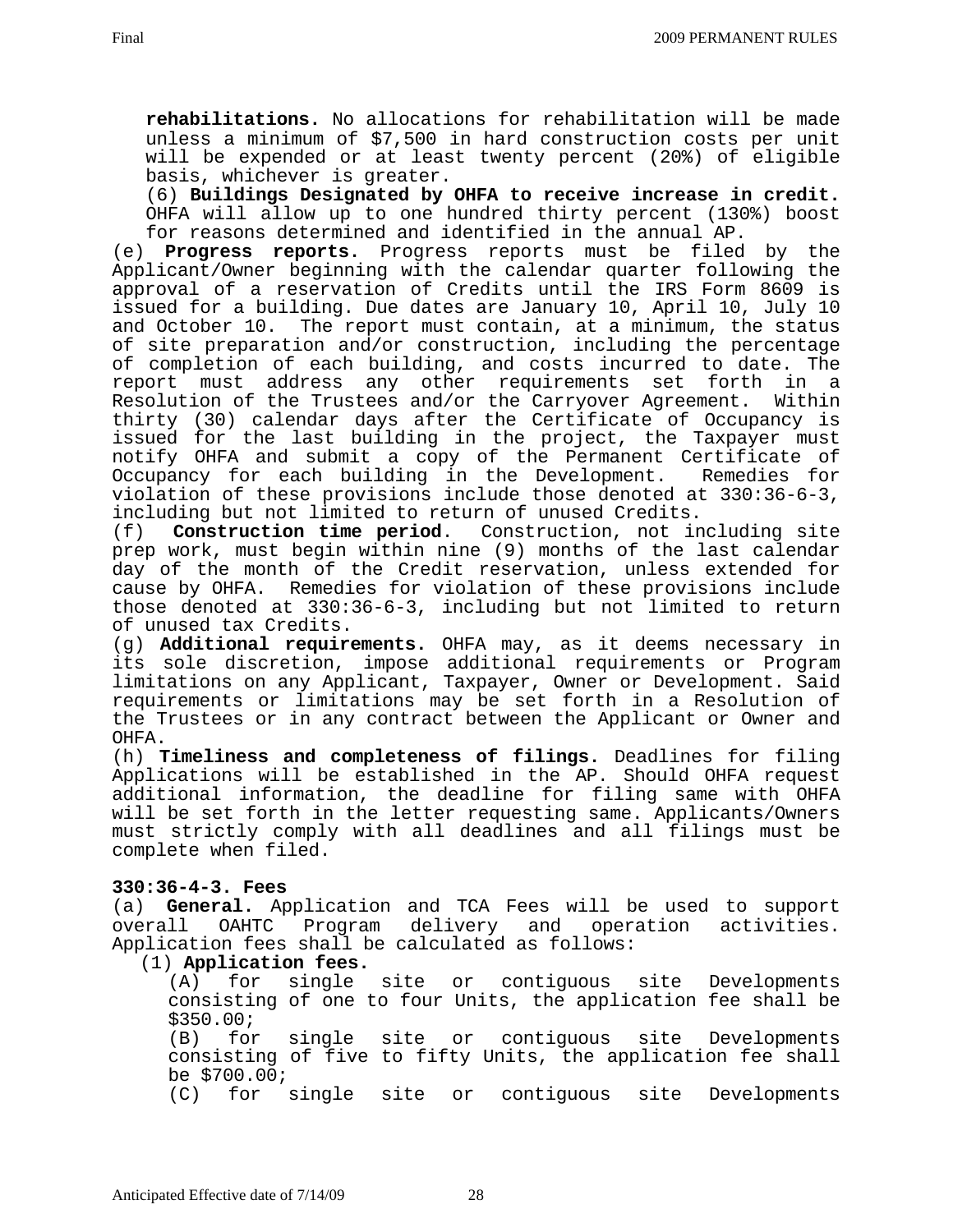consisting of fifty one to one hundred units, the application fee shall be \$1,400.00;

(D) for single site or contiguous site Developments consisting of over one hundred units, the application fee shall be \$2,800.00;

(E) for scattered sites, the application fee shall be \$350.00 per site, up to a maximum of \$2,800.00.

(F) For non-profit sponsored Developments the application fee shall be \$350.00.

(2) **Amendment fee.** Any amendments to an Application, exhibits thereto or other information on file with OHFA must be accompanied by a \$75.00 processing fee along with \$15.00 per each supplemental page and/or each page amended. No amendments to an Application will be accepted prior to approval of a reservation unless the amendment is requested, in writing, by OHFA.

(3) **Reservation fees.** A non-refundable Reservation fee of two percent (2%) of the reservation amount is due within fourteen (14) calendar days of notification from OHFA of the approval of a Reservation.

(4) **Allocation fee.** An Allocation fee shall be paid in an amount equal to eight percent (8%) of the total TCA, but in any event not less than \$1,000.00. The Allocation fee must accompany the Final Allocation or Carryover Allocation request. The Allocation request will not be submitted to the Trustees for approval, nor will a Carryover Allocation Agreement be executed, nor will Form 8609(s) be issued unless this fee has been received by OHFA.

(5) **Processing fee.** A processing fee of three quarters of one percent (.75%) of the TCA must accompany the request for a final Allocation. A service fee of \$100.00 must accompany the Request for Final Allocation of Credit.

(6) **Regulatory Agreement filing fee.** Upon approval of a final Allocation, an executed Regulatory Agreement must be submitted to OHFA and be accompanied by a check payable to the County Clerk of the county or counties in which the Development is located. The check or checks shall be in an amount sufficient to cover the filing fees of that county(ies).

(7) **Compliance monitoring fees**. In addition to the documentation required by OHFA, an annual compliance monitoring fee shall be paid to OHFA. The compliance fee is payable on or before January 28th for each year during the compliance period and extended use period subject to annual adjustment. If the Development includes scattered sites, a compliance monitoring fee for each site shall be paid to OHFA. If the Compliance fee is not paid within thirty (30) calendar days of the due date, then a Late Fee will be assessed. The Late Fee is equal to ten percent (10%) of the Compliance fee. Failure to remit timely payment of compliance monitoring fees may result in the filing by OHFA of a lien against the Development. The compliance monitoring fee shall be computed as follows:

(A) For Developments financed by RHS under the Section 515 or by taxable or tax-exempt bonds (and otherwise qualify under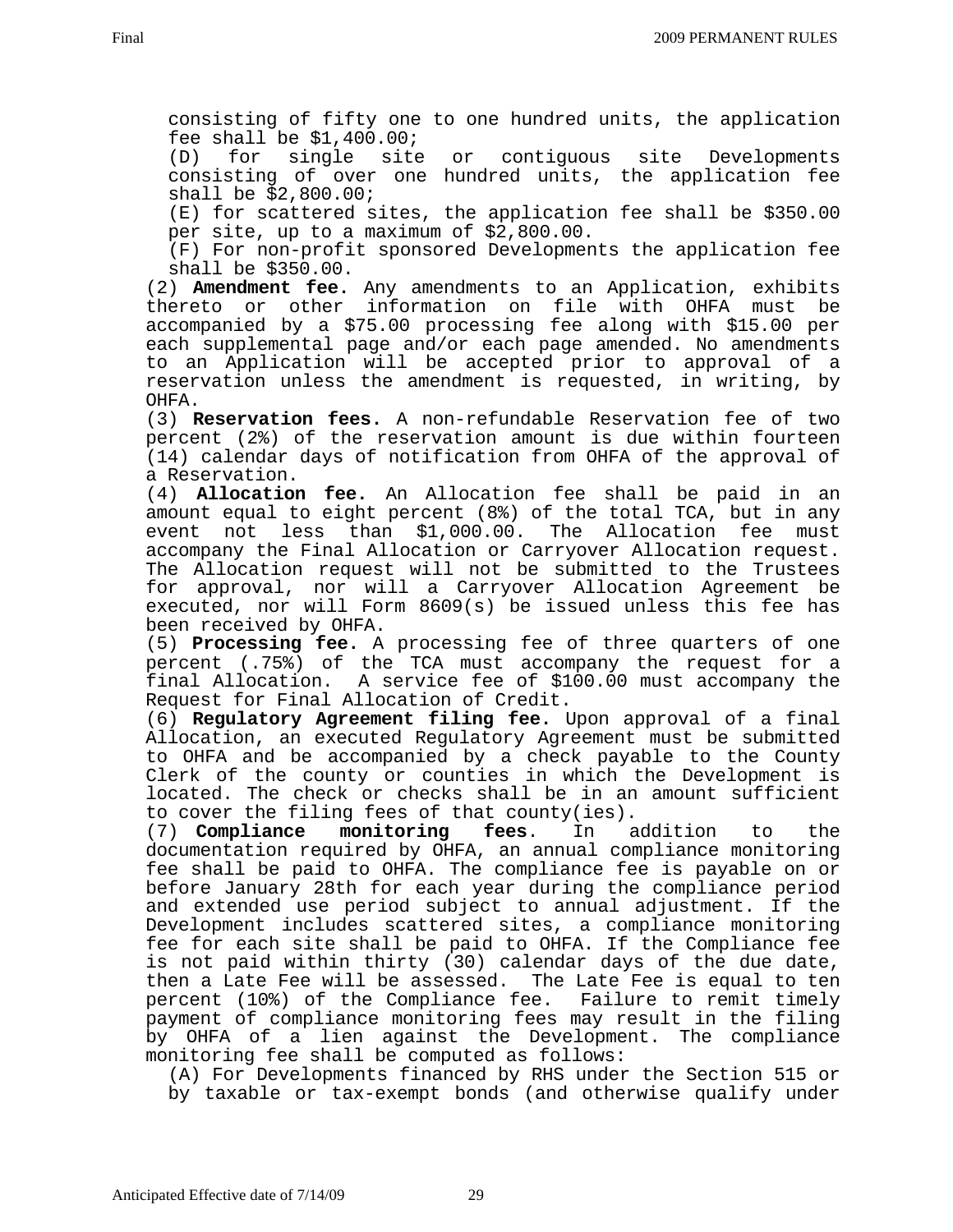the Code) where an agreement has been entered into between OHFA and RHS or the bond issuer wherein the RHS or bond issuer agrees to provide OHFA with the required information respecting the income and rent of the tenants in the Development, the fee shall be \$210.00 per Development per year, plus \$9.00 per OAHTC unit per year within any building within the Development;

(B) For developments where no agreement has been entered into between OHFA and RHS or the bond issuer wherein RHS or the bond issuer agrees to provide OHFA with the required information respecting the income and rent of tenants-the fee shall be \$350.00 per Development per year, plus \$19.00 per OAHTC unit per year within any building within the Development.

(C) For single site or contiguous site Developments of four units or less-the fee shall be \$275.00 per Development per year.

(D) For all other Developments the fee shall be \$350.00 per Development, plus \$19.00 per OAHTC unit per year within any building within the Development.

(8) **Additional monitoring fees.** In the event of noncompliance with the Code or Regulatory Agreement or these Chapter 36 Rules requiring OHFA to conduct an examination of the owner, any building within the Development or any documentation to verify correction of said noncompliance, OHFA shall be reimbursed its costs by the Development or owner for such an examination, including an hourly rate for the OHFA examiner, not to exceed \$30.00 per hour, plus any and all actual travel, lodging and per diem expenses of such examiner. Such reimbursement of expenses and costs shall be paid to OHFA within ten (10) calendar days of receipt of OHFA's statement of same.

(9) **Ownership/General Partner transfer fee.** In the event that the owner submits a request for approval of a transfer of ownership/general partner of the Development or any of the Buildings therein, a fee of three percent (3%) of the amount of annual tax Credit allocation, but no less than \$2,500.00, shall be imposed to cover OHFA's costs of handling the request. This fee shall accompany the request and shall be nonrefundable.

(10) **Notice costs.** All costs of copies and postage costs incurred by OHFA in connection with the notification provisions contained in these Chapter 36 Rules at 330:36-2-11, Review Report at 330:36-2-13, and any occasion when OHFA incurs extra<br>postage costs to accommodate the Applicant, (such as postage costs to accommodate the Applicant, (such as Resolutions and Regulatory Agreements) must be reimbursed by the Owner within ten (10) calendar days of OHFA's statement of same. Failure to do so may result in the rejection of consideration of the Application.

(11) **Copies of Rules.** Copies of these Chapter 36 Rules will be provided at a cost of \$10.00 per copy, but can be accessed via OHFA's website, www.ohfa.org.

(12) **Copies of Credit listing.** Copies will be provided at a cost of \$10.00 per copy, but can be accessed via OHFA's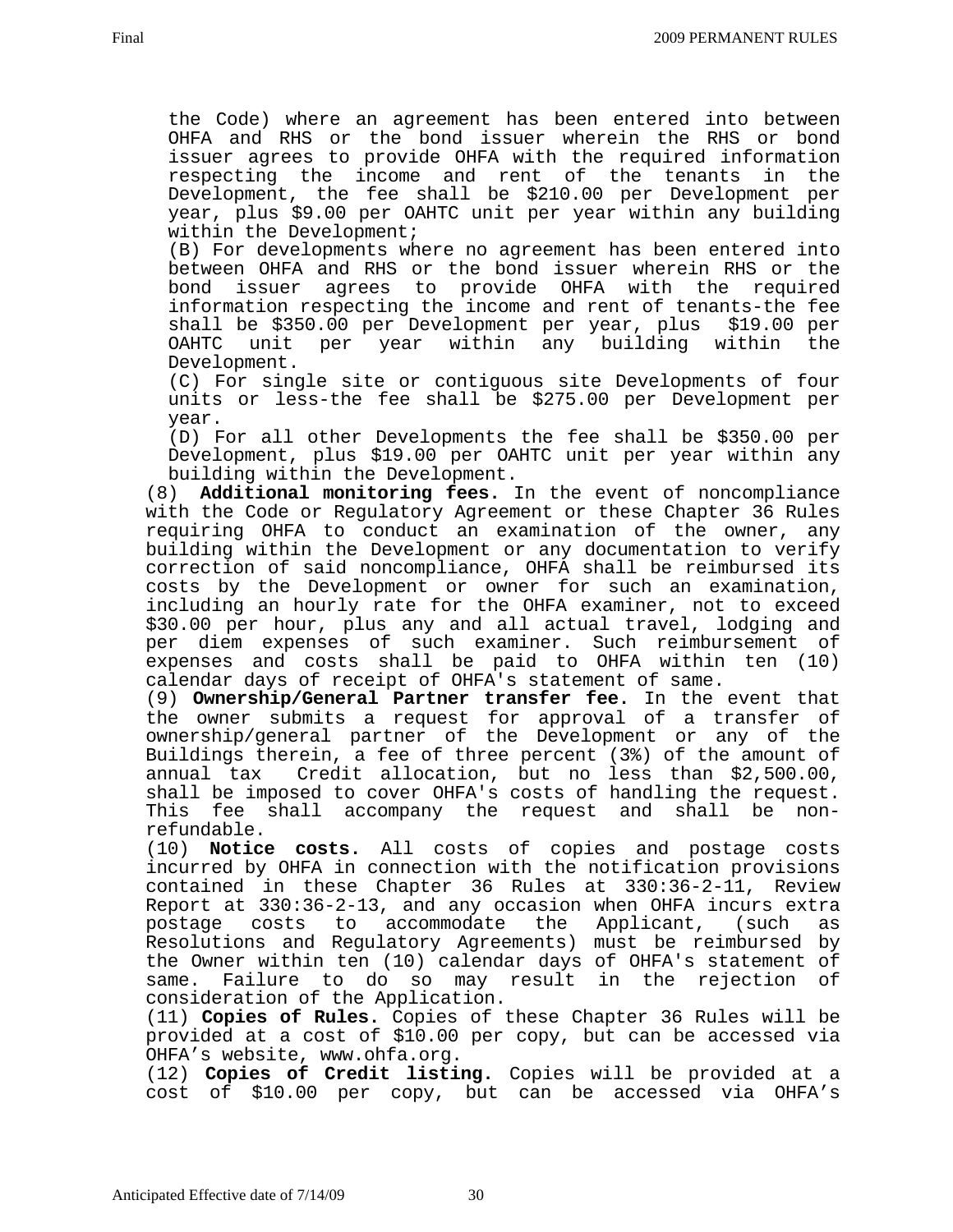website, www.ohfa.org.

(13) **Compliance Workshops.** A cost sufficient to defray the total cost of the presentation will be charged for attendance at the Compliance Workshop.

(14) **Qualified Contract fees.** Submission deadlines for these fees will be established in the Qualified Contracts Application materials. Preliminary Application (PA) fee shall be \$1,500.00. Additionally, the Qualified Contract Application (QCA) fee shall be \$12,500.00 plus any third party fees and expenses incurred by OHFA and not paid directly by the applicant. Third party fees and expenses include but are not limited to appraisals for the entire property, market study, title reports, environmental reports, accountants review and reports, and legal services. This is not an all inclusive listing. Any third party fees and expenses incurred by OHFA will be identified and applicants will receive notice of the charge and reason.

## (15) **Late fees.**

 (A) **Progress reports.** Progress reports as required in 36-4- 2.2 when filed late will be assessed a late fee of \$10.00 per calendar day, per each late report. The Final Allocation request will not be submitted to the Trustees for approval, nor will Form 8609(s) be issued unless this fee has been received by OHFA.

 (B) **Carryover Allocations.** Applicants who fail to timely file all requirements in the AP as to Agreement, Application, ten percent (10%) cost certifications, opinions and documents shall incur \$100.00 late fee per calendar day.

 (C) **Final Allocations.** Applicants who fail to timely file all requirements in the AP as to the Regulatory Agreement, Application, cost certifications, opinions and documents shall incur \$100.00 late fee per calendar day.

#### **SUBCHAPTER 6. PROGRAM ADMINISTRATION**

#### **330:36-6-1. Program violations and revocation.**

(a) The following are violations of OAHTC Program policies and procedures and these OAHTC Program Rules:

(1) The filing of false information in an Application and/or a Development report;

(2) Failure of an Applicant or owner, as the case may be, to satisfy any of the requirements of the Code, applicable state or federal statutes, rules or regulations, these OAHTC Program Rules, or any requirements contained in the applicable AP, or any commitments made in the Application upon which the award of a TCA was based;

(3) Breach of any of the terms, conditions, obligations, covenants, warranties, or representations of the owner or Applicant contained in the Regulatory Agreement and/or the Carryover Allocation Agreement or the breach of any terms conditions, obligations or requirements set forth in any Resolution of the Trustees pertaining to the Applicant/Owner or the Development;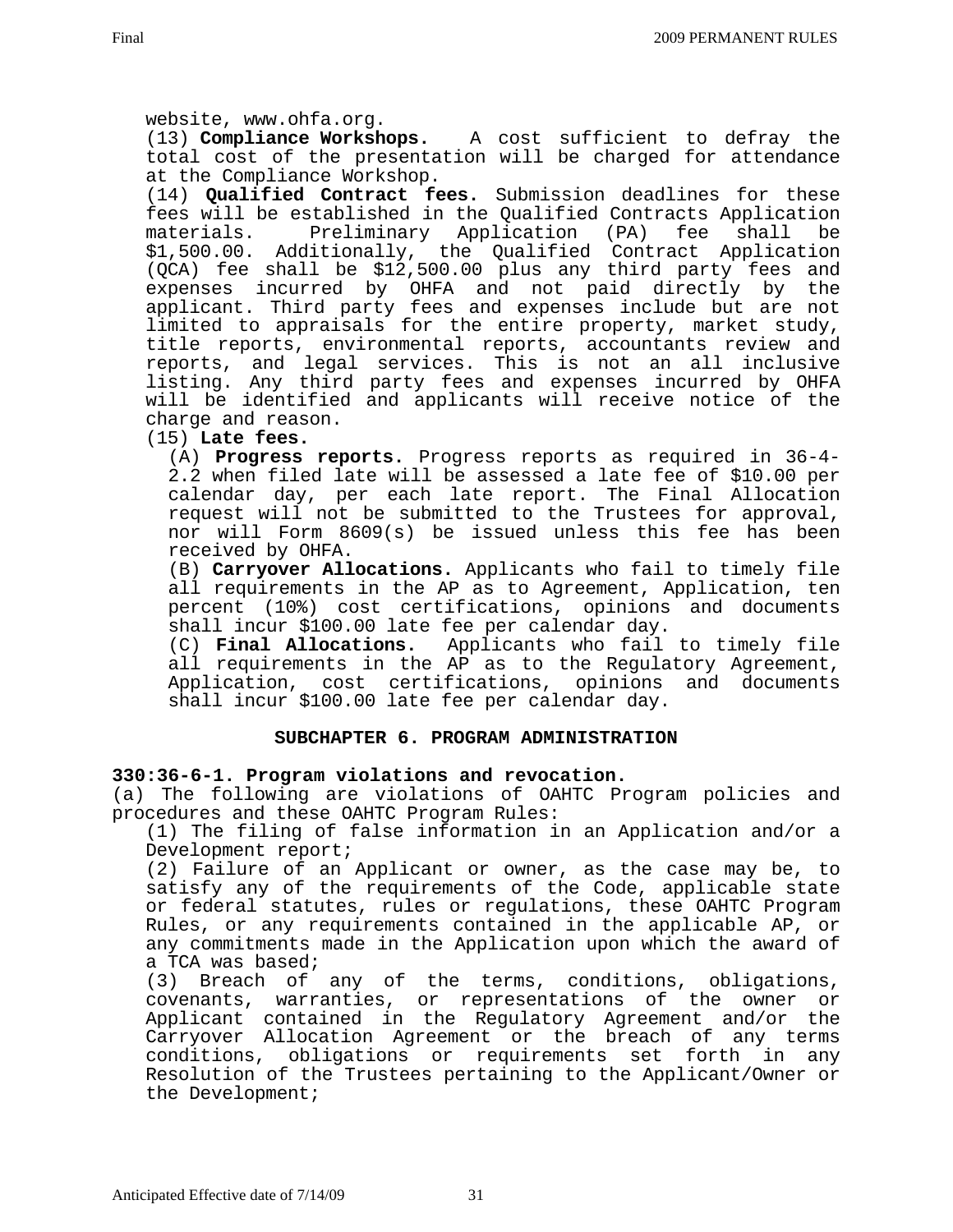(4) Notice by OHFA to the owner that significant corrective actions are necessary to protect the integrity of the Development and that such corrective actions have not been, or can not be, effected within a reasonable time, in the judgment of OHFA staff;

(5) An administrative or judicial determination that the Applicant or owner has committed fraud, waste, or mismanagement in any current or prior State or federally funded project;

(6) The housing of a person(s) convicted of a felony or engaged in any illegal or criminal activities as set forth in this subsection, if the owner, or managers of the Development, or any of their Affiliates, have knowledge of or about, or by reasonable inquiry should have known of same. The prohibition on housing shall apply to any person who:

(A) is currently engaged in, has been convicted of using, distributing, or manufacturing methamphetamine or has engaged in Drug Related Criminal Activity. Housing of such person shall be prohibited for a period of three (3) years from the date of the conviction, or end of the incarceration, whichever is most recent.

(B) is currently engaged in, has been convicted of Violent Criminal Activity. Housing of such person shall be prohibited for a period of ten (10) years from the date of the conviction, or end of the incarceration, whichever is most recent.

(C) has been convicted of any other felonious activities other than Drug Related Criminal Activity or Violent Criminal Activity. Housing of such person shall be prohibited for a period of three (3) years from the date of the conviction or end of the incarceration, whichever is most recent.

(D) is subject to a lifetime registration requirement under a Federal or State sex offender registration program.

(E) is a sex offender, not subject to lifetime registration. Housing of such person shall be prohibited for a period of ten (10) years from the date of the arrest, conviction, or end of incarceration (whichever is later) or the period of required registration as a sex offender, whichever is greater.

(7) The prohibition on the housing of a convicted felon shall not apply to qualified tenants of Transitional Housing, except that the housing of a person in any Transitional Housing shall be prohibited if said person:

(A) is subject to a lifetime registration requirement under a Federal or State sex offender registration program, or

(B) is currently engaged in or has been convicted of a violent felony in the last three (3) years.

(8) From and after the date of the filing of the Application, failure to notify OHFA of any material changes effecting the proposed development, including, but not limited to, modifications to any representations contained in the Application, any amendments or modifications of the financing plan, syndicators or equity partners or any other Threshold requirement and/or changes in Development Team Members,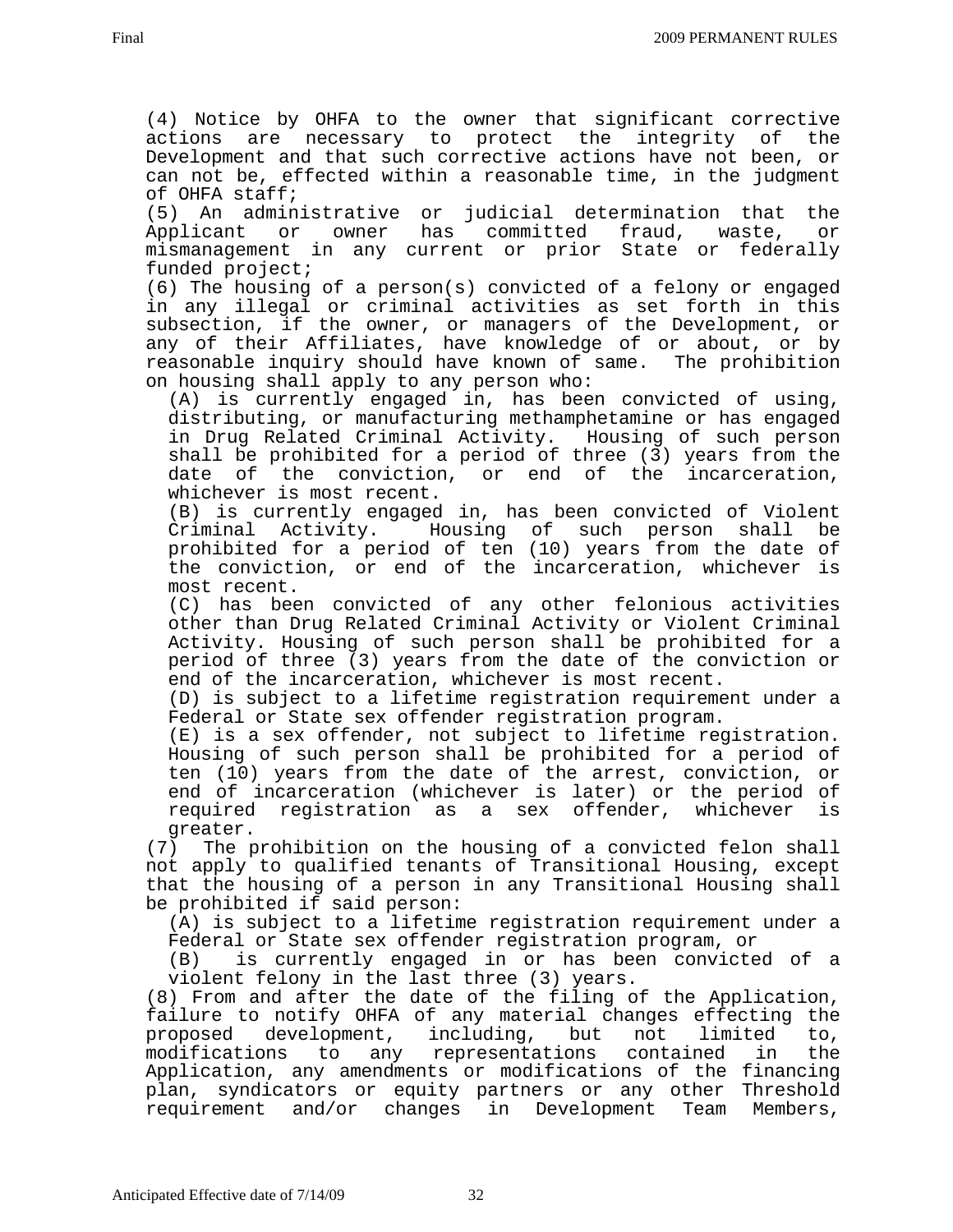contractors, property managers, and the like. Notification must be filed with OHFA not less than sixty (60) calendar days prior to the proposed change. Approval by the OHFA Board of Trustees is required for any changes or amendments involving the ownership or control of the Development or the Owner after the Application is filed. This would; include, but not be limited to, changes or transfers of the Development, changes or modifications of the ownership or composition of the general partner entity (i.e. addition or removal of members, partners, stockholders, etc.), any addition, substitution, withdrawal or removal of any general partner. Other amendments may be handled administratively by staff, although staff reserves the right to refer any amendments to the OHFA Board of Trustees for their consideration; or

(9) Failure to submit reports including but not limited to the timely filing of progress reports, updates, compliance reports, etc., and failure to provide OHFA with any additional information requested by OHFA within the period set forth in any request for information. Failure to pay fees when due. If payment is returned for insufficient funds, it will be deemed nonpayment and the amount to defray bank costs will be due.

(10) Little or no progress has been achieved with previous tax Credit reservations approved for the Applicant or Developer or any of the Principals of either. This would include, but not be limited to: failure to meet the minimum carryover allocation requirements resulting in the return of Credits; failure to place a development in service within twenty-four (24) months<br>receiving the carryover allocation; involvement of a receiving the carryover allocation; involvement of a foreclosure or deed-in-lieu of foreclosure within the past seven (7) years.

(b) Failure to follow all required procedures throughout the allocation process could jeopardize the final allocation or result in housing Credits being revoked.

## **330:36-6-3. Corrective and remedial actions**

(a) Upon a determination by OHFA staff that a violation has occurred during the Application stages or prior to the filing of the Regulatory Agreement, OHFA may take any one or more of the following actions when the cited violations are not corrected in a timely manner:

- (1) Condition regulatory agreements;
- (2) Withhold allocations of tax Credits;
- (3) Reduce the total amount of the tax Credit award;
- (4) Require the return of unused tax Credits;

 (5) Deny future program Applications and participation for a specified period of time as determined by OHFA;

- (6) Indefinitely suspend from program participation;
- (7) File an action for specific performance; and/or
- (8) Notify the IRS.

(b) Additionally, OHFA shall have the right, upon discovery of facts or statements indicating possible program violations by an Applicant or owner in regard to a Development, or a proposed Development or a pending Application, or a pending TCA, to request and obtain information regarding: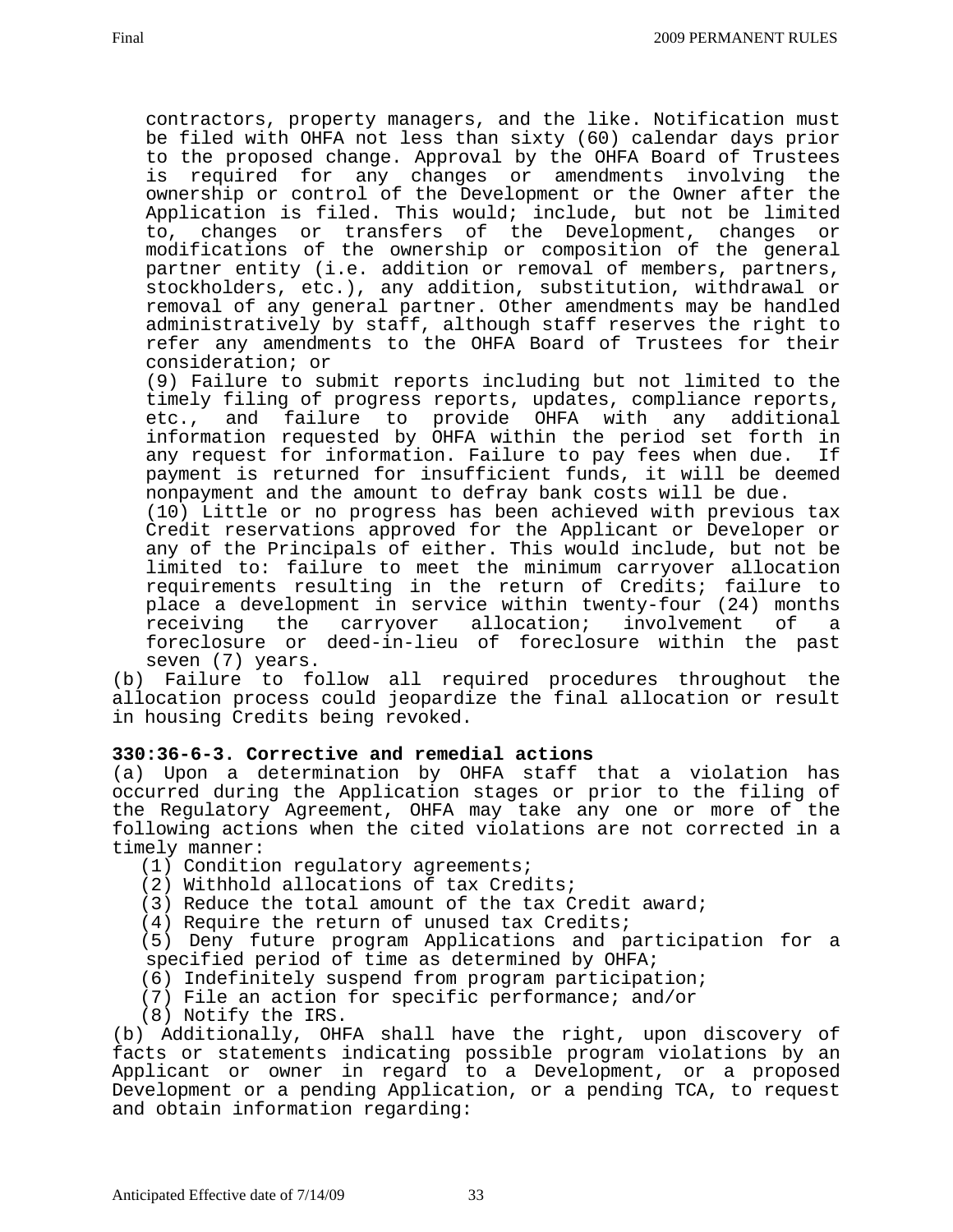(1) The administrative, planning, budgeting, management and evaluation functions, actions being taken to correct or remove the cause of the program violation(s);

(2) Any activities by an Applicant and/or owner, or by an Affiliate of either of them that are, or might be in violation or breach of the commitments made in the Application or that are, or might be, in violation of applicable laws, these Rules, the applicable AP, and/or the applicable Carryover Agreement and/or the applicable Regulatory Agreement;

(3) The ability of the Applicant and/or owner to fulfill the commitments made to OHFA in the Application and/or the applicable Carryover Agreement and/or the applicable Regulatory Agreement, in a timely manner; and

(4) Progress schedules for completing and/or performing the commitments made to OHFA in the Application and/or the applicable Carryover Agreement and/or the Regulatory Agreement in a timely manner.

(c) Prior to OHFA taking any corrective and/or remedial actions, OHFA, may, in its sole discretion, issue a notice of a show cause hearing. The Applicant and/or owner shall have thirty (30) business days to appear and show cause as to why corrective and/or remedial actions should not be taken. This language shall not be construed as a limitation on the compliance monitoring and reporting requirements of the Code and these Chapter 36 Rules.

### **330:36-6-5. Applicant and/or owner responsibilities**

(a) An Applicant and/or owner under the OAHTC Program shall be responsible for:

 (1) Taking all action necessary to enforce the terms of the Regulatory Agreement against any private or public owner that fails to comply with applicable provisions of the Regulatory Agreement or any subcontract or documents resulting from it, and to recover on behalf of OHFA, all costs and expenses incurred by or on behalf of OHFA. Nothing in this subsection shall restrict OHFA's right to independently enforce the terms of the commitments made to OHFA in the Application and/or the Regulatory Agreement or in any subcontracts or documents resulting from either of them, or to recover any sums that may become due to OHFA as the result of a breach of any of the commitments made to OHFA in the Application and/or the Regulatory Agreement, or in any such subcontracts or documents. (2) Complying with all applicable provisions of the Code, state and federal regulations, guidelines, circulars, rulings and notices, these Rules, the applicable AP, the Application, the Regulatory Agreement between the Applicant and/or Owner, and/or in any subcontracts or documents resulting from either of them, and OHFA or other Program requirements that may be released by the Internal Revenue Service or OHFA from time to time. (3) Maintaining records and accounts, including, but not limited to, property, personnel, financial and tenant records that properly document and account for all Development funds

 and compliance with the tenant income certification requirements of the Code, these Rules, the applicable AP, and the Application and the Regulatory Agreement. All records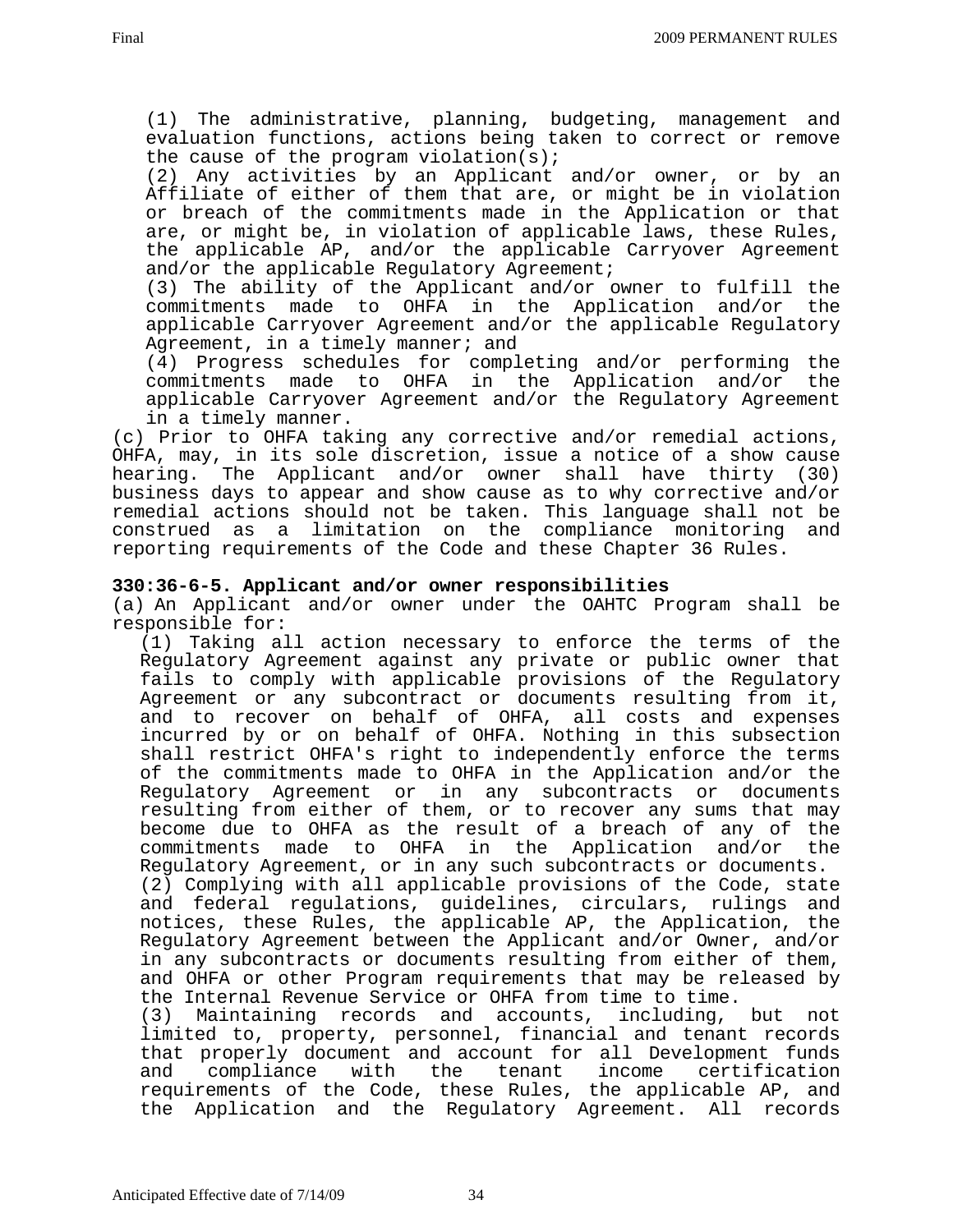required by the Code or 26 CFR1.42-5, as presently effective or as may be amended in the future, must be kept and retained by the Owner. Additional requirements of OHFA respecting said records may be included in the Regulatory Agreement. OHFA may require specific types and forms of records. All such records and accounts shall be made available upon request by OHFA for the purpose of inspection and use in carrying out its responsibilities for administration of the tax Credits.

 (4) Retaining all books, documents, papers, records, and other materials involving all activities and transactions related to

 the Owner's commitments to OHFA found in the Application and in the Regulatory Agreement, as required by the Code, federal regulations, the AP, the Application and the Regulatory Agreement.

(b) OHFA may require the Applicant and/or Owner to provide special narrative and financial reports related to the elements of a written agreement in the forms and at such times as may be necessary or required by OHFA.

(c) OHFA shall have the right to perform as many audits of any Development, from time to time, in the complete discretion of OHFA, as OHFA deems necessary or appropriate to discharge its compliance duties to the IRS in regard to each Development for which TCAs have been awarded, at least through the end of the compliance period and extended use period of the buildings and units in the Development. Audits may include physical inspection of any building in the Development, as well as a review of the records described in this subchapter. The cost of any such audit shall be borne by the Applicant and/or Owner. The audit and inspection provisions of this subsection are in addition to any inspection of OAHTC certifications, supporting documentation, or inspection of records performed pursuant to annual compliance review.

## **330:36-6-7. OHFA monitoring procedures.**

(a) **General.** Section 42(m)(1)(B)(iii) of the Code mandates that state housing Credit agencies monitor all placed in service tax Credit projects for compliance with the provisions of Section 42. The Code also mandates that the Internal Revenue Service be notified, by the state housing agencies, of any instances of noncompliance, this includes failure to comply with the Code and federal regulations and these Chapter 36 Rules, as well as failure to pay all compliance fees in a timely manner. OHFA will also monitor for compliance with the Regulatory Agreement (Land Use Restriction Agreement) provisions which contain additional owner commitments made to secure points in the project selection process, e.g. additional low-income units or an extended lowincome use period. OHFA has assembled and will make available to the development owners**,** a Compliance Manual explaining the OAHTC monitoring process in detail. An owner representative and a management agent representative will be required to successfully complete a compliance training session conducted by OHFA or approved by OHFA and submit proof thereof with the first Quarterly report. OHFA will monitor the documents and certifications set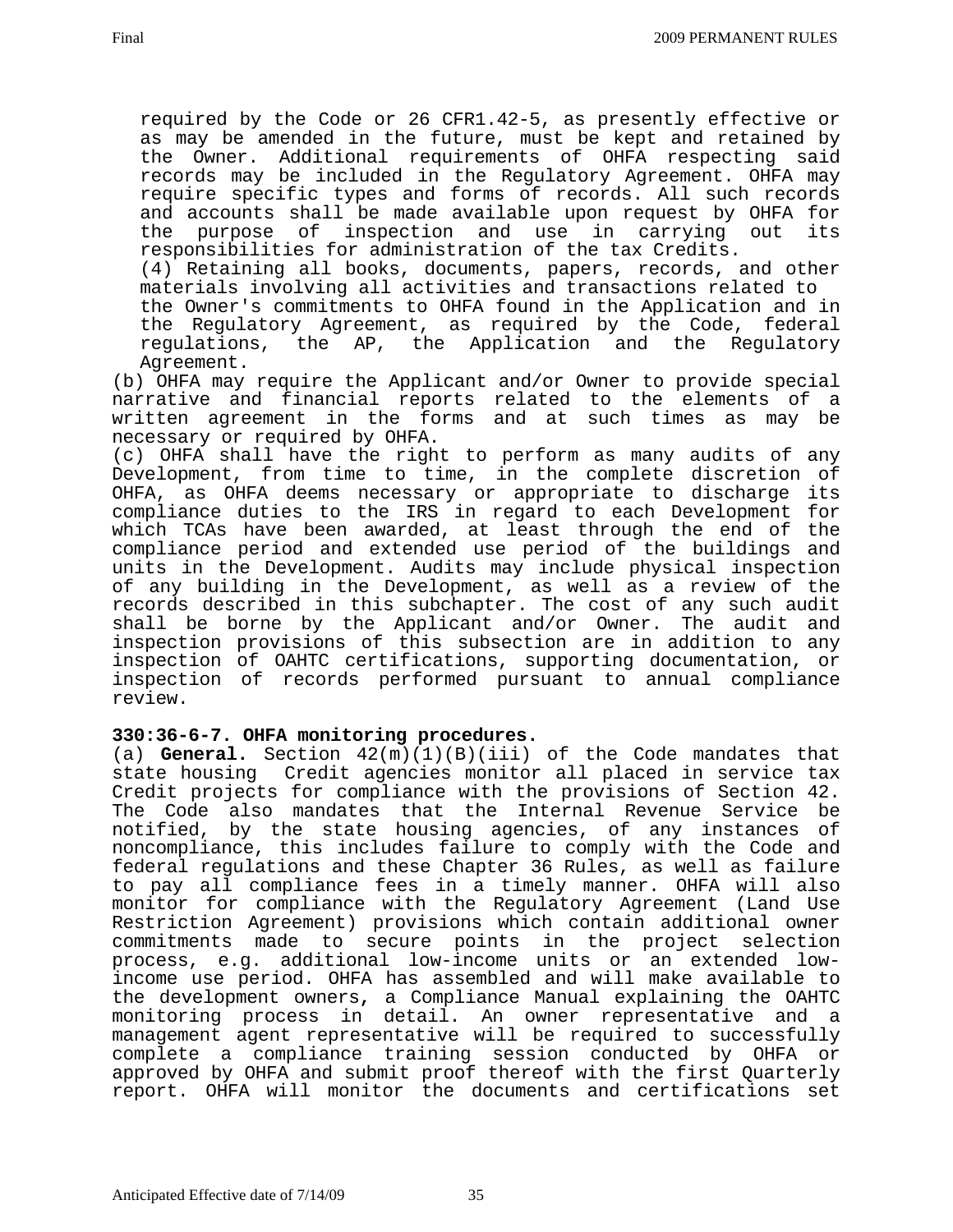forth in 330:36-6-7(b) and (c) for compliance with the Code.

### (b) **Record keeping and record retention provisions**.

(1) The owner of a low-income housing project is required to keep records for each qualified low-income building in the project showing:

(A) The total number of residential units in the building (including the number of bedrooms and the size in square feet of each residential rental unit);

(B) The percentage of residential rental units in the building that are low-income units;

(C) The rents charged on each residential rental unit in the building (including any utility allowances;

(D) The number of occupants in each low-income unit;

(E) The low-income unit vacancies in the building and information that shows when, and to whom the next available units were rented;

(F) The initial income certification of each low-income tenant per unit, and any additional recertification that may be required;

(G) Documentation to support each low-income tenant's income certification;

(H) The eligible basis and qualified basis of the building at the end of the first year of the Credit period;

(I) The character and use of the nonresidential portion of the building included in the building's eligible basis under Section 42(d) of the Code (e.g. tenant facilities that are available on a comparable basis to all tenants and for which no separate fee is charged for use of the facilities, or facilities reasonably required by the project); and

(J) Copies of all correspondence with the IRS.

(2) The owner is required to retain the records described in this section for each building in the project for at least six (6) years after the due date (with extensions) for filing the federal income tax return for that year. The records for the first year of the Credit period must be retained for at least six (6) years beyond the due date (with extensions) for filing the federal income tax return for the last year of the compliance period of the building.

## (c) **Certification and review provisions**

(1) Between the placed in service date of a building and the submission of an application for a final allocation of Credits, and prior to the issuance of an 8609, OHFA may physically inspect the property. An on-site review will again be conducted within the following year as described in  $330:36-6-7$  (c)(6) of these Rules.

(2) In accordance with Section  $42(1)(1)$ , following the close of the first taxable year in the Credit period, the owner must certify to the Secretary of the Treasury:

(i) the taxable year in which such building was placed in service,

(ii) the adjusted basis and eligible basis as of the close of the first year of the Credit period,

(iii) the maximum applicable percentage and qualified basis,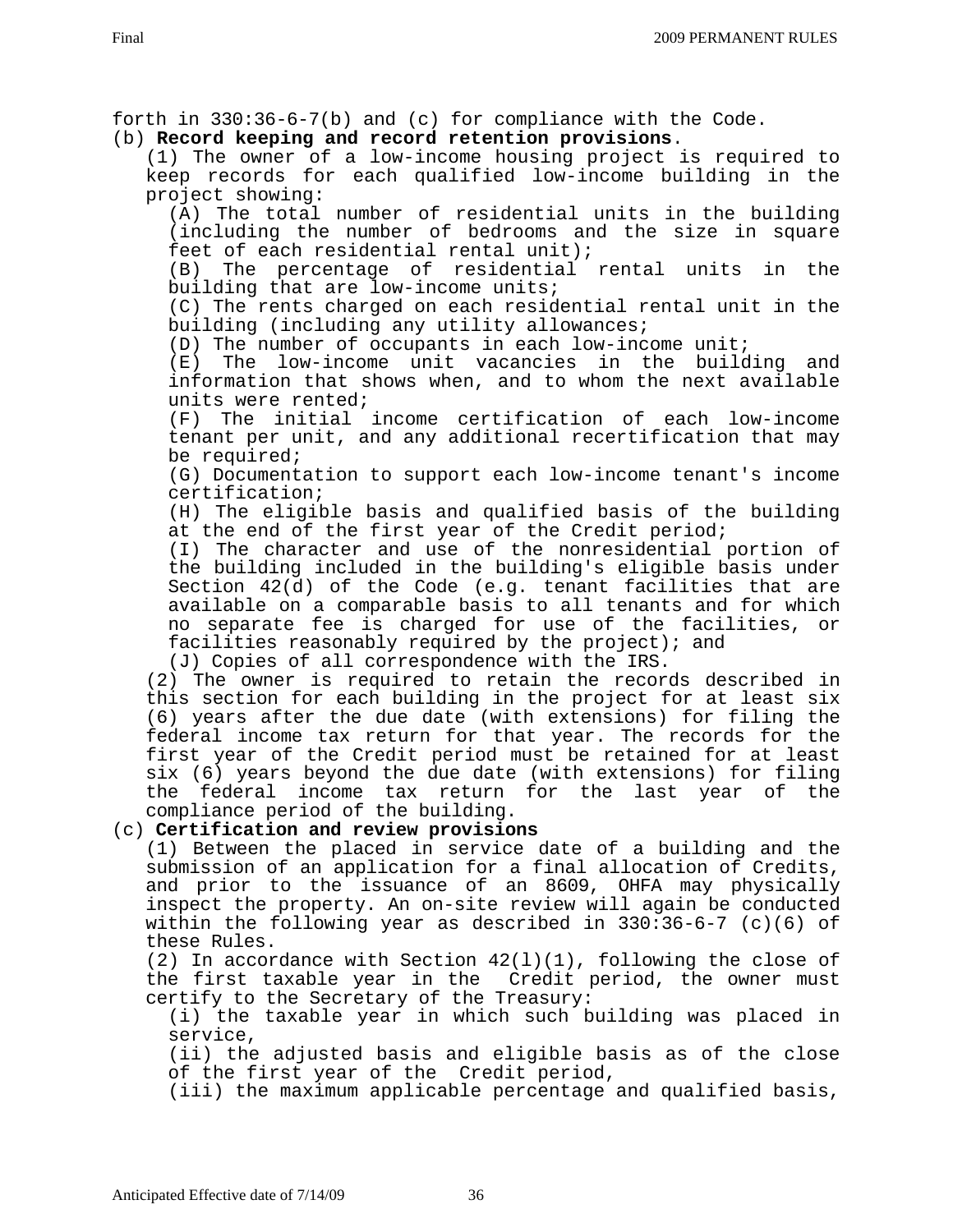and

(iv) the election made for the low-income targeting threshold.

(v) This certification is accomplished by completing Part II of the 8609(s). A copy of the completed 8609(s) must also be submitted to OHFA. The due date for submission is May 10, or as extended by the Service or Staff, of the year due to The Service for the first Credit year.

(3) Owners must prepare and submit a quarterly report beginning with the first full calendar quarter after the last building is Placed in Service, and for the subsequent three quarters. This report must be accompanied by copies of the Tenant Income Certifications for each tenant and new move-ins for the appropriate quarter. If a project is determined not to be in compliance with Program requirements or there is indication of possible noncompliance, OHFA, at its discretion, may require reports each quarter until compliance is demonstrated.

(4) The owner of a low-income housing project is required to certify annually, in a form prescribed by OHFA, that for the preceding 12-month period:

(A) The project met the requirements of the 20-50 or 40-60 test under Section 42(g)(I) of the Code, whichever minimum set-aside is applicable to the project, and, if the applicable to the project, the 15-40 test under Section 42(g)(4) for "deep rent skewed" projects;

(B) There was no change in the applicable fraction (as defined in Section 42(c)(1)(B))of any building in the project, or that there was a change and a description of the change;

(C) The owner has received an income certification from each low-income tenant and documentation to support that certification;

(D) Each low-income unit in the project was rent-restricted under Section  $42(g)(2)$ ;

(E) All units in the project were for use by the general public and used on a non-transient basis (except for transitional housing for the homeless);

(F) Each building in the project was suitable for occupancy, taking into account local health, safety, and building codes (or other habitability standards), and the state or local government unit responsible for making building code inspections did not issue a report of a violation for any building or low-income unit in the project;

(G) There was no change in the eligible basis (as defined in Section 42(d)) of any building in the project, or that there was a change, and the nature of that change;

(H) All tenant facilities included in eligible basis under Section 42(d) of any building in the project, such as swimming pool, other recreational facilities, and parking areas, were provided on a comparable basis without charge to all tenants in the building;

(I) If a low-income unit in the project became vacant during the year, reasonable attempts were, or are being made to rent that unit or the next available unit of comparable or smaller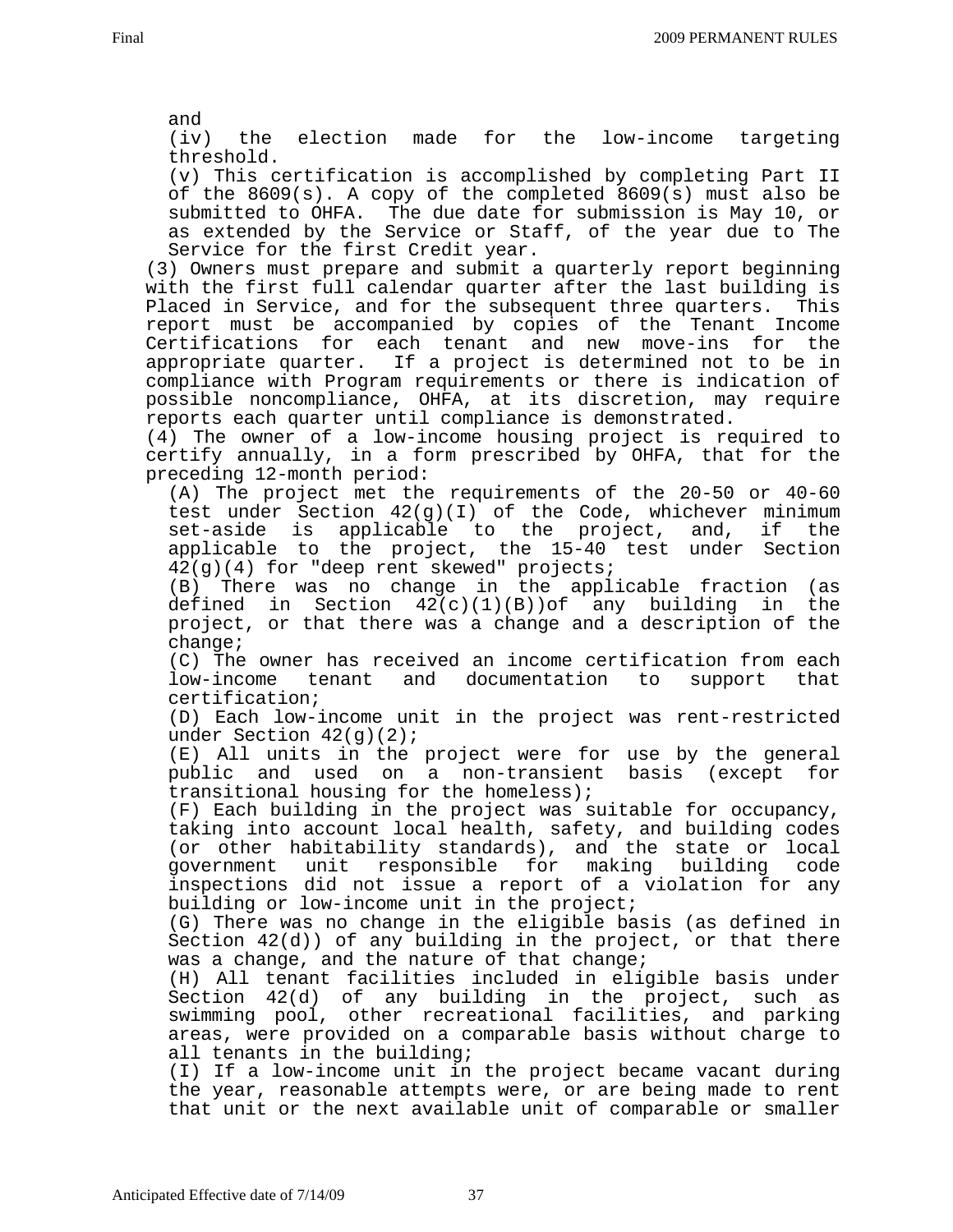size to tenants having a qualifying income before any units in the project were, or will be rented to tenants not having a qualifying income; (J) If the income of the tenant of a low-income unit in the project increased above the limit allowed in Section 42(g)(2)(D)(ii), the next available unit of comparable or smaller size in the project was, or will be, rented to tenants having a qualifying income; (K) An extended low-income housing commitment, as described in Section 42 (h)(6), was in effect; (L) The project meets the additional requirements contained in the Land Use Restriction Agreements; (M) There was no change in the Owner entity (for example, transfer of general partnership interest); (N) If the owner received its Credit allocation from a portion of the State's ceiling set-aside for projects involving "qualified non-profit organizations" under Section 42(h)(5) of the Code, the non-profit organization has materially participated in the operation if the development (within the meaning of CFR  $\S$  1.469); (O) No finding of discrimination under the Fair Housing Act, 42 U.S.C. 3601-3619, has occurred for this project. A finding of discrimination includes an adverse final decision by a substantially equivalent state or local fair housing agency, 42 U.S.C. 361a(a)(1), or an adverse judgment from federal court; and (P) An extended low-income housing commitment as described in Section  $42(h)(6)$  was in effect, that an owner cannot refuse to lease a unit in a project to an applicant because the applicant holds a voucher or certificate of eligibility under Section 8 of the United States Housing Act of 1937, 42 U.S.C. 1437s. (Q) Collect data required by HUD in a form prescribed by OHFA. In no way will the data collection be in violation of Fair Housing. (5) OHFA will review the owner certifications submitted pursuant to 330:36-6-7(c)(4), for compliance with the requirements of Section 42 of the Code. (6) OHFA must and will conduct on-site inspections of all buildings in the project by the end of the second calendar year following the year the last building in the project is placed in service, and for at least twenty (20) percent of the project's low-income units, inspect the units and review the low-income certifications, the documentation supporting the certifications, and the rent records for the tenants in those units. (7) At least once every three (3) years through the extended use period, OHFA must conduct on-site inspections of all buildings in the project and, for at least twenty percent (20%) of the project's low-income units, inspect the units and review the low-income certifications, the documentation supporting the certifications, and the rent records for the tenants in those units. (8) The certifications and reviews of paragraphs 330:36-6-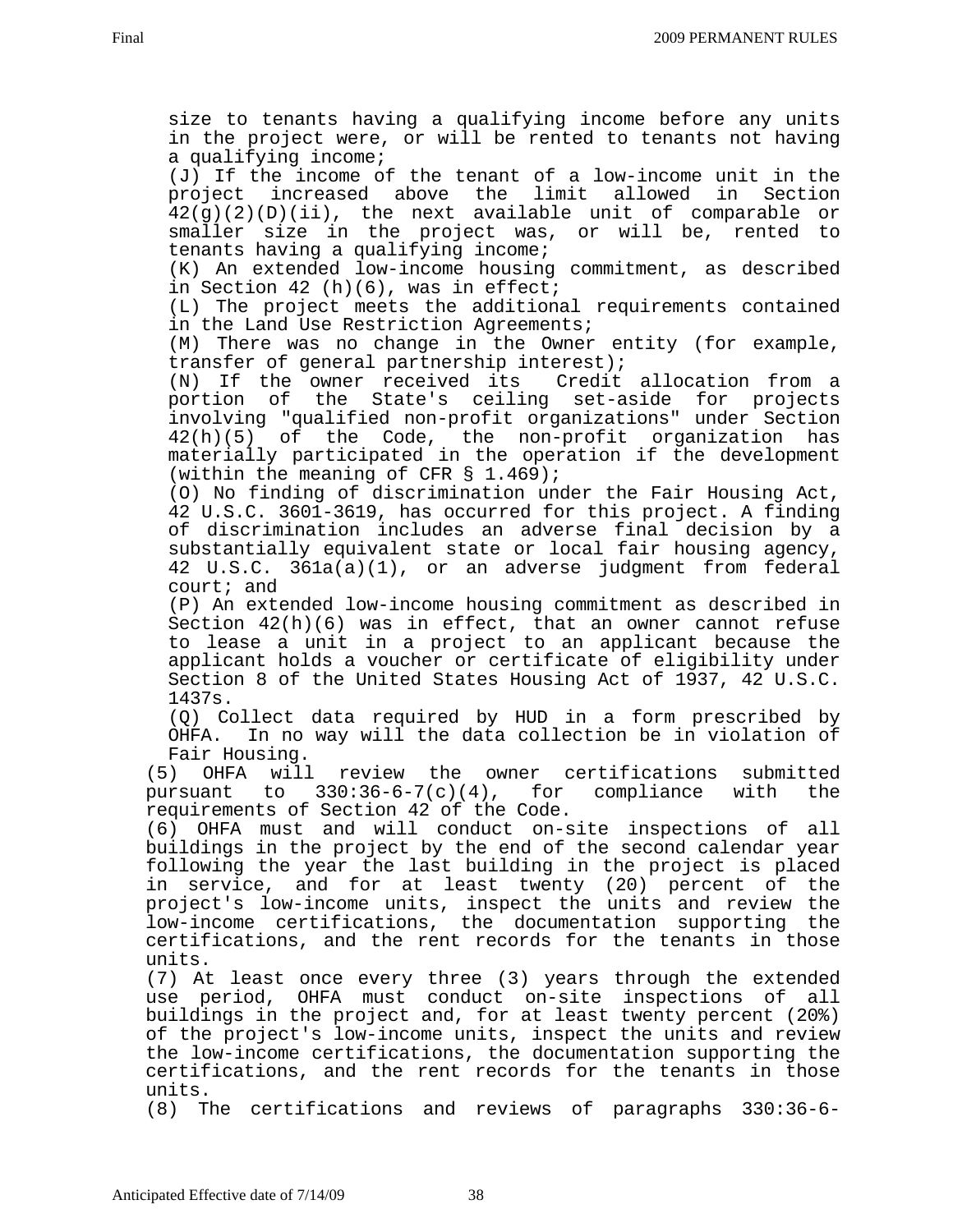$7(c)(2)$  and  $(c)(4)$  of these Chapter 36 Rules are required to be made at least annually until the end of the extended use period, and the certifications are to be made under penalty of perjury.

(9) The owner is required to provide to OHFA, for the first Credit year, a copy of the completed Part II 8609, 8609 Schedule A and Form 8586 that is submitted to the Internal Revenue Service.

(10) The owner is required to provide to OHFA, as it occurs, copies of all correspondence with the Internal Revenue Service.

(d) **Auditing provisions.** OHFA has the right to perform an audit of any low-income housing project during the term of the Land Use Restriction Agreement. An audit includes physical inspection of any building in the project, as well as a review of the records described in 330:36-6-7(c)(1) of these Chapter 36 Rules. The auditing provision of this paragraph is in addition to any inspection of low-income certifications and documentation under 330:36-6-7(c)(7)of this Chapter 36 Rules.

### (e) **Notification of non-compliance provisions.**

(1) OHFA will provide prompt written notice to the owner of a low-income housing project if OHFA does not receive the certification described in  $330:36-6-7(c)(4)$  of these Chapter 36, or does not receive, or is not permitted to inspect, the tenant income certification supporting documentation and rent records, or discovers on audit, inspection review, or in some other manner, that the project is not in compliance with the Code or these Chapter 36 rules. The owner shall have a period of time, not to exceed thirty (30) calendar days, from the date of such notice (the "Correction Period") to supply any missing certifications and bring the project into compliance. OHFA may extend, in its own discretion, the Correction Period for up to an additional thirty (30) calendar days for good cause.

(2) OHFA must file IRS Form 8823 Report of Noncompliance with the Internal Revenue Service no later than forty-five (45) calendar days after the end of the Correction Period whether or not the noncompliance or failure to certify is corrected. OHFA will explain on Form 8823 the nature of the noncompliance or failure to certify and indicate whether the owner has corrected the noncompliance or failure to certify. Any change in either the applicable fraction or eligible basis that results in a decrease in the qualified basis of the project under Section  $42(c)(1)(A)$  is an event of noncompliance that must be reported under this paragraph.

#### **SUBCHAPTER 8. QUALIFIED CONTRACT**

## **330:36-8-1. Purpose**.

 Pursuant to 42(h)(6) of the Code, after the end of the 14th year of the Compliance Period, the owner of a LIHTC Development can request OHFA as the allocating agency to find a buyer at the Qualified Contract Price (QCP). If a buyer cannot be located within one year, the extended use commitment will terminate. This process provides the procedures for the submittal and review of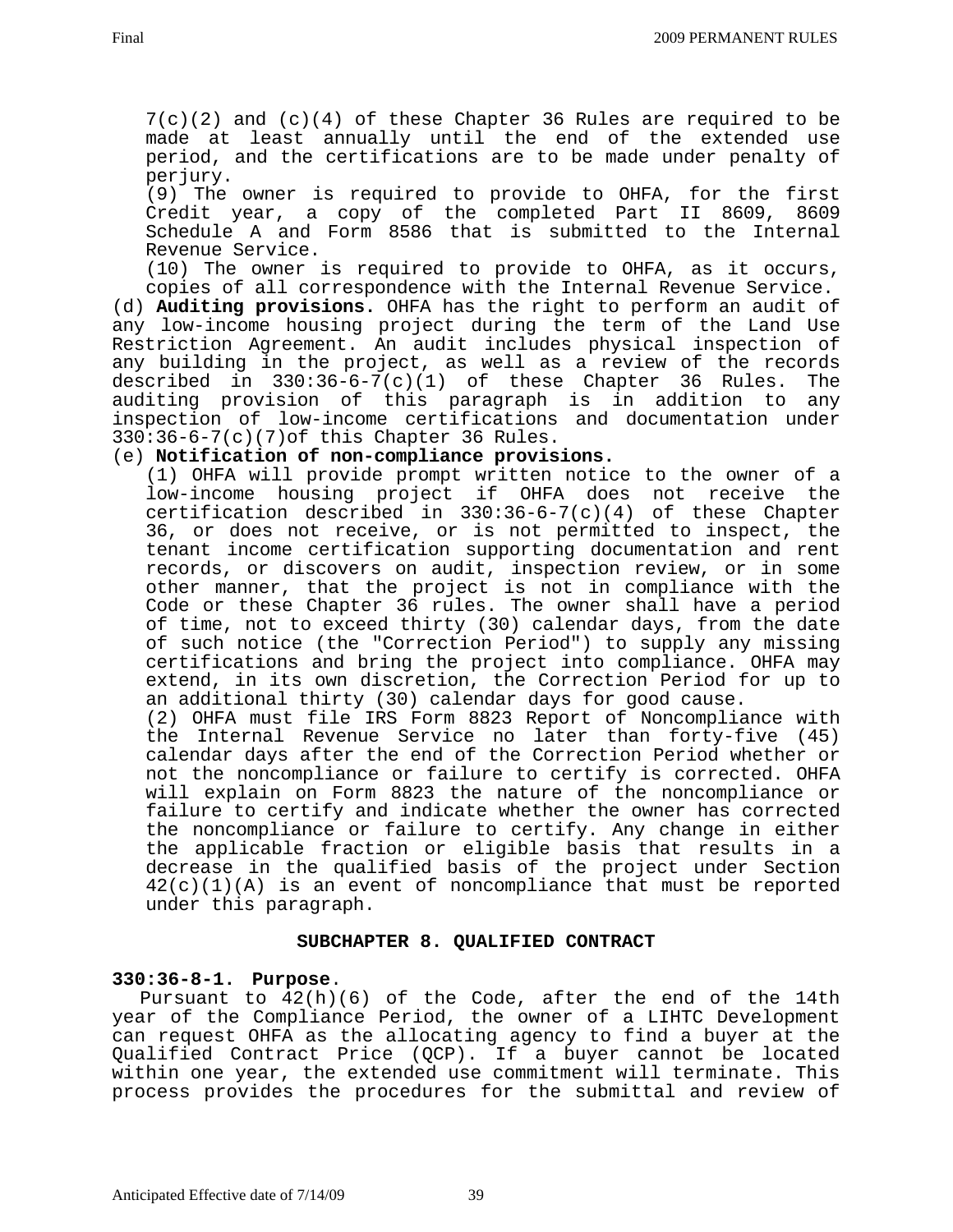the qualified contract requests.

# **330:36-8-2. [RESERVED]**

# **330:36-8-3. Authority.**

 In the Omnibus Budget Reconciliation Act of 1989 (1989 Act), Congress modified the LIHTC Program by creating an Extended Use Period which lengthened the affordability period of Credit Developments from 15 years to 30 years. However, the 1989 Act also provided an option for owners to exit the LIHTC Program at the end of the 15-year Compliance Period by requesting that the state allocating agency either purchase the Development or assign the agency's purchase right to another entity for a formula price pursuant to a "Qualified Contract".

## **330:36-8-4. [RESERVED]**

## **330:36-8-5. Policies and Procedures**

(a) LIHTC Developments that received an allocation of Credits in 1990 or subsequent years are eligible to submit a Preliminary Application (QCPA) any time after the end of year 14 of the Compliance Period. This is available unless the owner voluntarily waives it in the Regulatory Agreement.

(b) OHFA will develop a Qualified Contract application process to administer requests from eligible Owners for a Qualified Contract pursuant to Code Section  $42(h)(6)(E)(i)(II)$ .

(c) In keeping with the clear purpose of IRS Code Section 42, OHFA will resolve every case of doubt or interpretation in determining the QCP, both with regard to the overall process and for particular properties, in favor of a lower value.

## **330:36-8-6. [RESERVED]**

## **330:36-8-7. Eligibility**

(a) In determining the eligibility of a Development with multiple Allocations or Credit periods, OHFA will only consider the last Allocation. Owners may not submit a QCPA or QCA until after the 14th year of the Compliance Period:

 (1) for the last Building placed in service (Developments with buildings that were placed in service in different years), or

 (2) for the last Allocation to the Development or any Building therein (Developments with multiple Allocations).

(b) OHFA will not consider a QCA until the owner secures a complete, unconditional waiver of all purchase options, including a nonprofit general partner's right of first refusal.

(c) Properties that do not meet the basic physical compliance standards that are (or would be) necessary to claim some or all of the Allocation are ineligible for consideration. Owners must correct all such compliance issues or violations prior to submitting a QCA.

## **330:36-8-8. [RESERVED]**